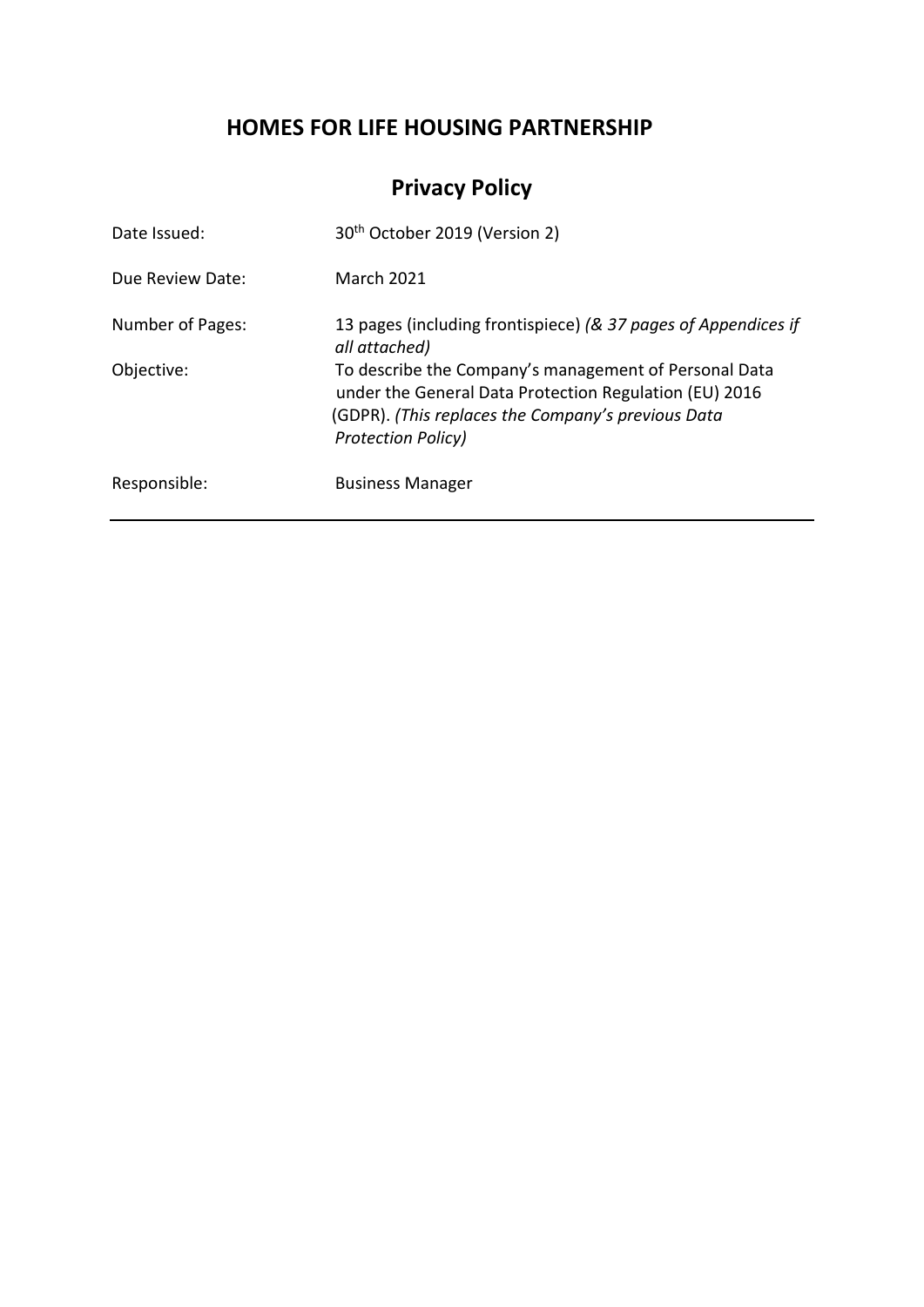# **Contents**

| 1. Introduction                                               | p1             |
|---------------------------------------------------------------|----------------|
| 2. Legislation                                                | p1             |
| 3. Data                                                       | p <sub>2</sub> |
| 4. Processing of Personal Data                                | $p3-5$         |
| 5. Data Sharing                                               | $p5-6$         |
| 6. Data Storage and Security                                  | p6-7           |
| 7. Breaches                                                   | p7-8           |
| 8. Data Protection Administrator                              | p8             |
| 9. Data Subject Rights                                        | p9-10          |
| 10. Privacy Impact Assessments                                | p11            |
| 11. Archiving, Retention and Destruction of Data              | p11            |
| 12. Review                                                    | p11            |
| Appendices: (Not all appendices maybe attached to all copies) |                |

[Appendix 1:](#page-13-0) Schedule of Related Policies [Appendix 2:](#page-14-0) Privacy Notice: Customers [Appendix 3:](#page-18-0) Privacy Notice: Workers (& Volunteers) [Appendix 4:](#page-22-0) Employment Contract - Data Protection Wording **[Appendix 5:](#page-23-0) Data Sharing Agreement [Appendix 6:](#page-38-0) Data Protection Addendum** [Appendix 7:](#page-48-0) Data Retention Periods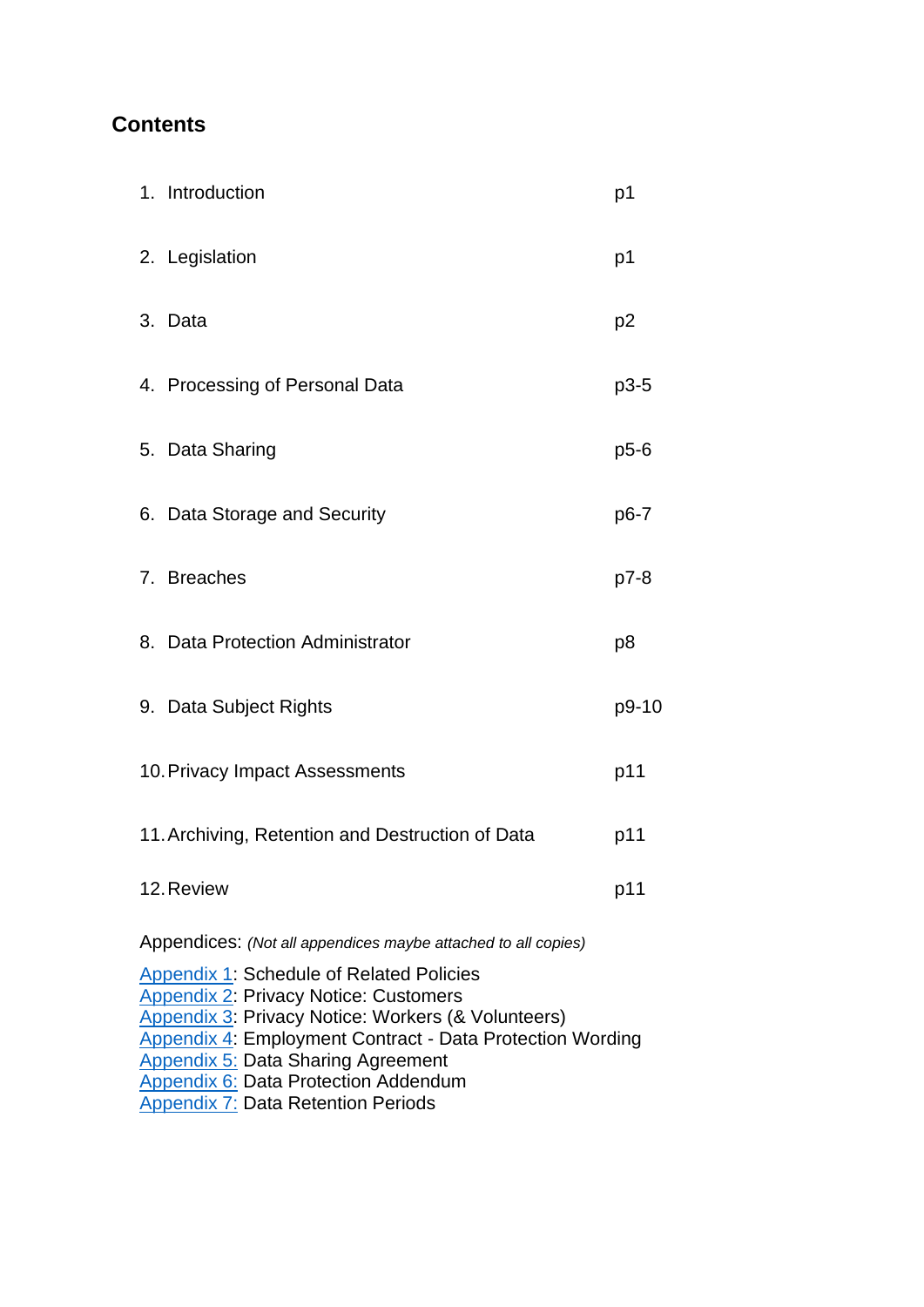Homes for Life Housing Partnership (hereinafter the "Company") is committed to ensuring the secure and safe management of data held by the Company in relation to customers, staff, and other individuals. The Company's staff members have a responsibility to ensure compliance with the terms of this policy, and to manage individuals' data in accordance with the procedures outlined in this policy and documentation referred to herein.

The Company needs to gather and use certain information about individuals. These can include customers (tenants, factored owners etc.), employees and other individuals that the Company has a relationship with. The Company manages a significant amount of data, from a variety of sources. This data contains Personal Data and Sensitive Personal Data (known as Special Categories of Personal Data under the GDPR).

This Policy sets out the Company's duties in processing that data, and the purpose of this Policy is to set out the procedures for the management of such data.

Appendix 1 hereto details the Company's related policies.

# **2. Legislation**

It is a legal requirement that the Company process data correctly; the Company must collect, handle and store personal information in accordance with the relevant legislation.

## **The relevant legislation in relation to the processing of data is:**

- (a) the General Data Protection Regulation (EU) 2016/679 ("the GDPR");
- (b) the Privacy and Electronic Communications (EC Directive) Regulations 2003 (as may be amended by the proposed Regulation on Privacy and Electronic Communications); and

**1.**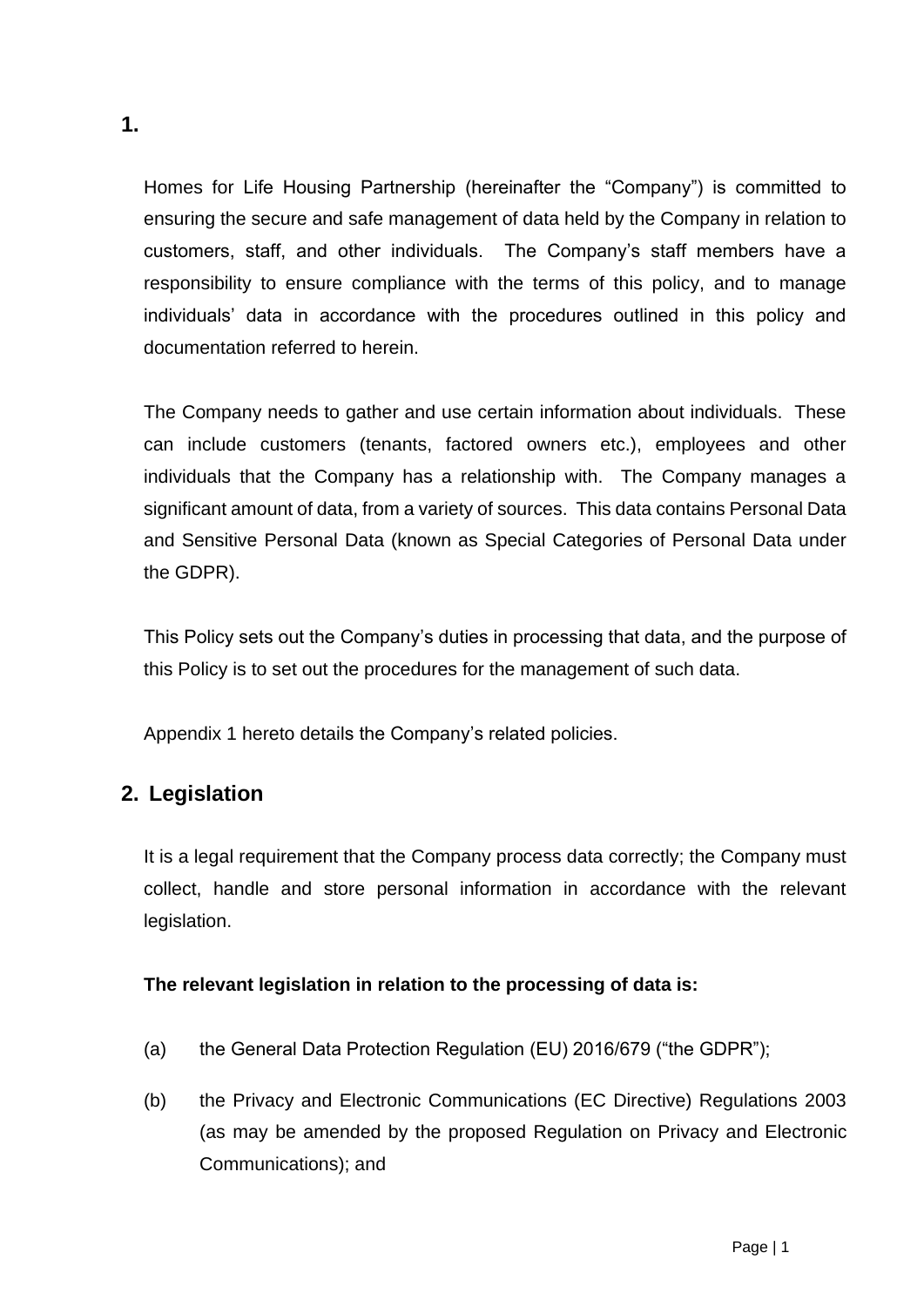(c) any legislation that, in respect of the United Kingdom, replaces, or enacts into United Kingdom domestic law, the General Data Protection Regulation (EU) 2016/679, the proposed Regulation on Privacy and Electronic Communications or any other law relating to data protection, the processing of personal data and privacy as a consequence of the United Kingdom leaving the European Union

# **3. Data**

- 3.1 The Company holds a variety of Data relating to individuals, including customers and workers (also referred to as data subjects) which is known as Personal Data. The Personal Data held and processed by the Company as a Service Provider is detailed within the Privacy Notice: Customers - at Appendix 2 hereto. The Personal Data held and processed by the Company as an Employer (& Voluntary Organisation) is detailed within the Privacy Notice: Workers (& Volunteers) - at Appendix 3 hereto.
	- 3.1.1 "Personal Data" is that from which a living individual can be identified either by that data alone, or in conjunction with other data held by the Company.
	- 3.1.2 The Company also holds Personal Data that is sensitive in nature (i.e. relates to or reveals a data subject's racial or ethnic origin, religious beliefs, political opinions, relates to health or sexual orientation). This is "Special Category Personal Data" or "Sensitive Personal Data".

# **4. Processing of Personal Data**

- 4.1 The Company is permitted to process Personal Data on behalf of data subjects provided it is doing so on one of the following grounds:
	- Processing with the consent of the data subject (see clause 4.4 hereof);
	- Processing is necessary for the performance of a contract between the Company and the data subject or for entering into a contract with the data subject;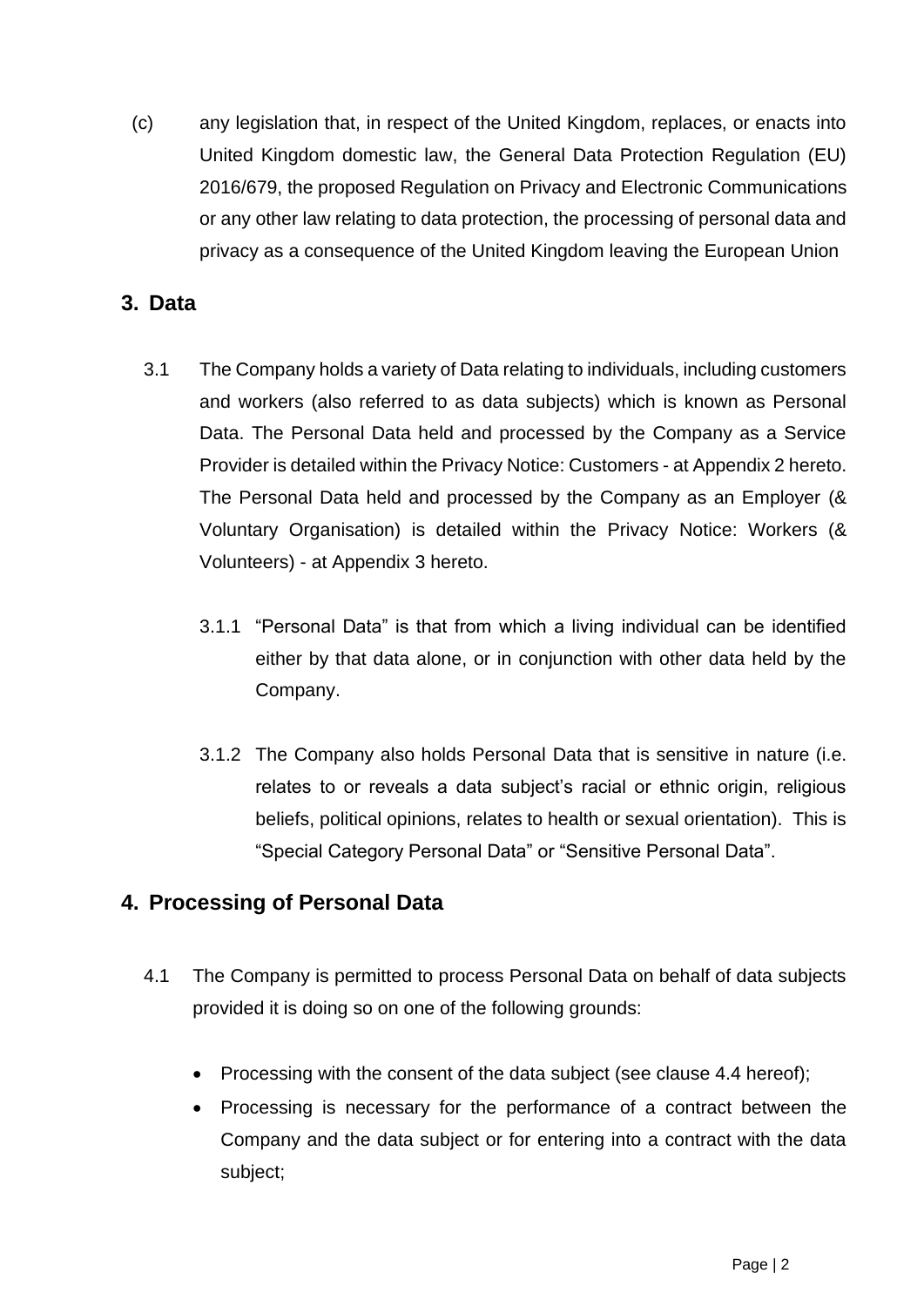- Processing is necessary for the Company's compliance with a legal obligation;
- Processing is necessary to protect the vital interests of the data subject or another person;
- Processing is necessary for the performance of a task carried out in the public interest or in the exercise of the Company's official authority; or
- Processing is necessary for the purposes of legitimate interests.

## **4.2 Customers**

- 4.2.1 The Company has produced a Privacy Notice: Customers, which it is required to provide to all customers whose Personal data is held by the Company. That Privacy Notice must be provided to the customer from the outset of processing their Personal Data and they should be advised of the terms of the Privacy Notice when it is provided to them.
- 4.2.2 The Privacy Notice: Customers at Appendix 2 hereto, sets out the Personal Data processed by the Company as a Service Provider and the basis for that Processing. This document is provided to all of the Company's customers at the outset of processing their data.

## **4.3 Workers (& Volunteers)**

- 4.3.1 Worker (& Volunteer) Personal Data and, where applicable, Special Category Personal Data or Sensitive Personal Data, is held and processed by the Company. Details of the data held, and processing of that data is contained within the Privacy Notice: Workers (& Volunteers) - at Appendix 3 hereto. This is provided to new workers (& volunteers) at appointment. It has also been provided to existing workers (& volunteers), together with a Data Protection Addendum of their Terms of and Conditions - at Appendix 4 hereto.
- 4.3.2 A copy the Personal Data held by the Company on any worker (& volunteer) is available upon written request by that worker from the Company's Data Protection Officer (DPO) (*see part 8 below for further detail).*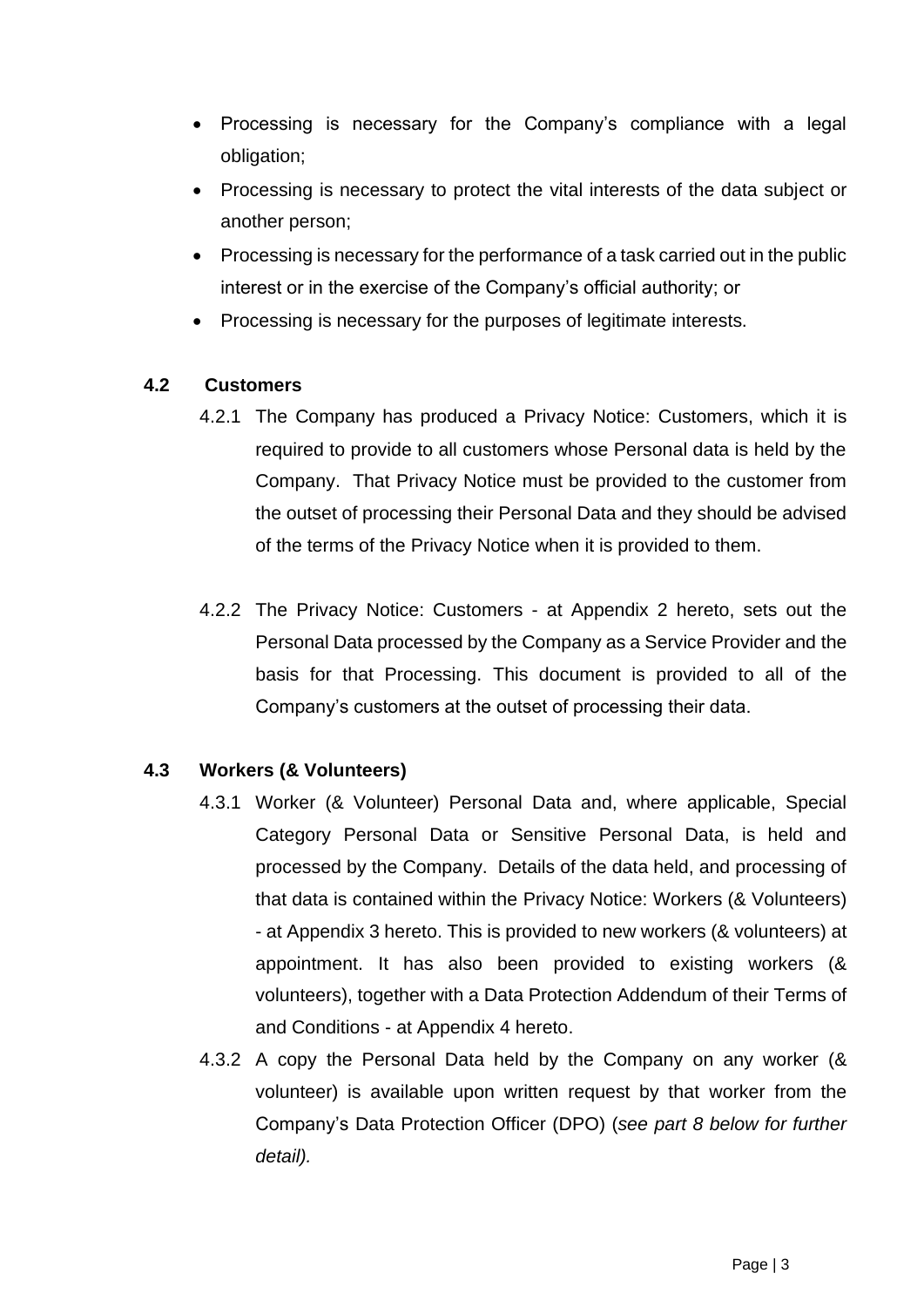## **4.4 Consent**

Consent as a ground of processing will require to be used from time to time by the Company when processing Personal Data. It should be used by the Company where no other alternative ground for processing is available. If the Company requires to obtain consent to process a data subject's Personal Data, it shall obtain that consent in writing. The consent provided by the data subject must be freely given and the data subject will be required to sign a relevant consent form if willing to consent. Any consent to be obtained by the Company must be for a specific and defined purpose (i.e. general consent cannot be sought).

**4.5 Processing of Special Category Personal Data or Sensitive Personal Data**

In the event that the Company processes Special Category Personal Data or Sensitive Personal Data, the Company must do so in accordance with one of the following grounds of processing:

- The data subject has given explicit consent to the processing of this data for a specified purpose;
- Processing is necessary for carrying out obligations or exercising rights related to employment or social security;
- Processing is necessary to protect the vital interest of the data subject or, if the data subject is incapable of giving consent, the vital interests of another person;
- Processing is necessary for the establishment, exercise or defence of legal claims, or whenever court are acting in their judicial capacity; and
- Processing is necessary for reasons of substantial public interest.

# **5. Data Sharing**

5.1 The Company shares its data with various third parties for numerous reasons in order that its day to day activities are carried out in accordance with the Company's relevant policies and procedures. In order that the Company can monitor compliance by these third parties with Data Protection laws, the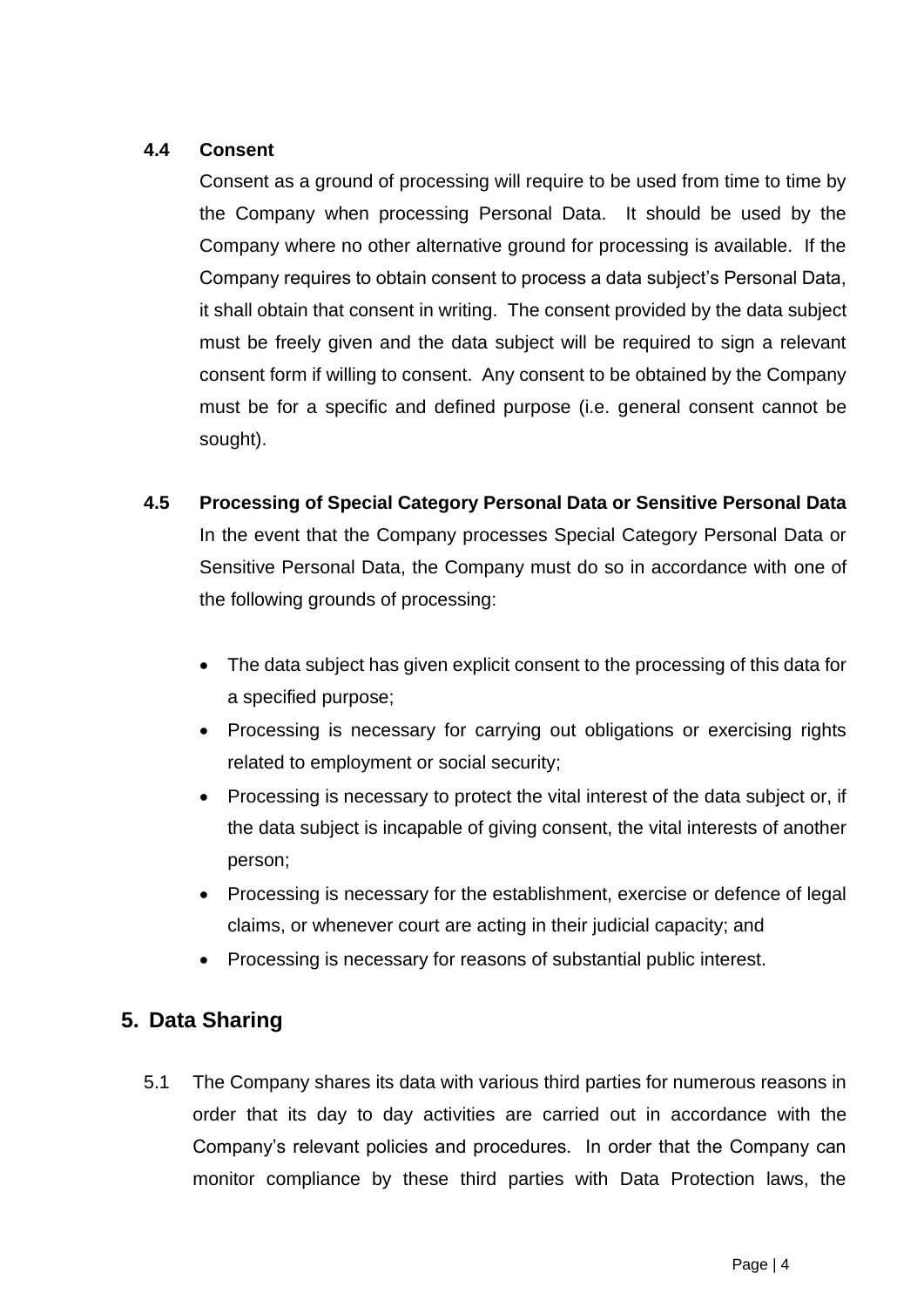Company will require the third-party organisations to enter in to an Agreement with the Company governing the processing of data, security measures to be implemented and responsibility for breaches.

## **5.2 Data Sharing**

- 5.2.1 Personal data is from time to time shared amongst the Company and third parties who require to process personal data that the Company process as well. Both the Company and the third party will be processing that data in their individual capacities as data controllers.
- 5.2.2 Where the Company shares in the processing of personal data with a third-party organisation (e.g. for processing of an employees' pension), it shall require the third-party organisation to enter in to a Data Sharing Agreement with the Company. This will be in accordance with the terms of the model Data Sharing Agreement set out in Appendix 5 hereto or an agreed alternative offering the necessary assurance and protection.

## **5.3 Data Processors**

A data processor is a third-party entity that processes personal data on behalf of the Company and are frequently engaged if certain of the Company's work is outsourced (e.g. payroll, maintenance and repair works).

- 5.3.1 A data processor must comply with Data Protection laws. The Company's data processors must ensure they have appropriate technical security measures in place, maintain records of processing activities and notify the Company if a data breach is suffered.
- 5.3.2 If a data processor wishes to sub-contact their processing, prior written consent of the Company must be obtained. Upon a sub-contracting of processing, the data processor will be liable in full for the data protection breaches of their sub-contractors.
- 5.3.3 Where the Company contracts with a third party to process personal data held by the Company, it shall require the third party to enter in to a Data Protection Addendum with the Company in accordance with the terms of the model Data Protection Addendum set out in Appendix 6 hereto, or an agreed alternative offering the necessary assurance and protection.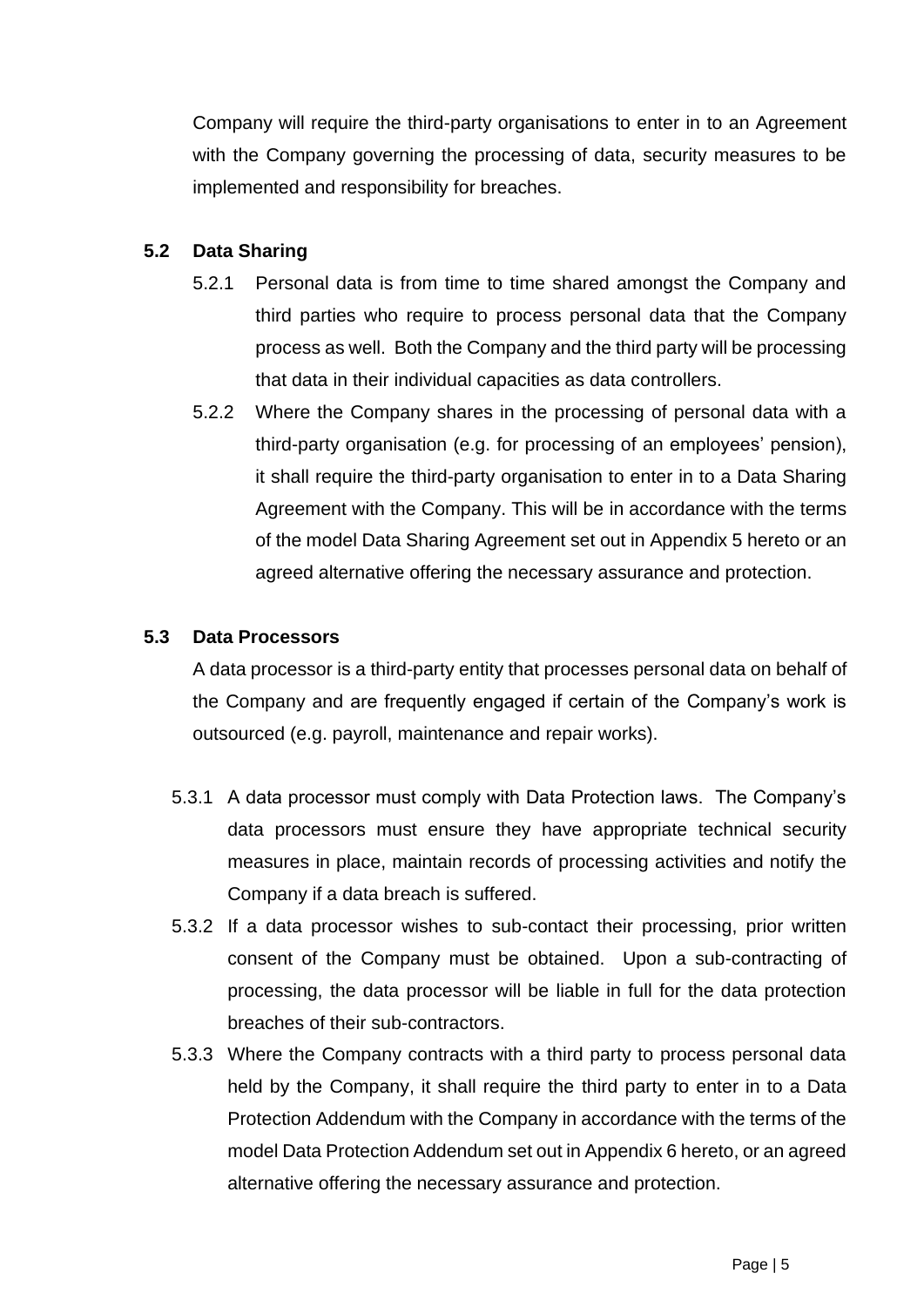# **6. Data Storage and Security**

All Personal Data held by the Company must be stored securely, whether electronically or in paper format.

## **6.1 Paper Storage**

If Personal Data is stored on paper it should be kept in a secure place where unauthorised personnel cannot access it. Employees should make sure that no Personal Data is left where unauthorised personnel can access it. When the Personal Data is no longer required it must be disposed of by the employee to ensure its destruction. If the Personal Data requires to be retained on a physical file, then the employee should ensure that it is affixed to the file which is then stored in accordance with the Company's storage provisions.

# **6.2 Electronic Storage**

Personal Data stored electronically must also be protected from unauthorised use and access. Personal Data should be password protected when being sent internally or externally to the Company's data processors or those with whom the Company has entered in to a Data Sharing Agreement. If Personal data is stored on removable media (CD, DVD, USB memory stick) then that removable media must be stored securely at all times when not being used. Personal Data should not be saved directly to mobile devices and should be stored on designated drivers and servers.

# **7. Breaches**

7.1 A data breach can occur at any point when handling Personal Data and the Company has reporting duties in the event of a data breach or potential breach occurring. Breaches which pose a risk to the rights and freedoms of the data subjects who are subject of the breach require to be reported externally in accordance with Clause 7.3 hereof.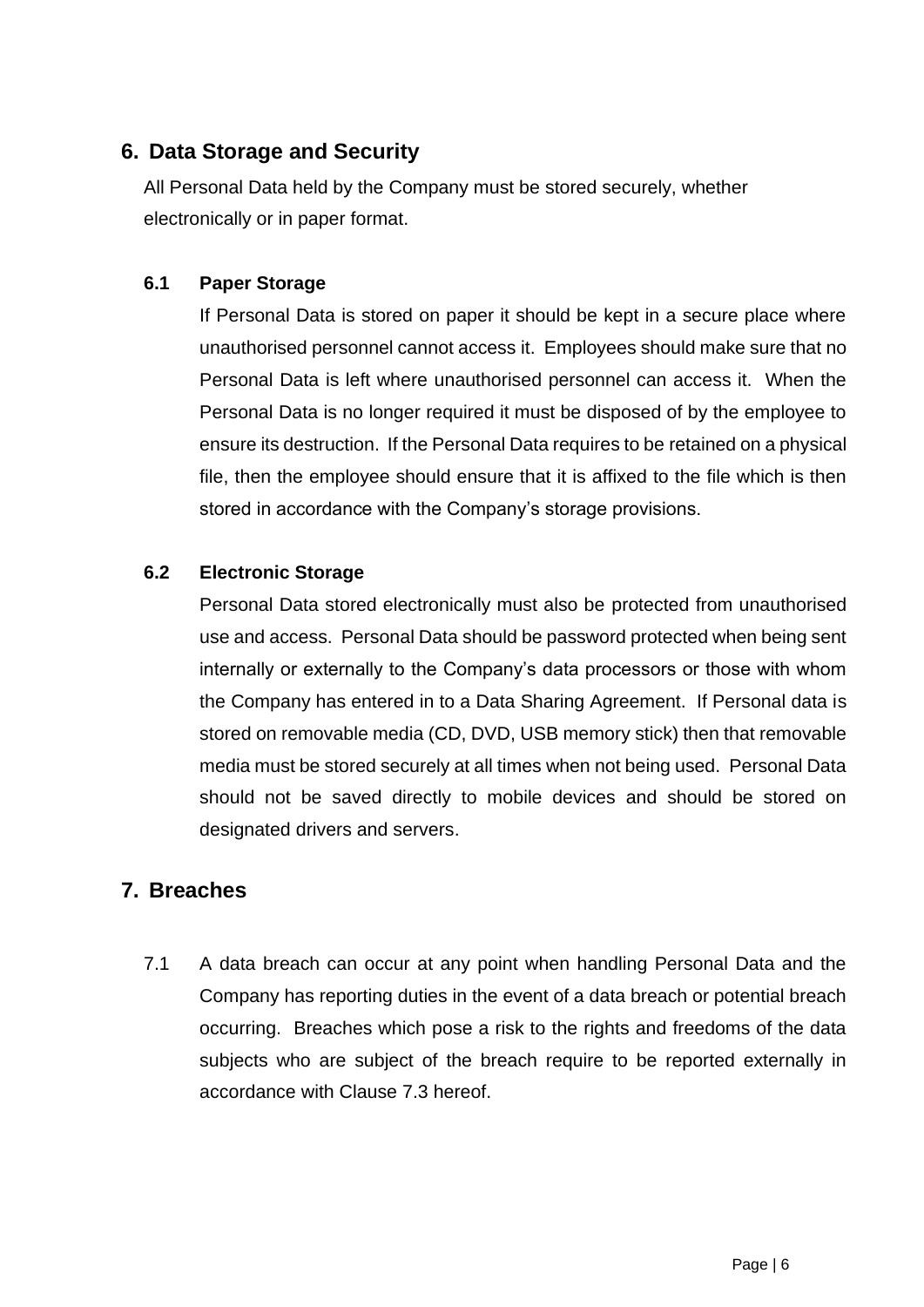# **7.2 Internal Reporting**

The Company takes the security of data very seriously and in the unlikely event of a breach will take the following steps:

- As soon as any breach or potential breach has occurred, and in any event no later than six (6) hours after it has occurred, or of anyone becoming aware of such occurrence, the DPO (*see part 8 below for further detail)* must be notified in writing of (i) the breach; (ii) how it occurred; and (iii) what the likely impact of that breach is on any data subject(s);
- The Company will seek to contain the breach by whatever means available;
- The DPO will liaise with the Business Manager to determine whether the breach is one which requires to be reported to the Information Commissioner's Office (''ICO'') and data subjects affected and do so in accordance with this part 7;
- Third parties will be notified, in accordance with the terms of any applicable Data Sharing Agreements

# **7.3 Reporting to the ICO**

The DPO will report any breaches which are assessed as posing a risk to the rights and freedoms of the data subjects who are subject of the breach. These must be reported to the ICO within 72 hours of the breach occurring. The DPO will also liaise with the Business Manager to determine whether it is appropriate to notify those data subjects affected by the breach.

# **8. Data Protection Officer**

8.1. Organisations deemed to be Public Bodies under Freedom of Information legislation must appoint a Data Protection Officer (DPO), with Statutory Responsibilities to ensure compliance with Data Protection requirements. So, must large volume data processors. From 11<sup>th</sup> November 2019, the Company will be deemed to be a public body. However, due to its scale , the Company has opted to outsource the role of DPO to a suitable consultant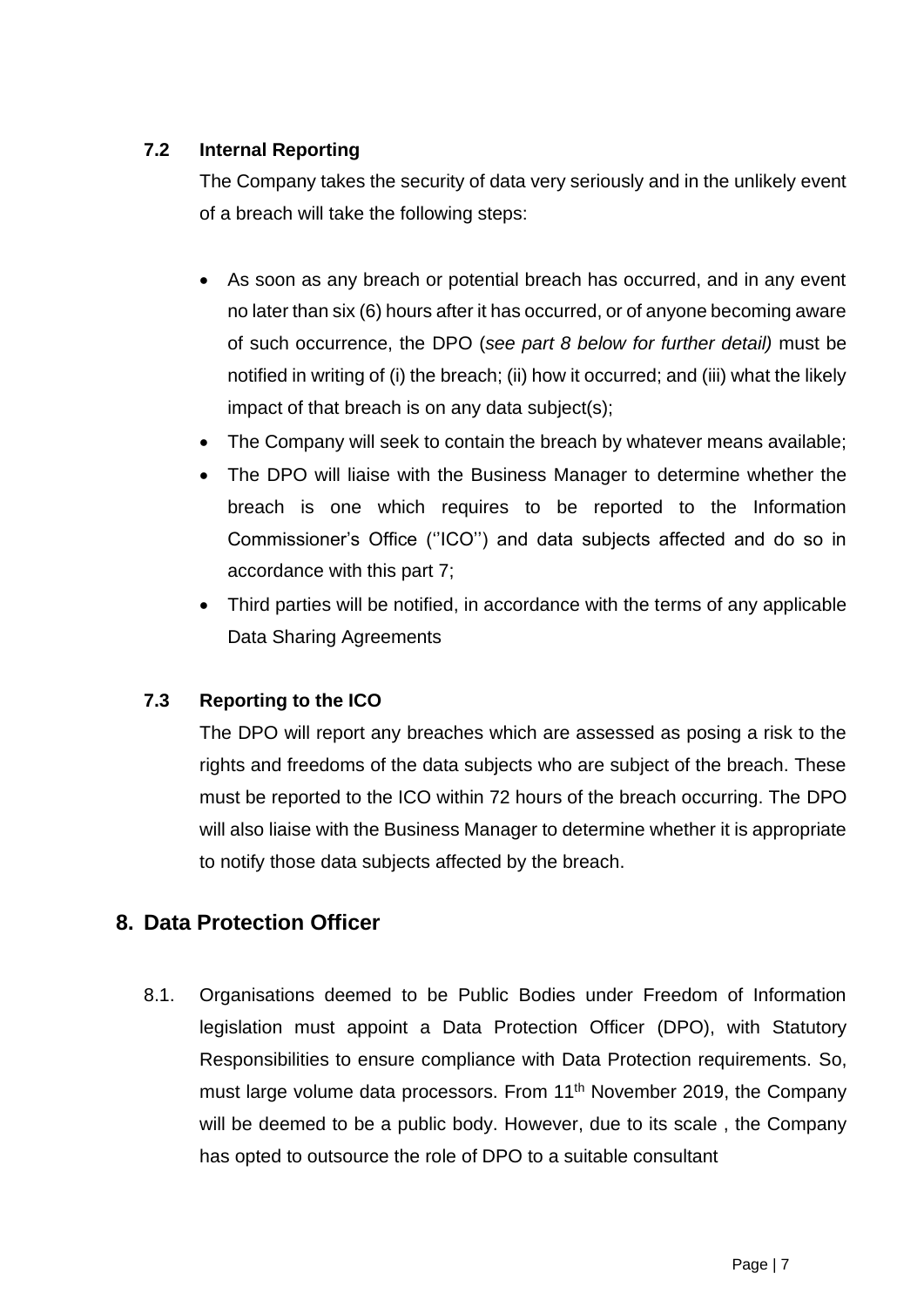- 8.2 DPOThe DPO's details are noted on the Company's website and contained within the Privacy Notices- at Appendices 2 and 3 hereto. The DPO will:
	- 8.2.1 monitor the Company's compliance with Data Protection requirements under this Policy and report accordingly to the Company's Business Manager and Board;
	- 8.2.2 co-operate with and serve as the Company's contact for discussions with the ICO;
	- 8.2.3 liaise with the Business Manager to assess breaches or suspected breaches, and to report these as necessary to the ICO, data subjects, and any necessary third parties in accordance with Part 7 hereof.
	- 8.2.4 advise the Chair, Vice Chair, Chair of Audit & Risk Committee, or the Company's External Auditor, as appropriate and available, if concerned that any issues identified under part 7 or 8 hereof have not been adequately addressed.

# **9. Data Subject Rights**

- 9.1 Certain rights are provided to data subjects under the GDPR. Data Subjects are entitled to view the personal data held about them by the Company, whether in written or electronic form.
- 9.2 Data subjects have a right to request a restriction of processing their data, a right to be forgotten and a right to object to the Company's processing of their data. These rights are notified to the Company's tenants and other customers in the Company's Privacy Notice - Customers - at Appendix 2 hereto. For workers and volunteers these rights are notified in the Company's Fair Processing Notice- Workers (& Volunteers)- at Appendix 3 hereto.

## **9.3 Subject Access Requests**

Data Subjects are permitted to view their data held by the Company upon making a request to do so (a Subject Access Request). Upon receipt of a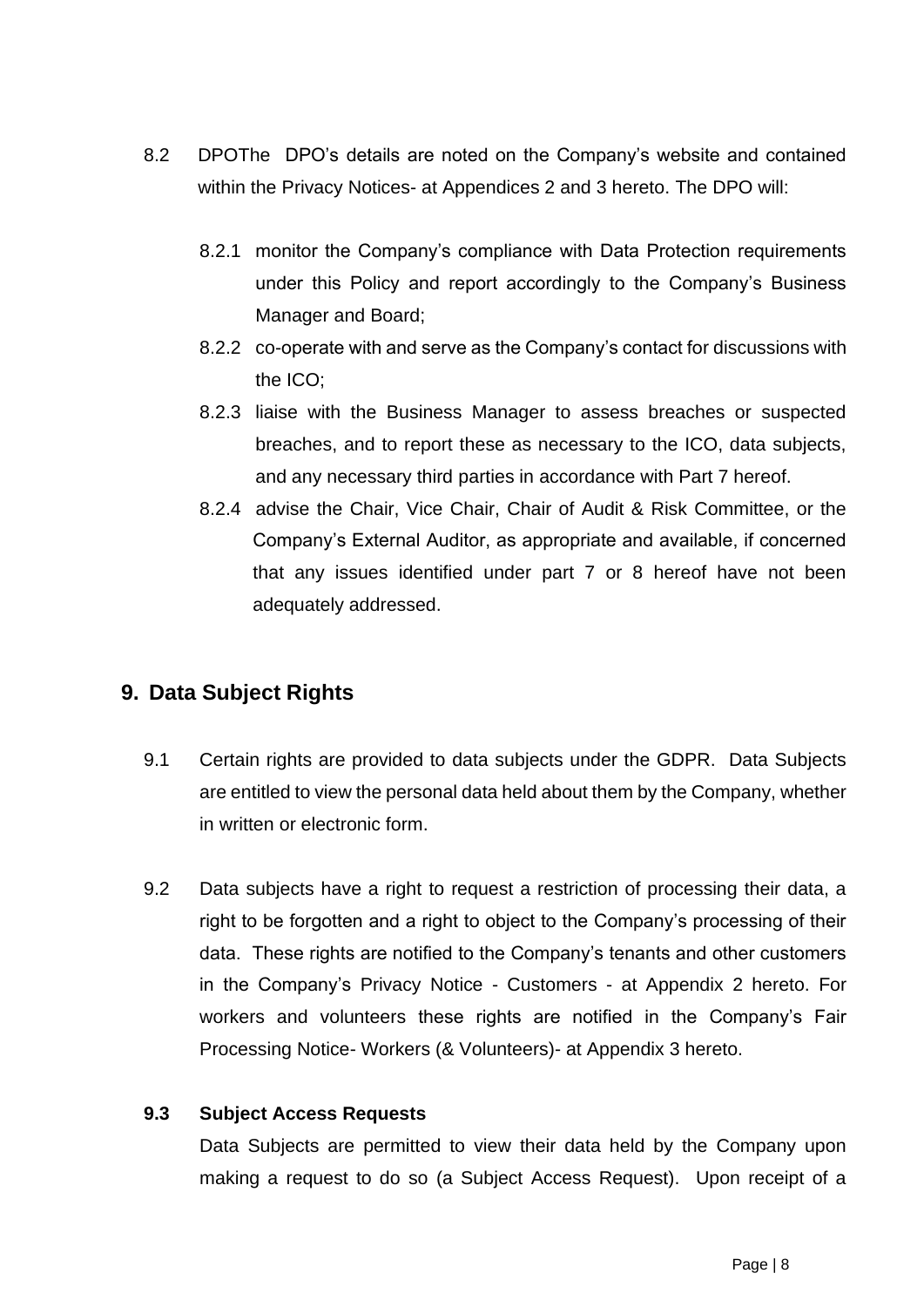request by a data subject, the Company must respond to the Subject Access Request within one month of the date of receipt of the request. The Company:

- 9.3.1 must provide the data subject with an electronic or hard copy of the personal data requested, unless any exemption to the provision of that data applies in law.
- 9.3.2 where the personal data comprises data relating to other data subjects, must take reasonable steps to obtain consent from those data subjects to the disclosure of that personal data to the data subject who has made the Subject Access Request, or
- 9.3.3 where the Company does not hold the personal data sought by the data subject, must confirm that it does not hold any personal data sought to the data subject as soon as practicably possible, and in any event, not later than one month from the date on which the request was made.

## **9.4 The Right to be Forgotten**

- 9.4.1 A data subject can exercise their right to be forgotten by submitting a request in writing to the Company seeking that the Company erase the data subject's Personal Data in its entirety.
- 9.4.2 Each request received by the Company will require to be considered on its own merits and legal advice will require to be obtained in relation to such requests from time to time. The DPO will have responsibility for accepting or refusing the data subject's request in accordance with clause 9.4 and will respond in writing to the request.

## **9.5 The Right to Restrict or Object to Processing**

- 9.5.1 A data subject may request that the Company restrict its processing of the data subject's Personal Data, or object to the processing of that data.
	- 9.5.1.1 In the event that any direct marketing is undertaken from time to time by the Company, a data subject has an absolute right to object to processing of this nature by the Company, and if the Company receives a written request to cease processing for this purpose, then it must do so immediately.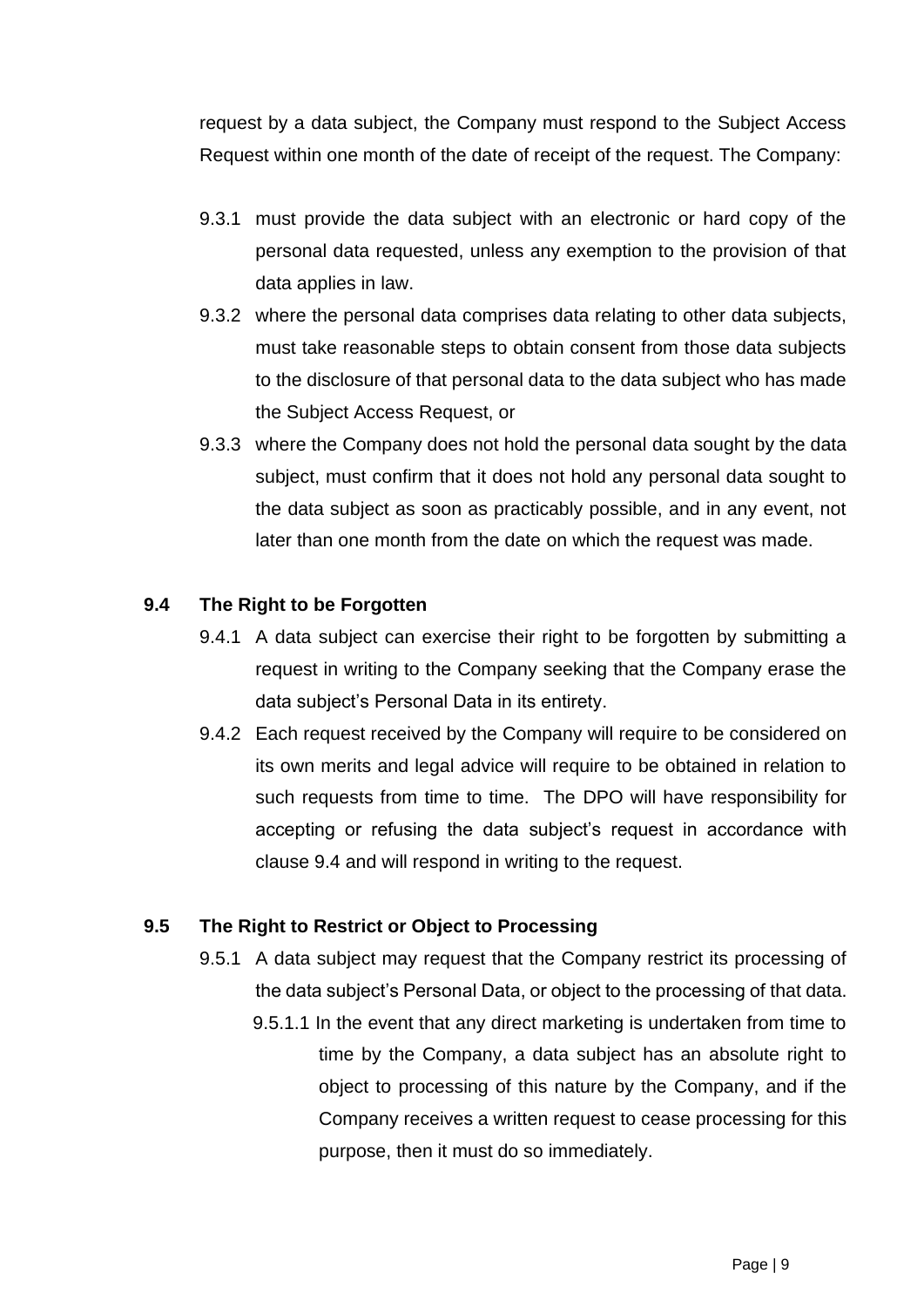9.5.2 Each request received by the Company will require to be considered on its own merits and legal advice will require to be obtained in relation to such requests from time to time. The DPO will have responsibility for accepting or refusing the data subject's request in accordance with clause 9.5 and will respond in writing to the request.

# **10. Privacy Impact Assessments ("PIAs")**

- 10.1 These are a means of assisting the Company in identifying and reducing the risks that our operations have on personal privacy of data subjects.
- 10.2 The Company shall:
	- 10.2.1 Carry out a PIA before undertaking a project or processing activity which poses a "high risk" to an individual's privacy. High risk can include, but is not limited to, activities using information relating to health or race, or the implementation of a new IT system for storing and accessing Personal Data; and
	- 10.2.2 In carrying out a PIA, include a description of the processing activity, its purpose, an assessment of the need for the processing, a summary of the risks identified and the measures that it will take to reduce those risks, and details of any security measures that require to be taken to protect the personal data
- 10.3 The Company will require to consult the ICO in the event that a PIA identifies a high level of risk which cannot be reduced. The DPO be responsible for such reporting, and where a high level of risk is identified by those carrying out the PIA they require to notify the DPO within five (5) working days.

# **11. Archiving, Retention and Destruction of Data**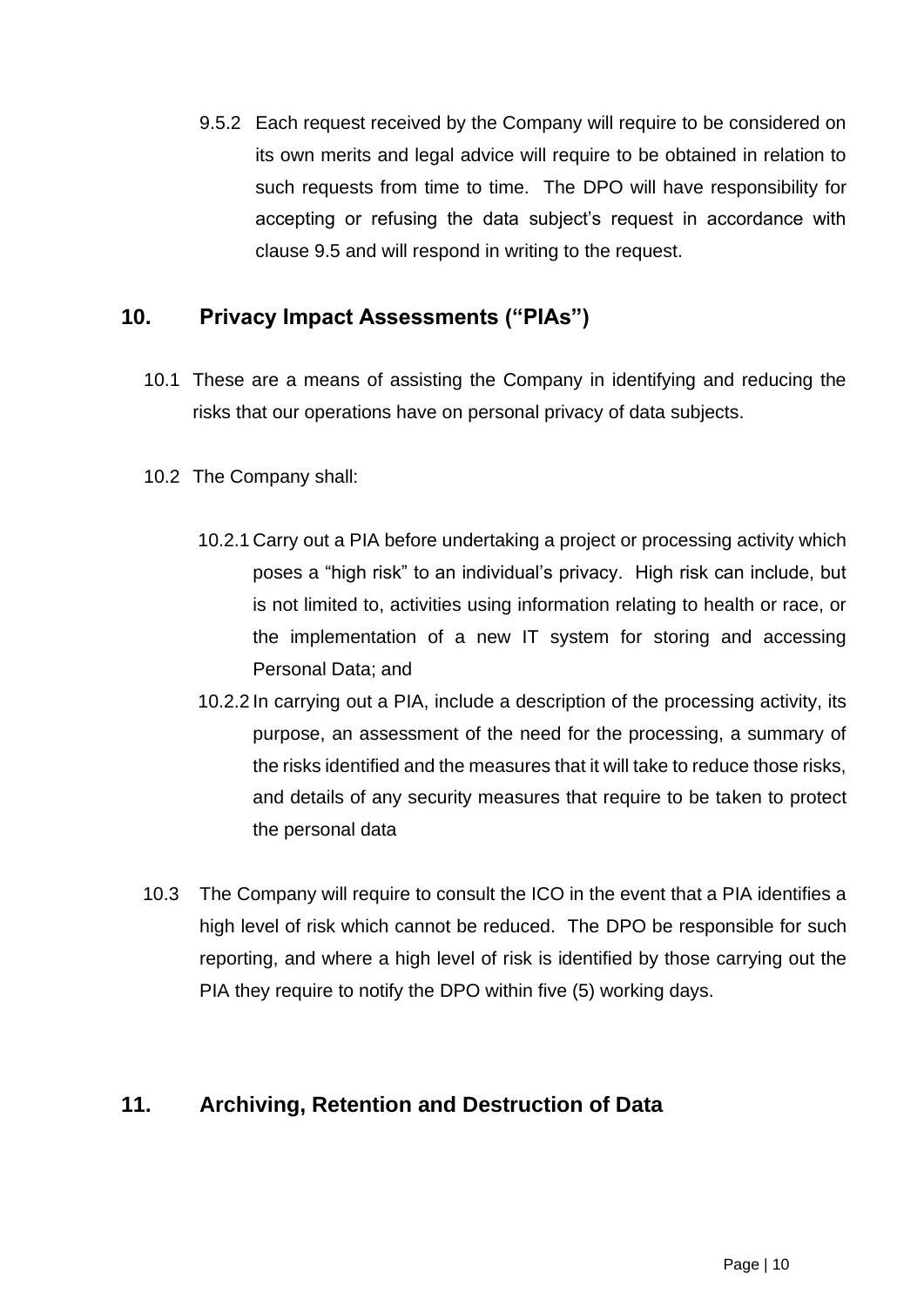The Company cannot store and retain Personal Data indefinitely. It must ensure that Personal data is only retained for the period necessary. The Company shall ensure that all Personal data is archived and destroyed in accordance with the periods specified within the table at Appendix 7 hereto.

# **12. Review**

This policy shall be reviewed as necessary but not later than at the end of its first year, and not later than every three years thereafter.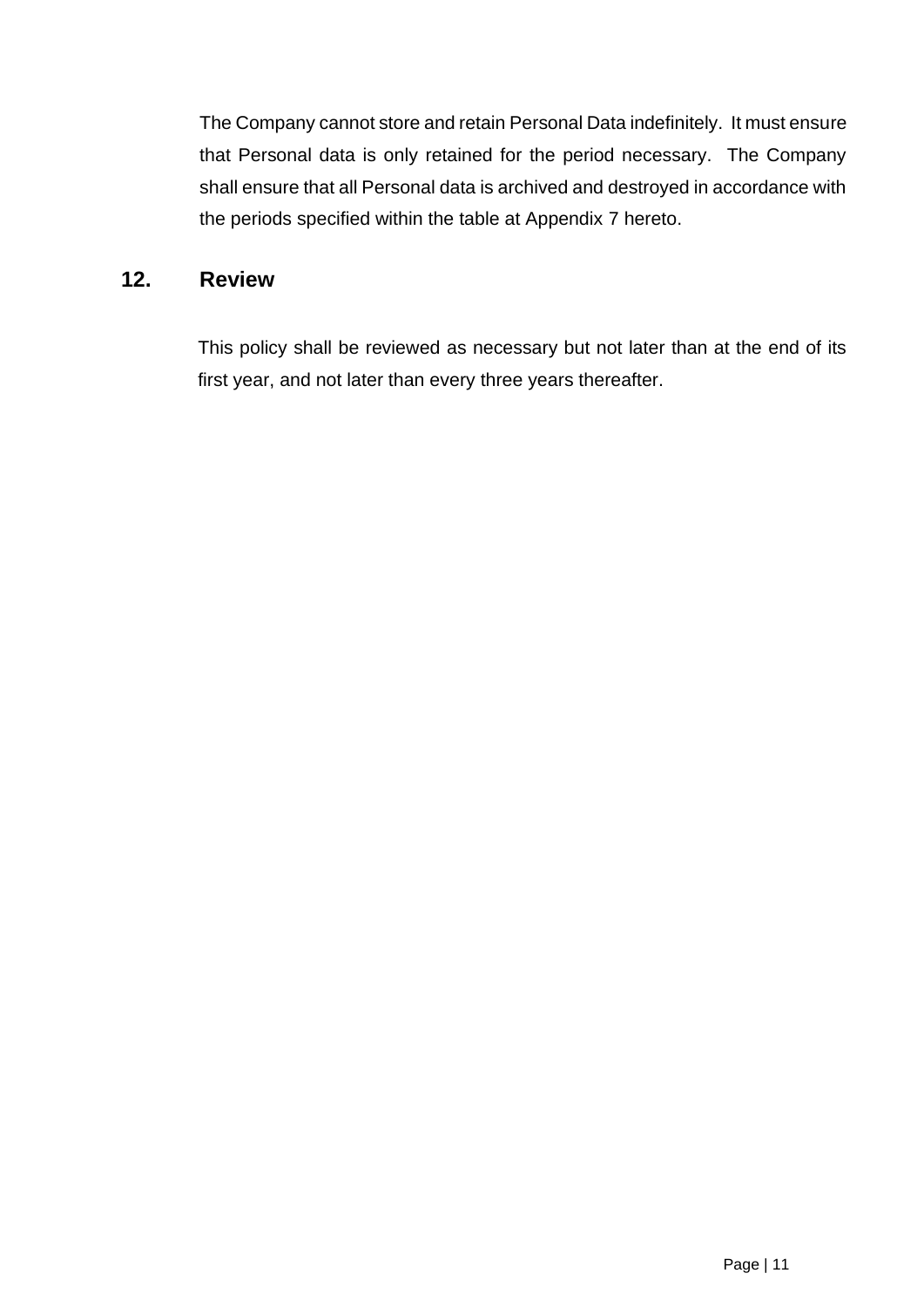# **Homes for Life Housing Partnership Privacy Policy: Appendix 1: Schedule of Related Policies**

## <span id="page-13-0"></span>**IT**, including:

- Data Security Policy
- Software Security Policy
- Company and Personal Devices Policy
- Credential Management (Password) Policy
- Change Management Policy
- Email, Internet and Social Media Policy
- Server Patching Policy

## **Customer Services**, including:

- Allocations Policy
- Section 5 Protocal & Nominations Agreement
- Tenancy Management Policy
- Complaints Policy
- Anti- Social Behaviour Policy
- Unacceptable Actions Policy
- Debt Recovery Policy

## **Procurement**, including:

- Procurement Policy
- Selection & Control of Contractors Policy

## **Personnel**, including:

- Recruitment & Selection Policy
- Code of Conduct for Staff

**General**, including:

- Membership Policy
- Code of Conduct for Governing Body Members
- Equality & Diversity Policy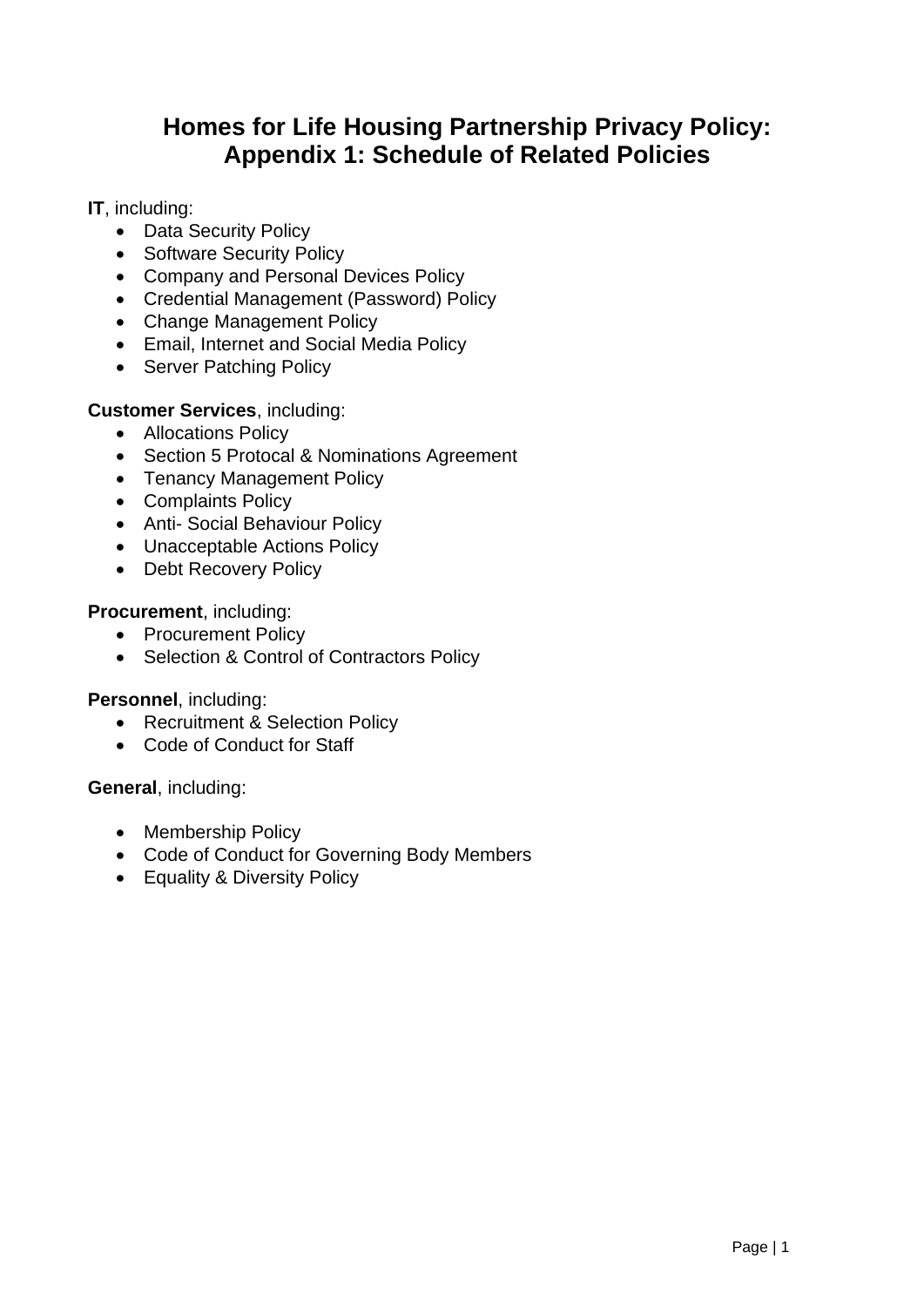# **Homes for Life Housing Partnership Privacy Policy: Appendix 2: Privacy Notice: Customers**

**(How we use your personal information\*)**

<span id="page-14-0"></span>*(Note\*- a separate Privacy Notice: Workers (& Volunteers) covers data processing for employees, other workers, volunteers and applicants for those positions)*

This notice explains what information we collect, when we collect it and how we use this. During the course of our activities we will process personal data about you, (which may be held on paper, electronically, or otherwise). We recognise the need to treat it in an appropriate and lawful manner. The purpose of this notice is to make you aware of how we will handle your information.

#### **Who are we?**

Homes for Life Housing Partnership ("**we**" or "**us**") are a Scottish Charity (Scottish Charity Number 028542), a Company registered in terms of the Companies Acts with registered number 188299 and having their Registered Office at 57 Market Street, Haddington, East Lothian, EH41 3JG. We take the issue of security and data protection very seriously and strictly adhere to guidelines published in the [Data Protection Act of 1998] and the General Data Protection Regulation (EU) 2016/679 which is applicable from the 25th May 2018, together with any domestic laws subsequently enacted.

We are notified as a Data Controller with the Office of the Information Commissioner under registration number Z4790842 and we are the data controller of any personal data that you provide to us.

Any questions relating to this notice, our Privacy Policy and practices should be directed to our DPO - RGDP , - Tel 01620 829300 or email [DPO@homesforlife.co.uk,](mailto:DPO@homesforlife.co.uk) or at our office at 57 Market Street, Haddington, East Lothian, EH41 3JG.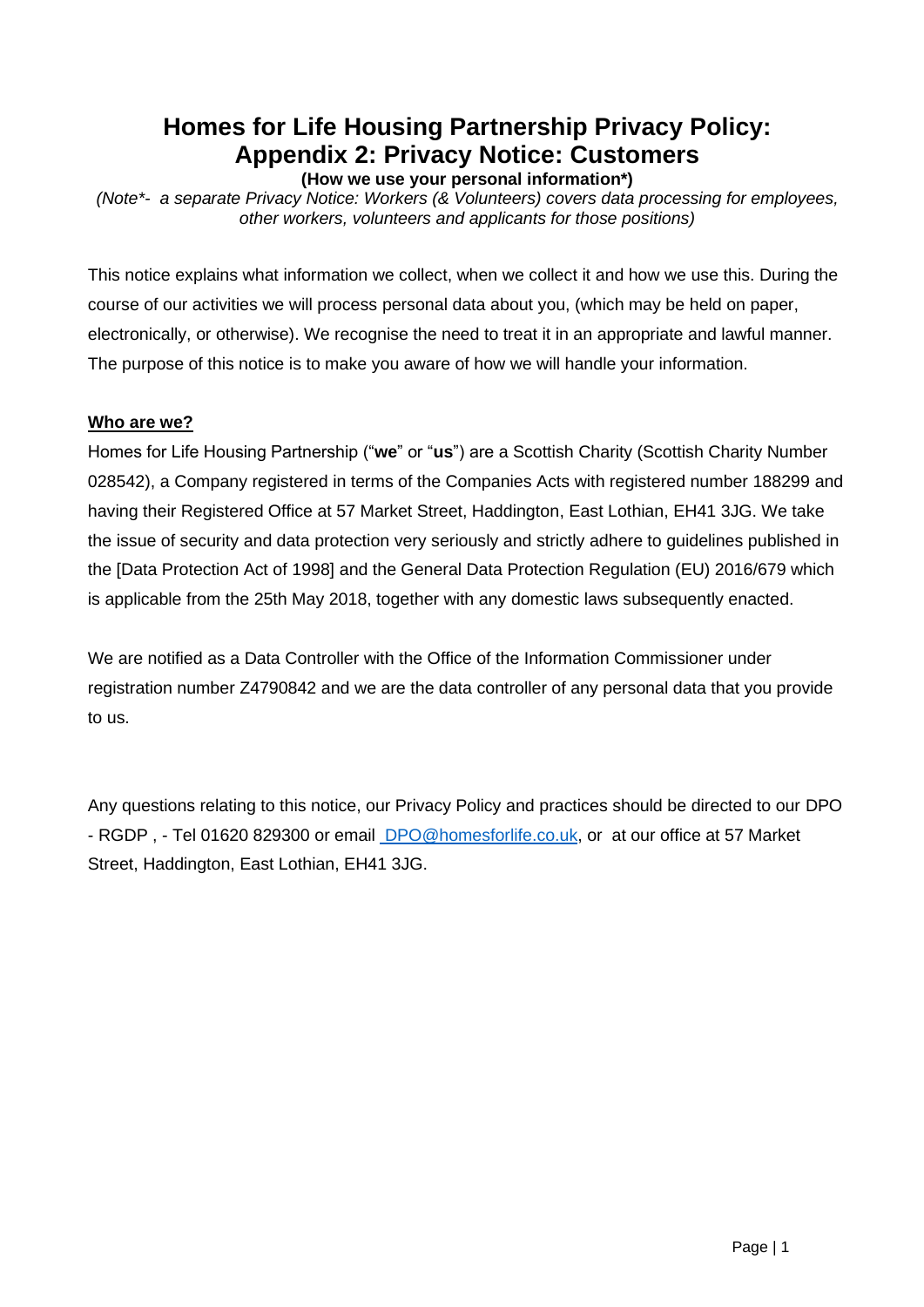#### **How we collect information from you and what information we collect**

We collect information about you:

- when you apply for housing with us- whether for affordable rent or ownership, become a tenant or sharing owner, request services/ repairs, enter into a factoring agreement with ourselves howsoever arising or otherwise provide us with your personal details
- when you apply to become a member or director:
- from your use of our online services, whether to report any tenancy/ factor related issues, make a complaint or otherwise;
- from your arrangements to make payment to us (such as bank details, payment card numbers, employment details, benefit entitlement and any other income and expenditure related information);

We may collect the following information about you:

- name;
- address:
- household details:
- telephone number;
- current and previous accommodation;
- e-mail address;
- National Insurance Number;
- Next of Kin or other emergency contact;
- Relevant personal characteristics such as disability, medical conditions, gender, ethnic group and preferred language
- Employment details;
- Income details, including benefits entitlement; and
- **Banking details**

We may receive the following information from third parties:

- Benefits information, including awards of Housing Benefit/ Universal Credit;
- Payments made by you to us:
- Complaints or other communications regarding behaviour or other alleged breaches of the terms of your contract with us, including information obtained from Police Scotland; and
- Reports as to the conduct or condition of your tenancy, including references from previous tenancies, and complaints of anti-social behaviour.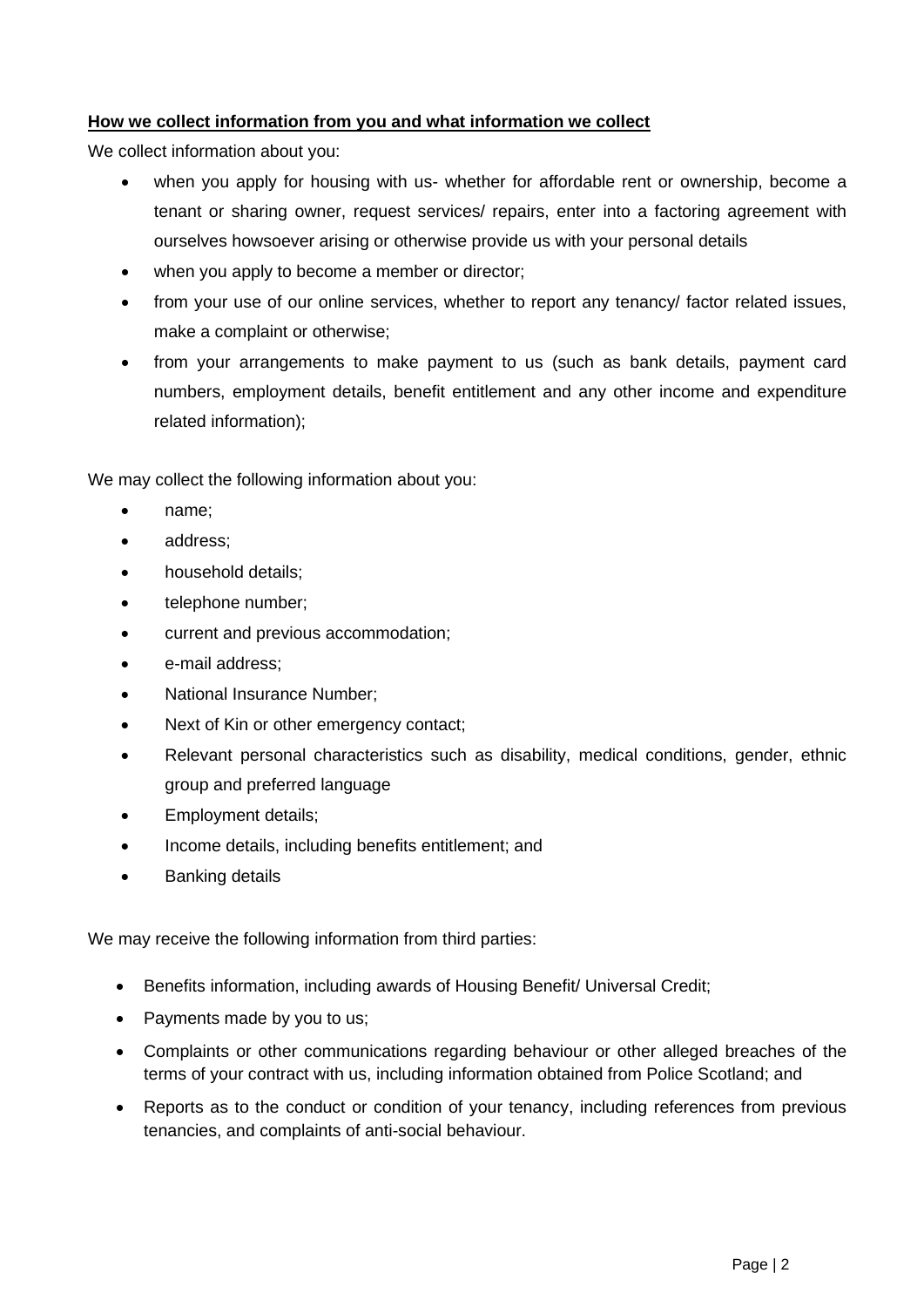#### **Why we need this information about you and how it will be used**

We need your information and will use your information:

- to undertake and perform our obligations and duties to you in accordance with the terms of our contract with you
- to enable us to supply you with the services and information which you have requested;
- to enable us to respond to your repair request, housing application and complaints made;
- to analyse the information we collect so that we can administer, support and improve and develop our business and the services we offer;
- to contact you in order to send you details of any changes to our services or supplies which materially affect you;
- for all other purposes consistent with the proper performance of our operations and business; and
- to contact you for your views on our products and services.

#### **Sharing of Your Information**

The information you provide to us will be treated by us as confidential and will be processed only by our employees within the UK/EEA. We may disclose your information to other third parties who act for us for the purposes set out in this notice or for purposes approved by you, including but not restricted to the following:

- If we enter into a joint venture with or merged with another business entity, your information may be disclosed to our new business partners or owners;
- If we instruct repair or maintenance works, including necessary surveys or testing, your information may be disclosed to any contractor;
- If we are investigating a complaint, information may be disclosed to Police Scotland, Local Authority departments, Scottish Fire & Rescue Service and others involved in any complaint, whether investigating the complaint or otherwise;
- If we are updating tenancy details, your information may be disclosed to third parties (such as utility companies and Local Authority);
- If we are investigating payments made or otherwise, your information may be disclosed to payment processors, Local Authority and the Department of Work & Pensions;
- If we are conducting a survey of our products and/ or service, your information may be disclosed to third parties assisting in the compilation and analysis of the survey results
- For reference requests- from landlords or mortgage providers

Unless required to do so by law, we will not otherwise share, sell or distribute any of the information you provide to us without your consent.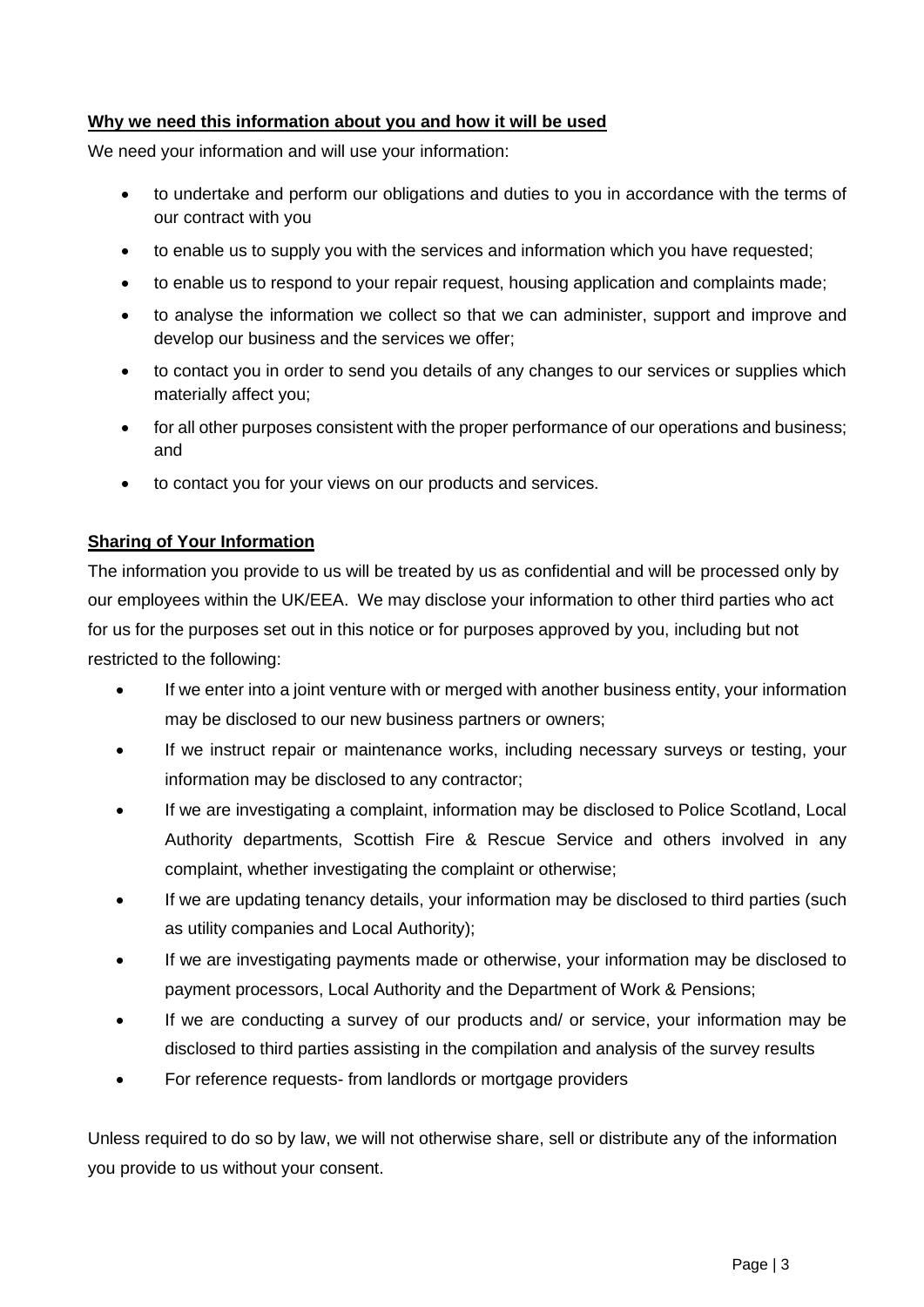#### **Transfers outside the UK and Europe**

The majority of personal information is stored on systems in the UK. But there may be some occasions as technology services progress where your information may leave the UK either in order to get to an other organisation or if its stored in a system outside the EU.

We will ensure adequate protection on your information if it leaves the UK ranging from secure ways of transferring data to having robust contracts in place with third parties.

We take all practical steps to make your personal information is not sent to a country that is not seen as 'safe' either by UK or EU Governments

#### **Security**

When you give us information we take steps to make sure that your personal information is kept secure and safe.

#### **How long we will keep your information**

We review our data retention periods regularly and will only hold your personal data for as long as is necessary for the relevant activity, or as required by law (we may be legally required to hold some types of information), or as set out in any relevant contract we have with you.

We will generally keep your information for the minimum periods outlined in the table at Appendix 7 of our Privacy Policy, after which this will be destroyed if it is no longer required for the reasons it was obtained. Our Privacy Policy is available on our website or from our Registered Office.

## **Your Rights**

You have the right at any time to:

- ask for a copy of the information about you held by us in our records;
- require us to correct any inaccuracies in your information;
- make a request to us to delete what personal data of yours we hold; and
- object to receiving any marketing communications from us.

If you would like to exercise any of these rights please contact our DPO - RGDP Tel 01620 829300 or email [DPO@homesforlife.co.uk,](mailto:DPO@homesforlife.co.uk) or at our **Registered Office** at 57 Market Street, Haddington, East Lothian, EH41 3JG.

You also have the right to complain to the Information Commissioner's Office in relation to our use of your information. The Information Commissioner's contact details are noted below:

The Information Commissioner's Office - Scotland

45 Melville Street, Edinburgh, EH3 7HL

Telephone: 0131 244 9001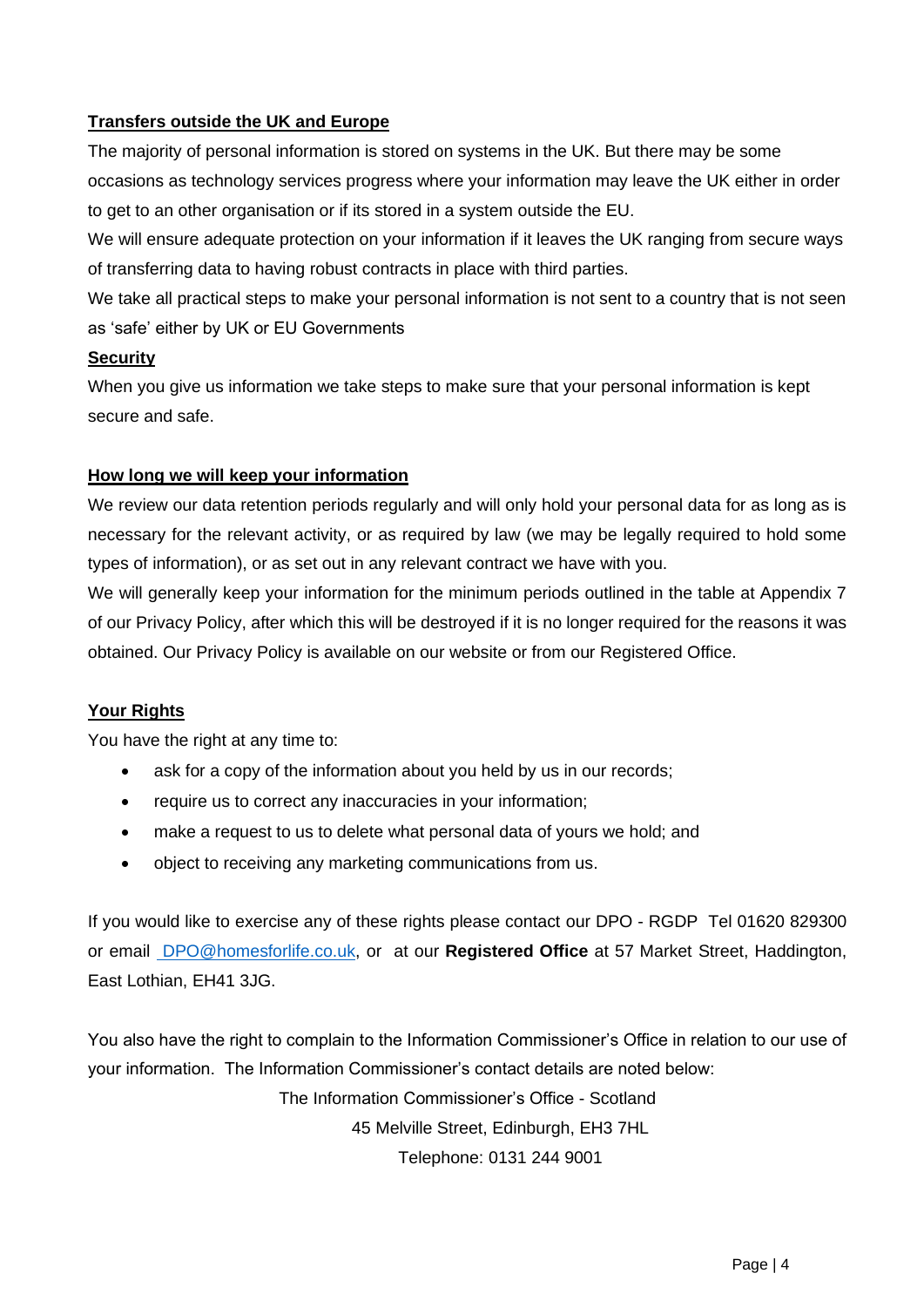# **Homes for Life Housing Partnership: Privacy Policy: Appendix 3: Privacy Notice: Workers (& Volunteers) (How we use your personal information\*)**

<span id="page-18-0"></span>*(Note\*- a separate Privacy Notice: Customers covers all data processing other than for employees, other workers, volunteers and applicants for such positions)*

This notice explains what information we collect on employees, other workers, volunteers and applicants for such positions, as well as when we collect it and how we use it. During the course of our activities we will process personal data (which may be held on paper, electronically, or otherwise) about you and we recognise the need to treat it in an appropriate and lawful manner. The purpose of this notice is to make you aware of how we will handle your information.

1. Homes for Life Housing Partnership ("we" or "us") is committed to a policy of protecting the rights of individuals with respect to the processing of their personal data and adhere to guidelines published in the [Data Protection Act of 1998] and the General Data Protection Regulation (EU) 2016/679 which is applicable from the 25th May 2018, together with any domestic laws subsequently enacted. We collect and use personal data for a variety of reasons.

We are notified as a Data Controller with the Office of the Information Commissioner under registration number Z4790842 and we are the data controller of any personal data that you provide to us.

Any questions relating to this notice, our Privacy Policy and practices should be directed to our DPO - RGDP , - Tel 01620 829300 or email [DPO@homesforlife.co.uk,](mailto:DPO@homesforlife.co.uk) or at our office at 57 Market Street, Haddington, East Lothian, EH41 3JG.

We may collect the following information, directly from you or from third parties (including employment agencies, former employers and other referees, pension providers, medical professionals, professional bodies, IT and/ or telephony service providers, and background check providers):

- (a) Name, date of birth, gender, and address
- (b) Contact details including telephone number, mobile number, and E-mail address
- (c) NI number
- (d) Bank account details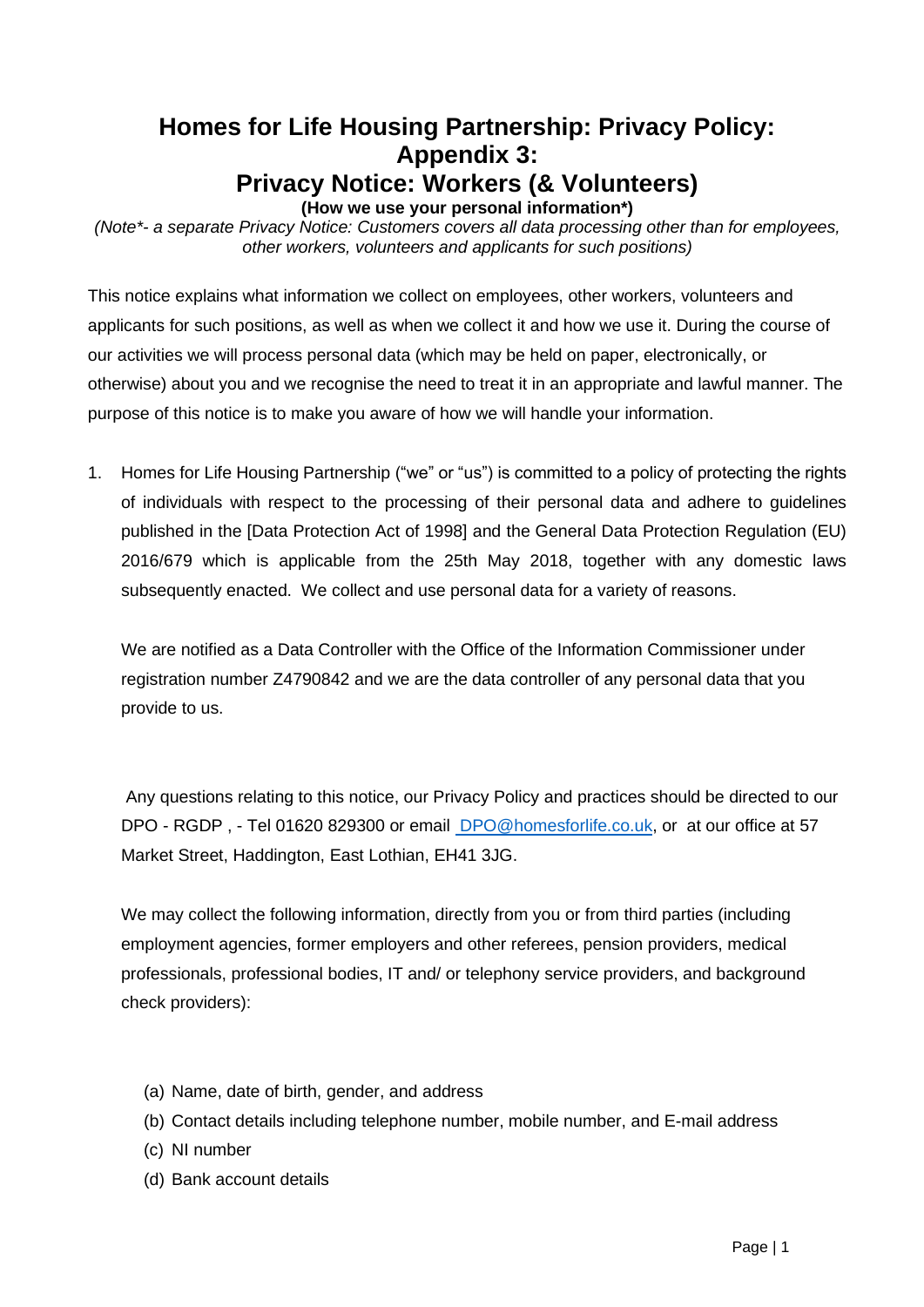- (e) Information confirming your nationality and entitlement to work in the UK
- (f) Marital status, next of kin, dependants, and emergency contact details
- (g) employment information including start and end dates, working hours and other attendance information, remuneration and other entitlements, pension details, leave and other absences including sickness, disciplinary or grievance information, performance monitoring and assessment information
- (h) medical or health conditions, including any disabilities for which we need to make reasonable adjustments
- (i) relevant experience, qualifications skills and training
- (j) information on relevant criminal convictions
- (k) information confirming eligibility to drive and insurance cover if required to drive and/ or use own vehicle
- (l) trade union membership- if required for representation
- (m)email exchanges, call and web browsing histories for Company equipment and accounts
- (n) equal opportunities monitoring information about ethnic origin, sexual orientation and religion or belief
- (o) relevant correspondence

We collect and use the above information and personal data for:

- a. Recruitment and selection
- b. Administration of appointment contracts or agreements
- c. Payment of salaries
- d. Pensions and associated benefits,
- e. Membership of professional bodies
- f. Appraisal, training and development
- g. Management of our services
- 2. We may disclose to and share information about you with third parties for the purposes set out in this notice, or for purposes approved by you, including but not restricted to the following:
	- To confirm your right to work in the UK
	- To obtain necessary disclosures including PVG, criminal convictions and offences
	- To prepare and process your salary payments including Tax, National Insurance and Pension deductions/ contributions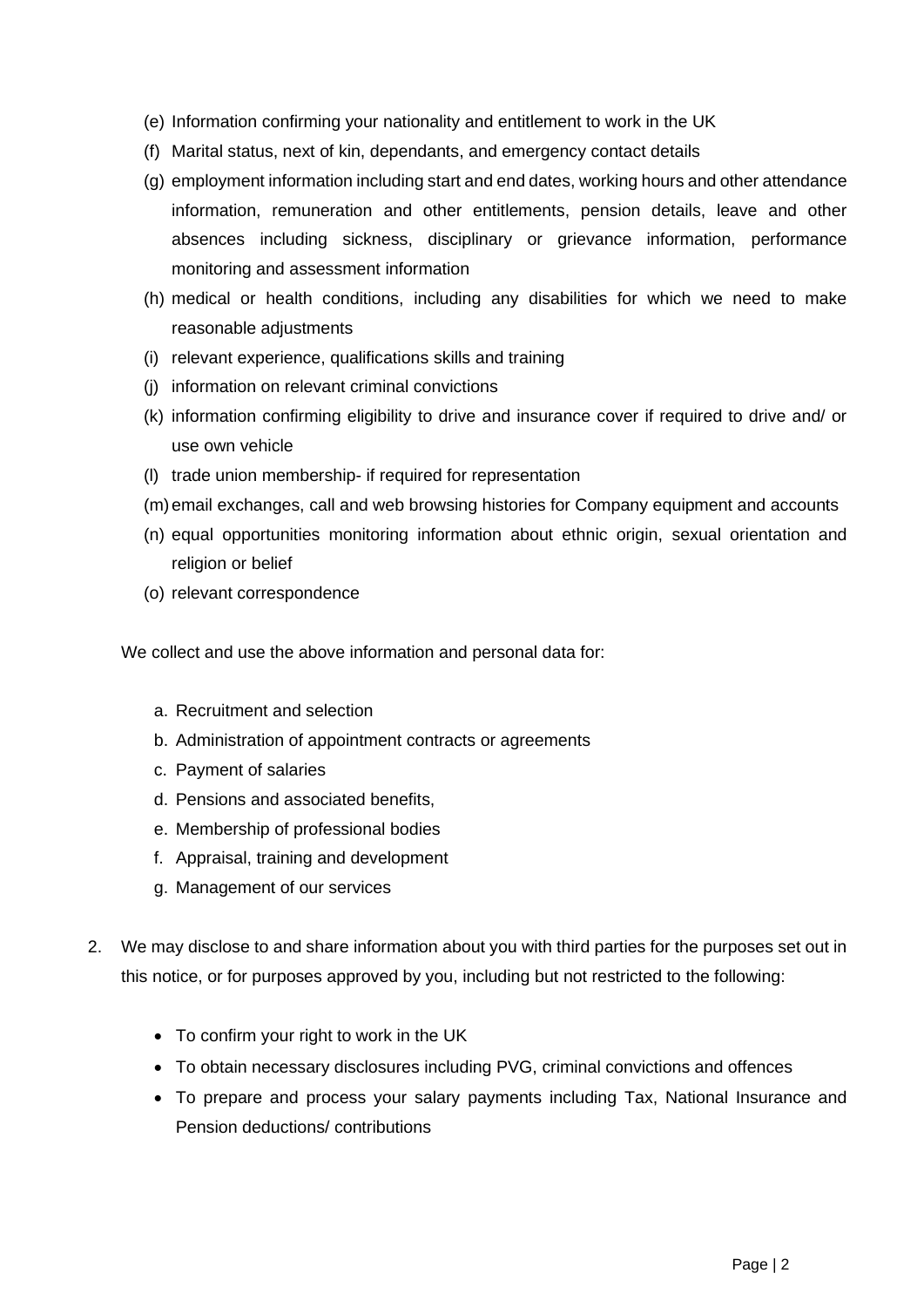- To allow your pension provider to process pensions information and administer your pension
- To comply with our obligations under health and safety legislation
- To comply with our obligations under employment legislation
- To obtain or provide employment confirmation and references from and to employers
- Subject to your consent, to obtain or provide agreed employment confirmation and references to other agreed third parties including mortgage providers and landlords
- If we enter into a joint venture with or are sold to or merged with another business entity, your information may be disclosed to our new business partners or owners
- 3. Some of the Personal Data that we may need to process is classified as sensitive Special Category Personal Data and is subject to specific processing conditions under the General Data Protection Regulation. This includes but is not restricted to information about your ethnic origin, religious beliefs, trade union membership; criminal convictions, and offences or alleged offences.
- 4. The majority of personal information is stored on systems in the UK. But there may be some occasions as technology services progress where your information may leave the UK either in order to get to another organisation or if its stored in a system outside the EU. We will ensure adequate protection on your information if it leaves the UK ranging from secure ways of transferring data to having robust contracts in place with third parties. We take all practical steps to make your personal information is not sent to a country that is not seen as 'safe' either by UK or EU Governments
	- 5. When you give us information we take steps to make sure that your personal information is kept secure and safe.
	- 6. We review our data retention periods regularly and will only hold your personal data for as long as is necessary for the relevant activity, or as required by law (we may be legally required to hold some types of information), or as set out in any relevant contract we have with you.

Data retention guidelines on the information we hold is provided at Appendix 7 to our Privacy policy.

7. You have the right at any time to:

.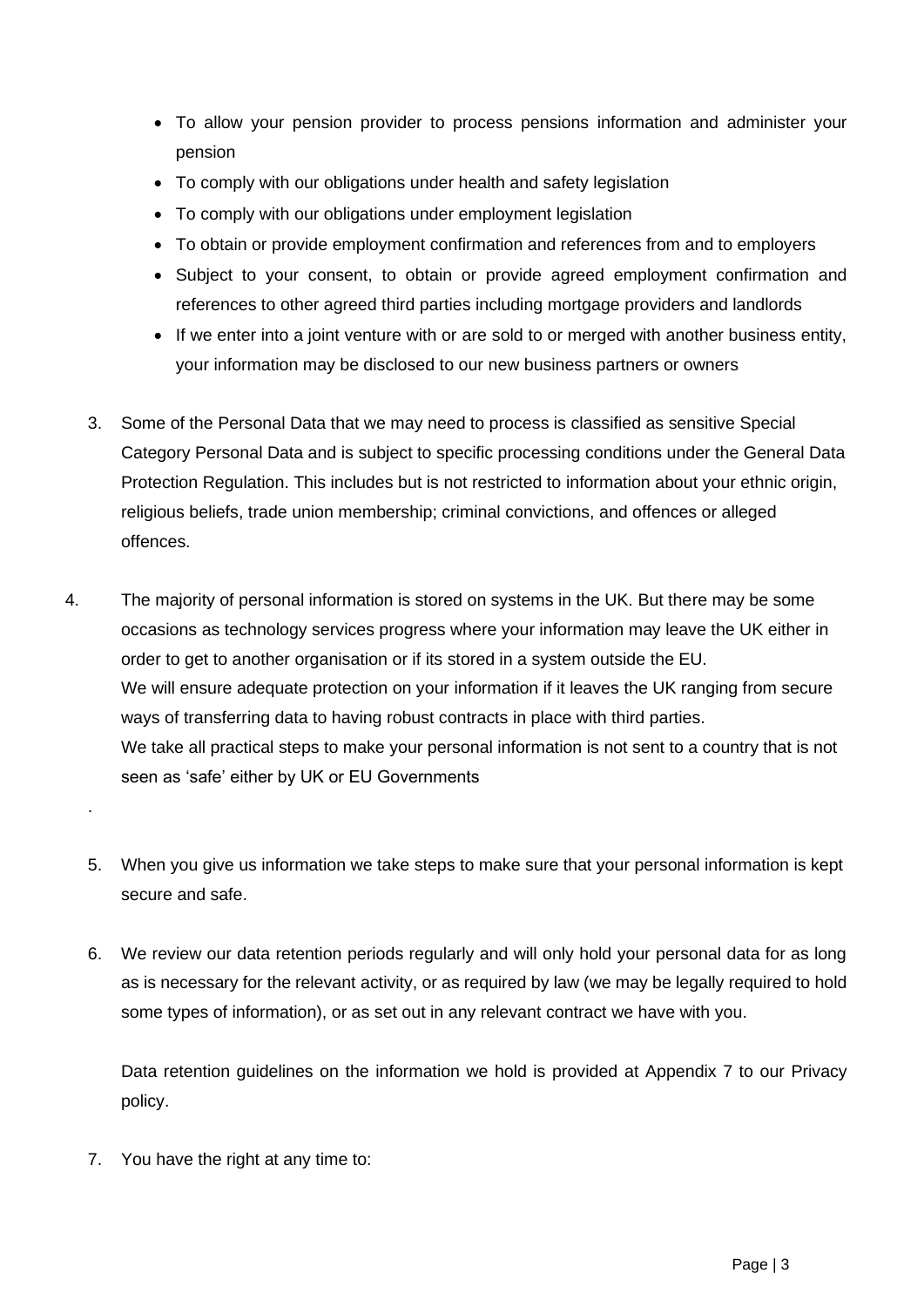- Ask for a copy of the information about you held by us in our records; and
- Require us to correct any inaccuracies in your information
- Object to and require us to delete or stop our processing of your personal data-where that processing is no longer required for the purposes of your appointment with us, our related legal obligations or legitimate interests.

If you would like to find out more about how we use your Personal Data or want to see a copy of information about you that we hold or wish to exercise any of your rights under the General Data Protection Regulation, please contact our DPO- RGDP- Tel 01620 829300 or email [DPO@homesforlife.co.uk,](mailto:DPO@homesforlife.co.uk) or at our office at 57 Market Street, Haddington, East Lothian, EH41 3JG.

8. You have the right to complain to the Information Commissioner's Office in relation to our use of your information. The Information Commissioner's contact details are noted below: The Information Commissioner's Office - Scotland 45 Melville Street, Edinburgh, EH3 7HL Telephone: 0131 244 9001 Email: [Scotland@ico.org.uk](mailto:Scotland@ico.org.uk)

The accuracy of your information is important to us - please help us keep our records updated by informing us of any changes to your personal and contact details.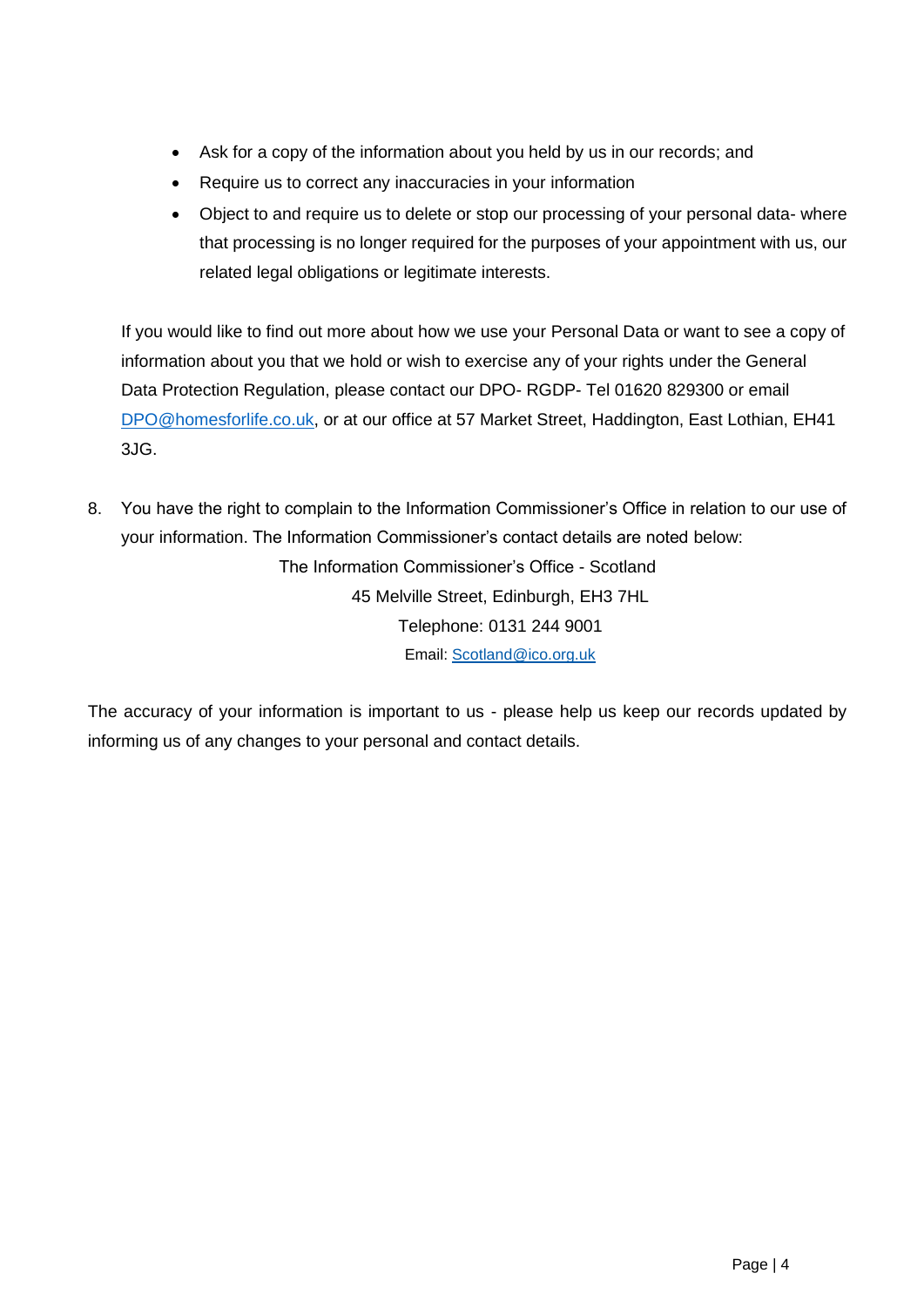# <span id="page-22-0"></span>**Homes for Life Housing Partnership: Privacy Policy: Appendix 4:**

# **Employment Contract – Data Protection Wording**

# **Addendum to Contracts of Employment/ Engagement & Associated EVH Terms and Conditions**

The General Data Protection Regulation applies to any personal data that Homes for Life retains about its employees, workers and volunteers. The Regulation aims to ensure a balance between the need for organisations to keep records and the rights of individuals to respect for a private life. The Regulation does not prevent information from being collected, maintained or used, provided such processing complies with the provisions of the Regulation.

There is a change to Homes for Life's Contracts of Employment/ Engagement in relation to the new General Data Protection Regulation. Future contracts with Homes for Life will contain this following statement and existing contracts will have this inserted as an addendum:

*Any information about yourself that you have provided in the course of your application and subsequent appointment with Homes for Life will only be used by Homes for Life for the purposes of that appointment, unless you have given explicit consent that it be used for other specified purposes. Further information detailing how we will use your personal information in relation to your employment contract can be found in the enclosed Privacy Notice.*

## **Acknowledgement of receiving and reading this addendum & attached Privacy Notice**

I confirm, that I have read and understood the attached Privacy Statement and agree this addendum to my Contract of Employment/ Engagement *(delete as applicable).*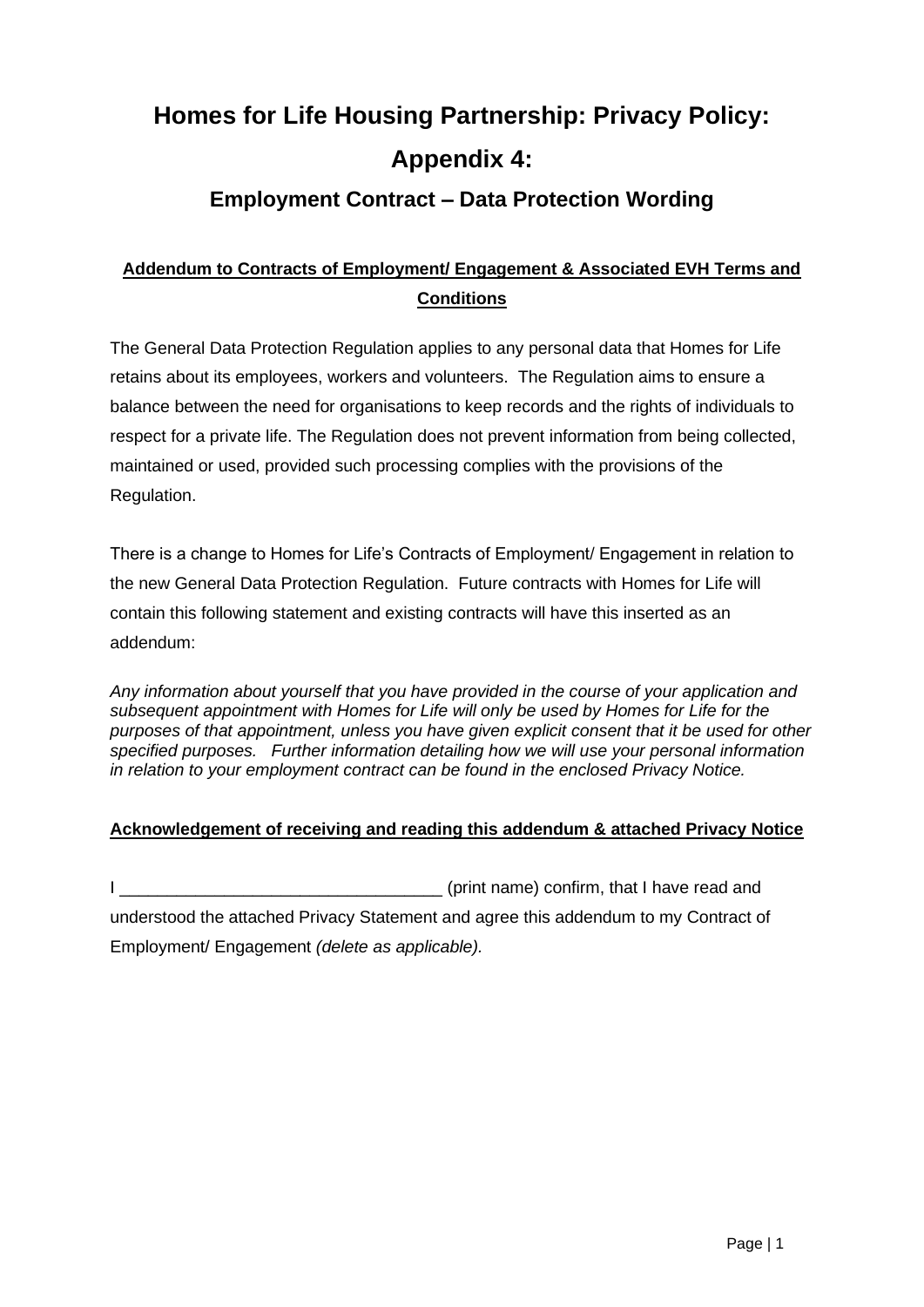# <span id="page-23-0"></span>**Homes for Life Housing Partnership: Privacy Policy: Appendix 5: Data Sharing Agreement**

#### between

Homes for Life Housing Partnership, a Scottish Charity (Scottish Charity Number 028542), Company registered in terms of the Companies Acts with registered number 188299 and having their Registered Office at 57 Market Street, Haddington, East Lothian, EH 41 3JG (the "Company");

and

*[organisation name- insert details]*, a Company registered in terms of the Companies Acts with registered number *[registered number- insert details]* and having its registered office/main office at *[address- insert details]* ("**[Party 2]**") (each a "**Party**" and together the "**Parties**").

## **WHEREAS**

- (a) The Company and *[Insert name of party]* ("[Party 2]") intend that this data sharing agreement will form the basis of the data sharing arrangements between the parties (the "Agreement"); and
- (b) The intention of the Parties is that they shall each be independent Data Controllers in respect of the Data that they process under this Agreement.
- (c) Nothing in this Agreement shall alter, supersede, or in any other way affect the terms of [*insert details of relationship/ contract with Party 2]*

## **NOW THEREFORE IT IS AGREED AS FOLLOWS:**

#### **1 DEFINITIONS**

1.1 In construing this Agreement, capitalised words and expressions shall have the meaning set out opposite:

**"Agreement"** means this Data Sharing Agreement, as amended from time to time in accordance with its terms, including the Schedule;

**"Business Day"** means any day which is not a Saturday, a Sunday or a bank or public holiday throughout Scotland;

**"Data"** means the information which contains Personal Data and Sensitive Personal Data (both of which have the definition ascribed to them in Data Protection Law) described in Part 1;

**"Data Controller"** has the meaning set out in Data Protection Law;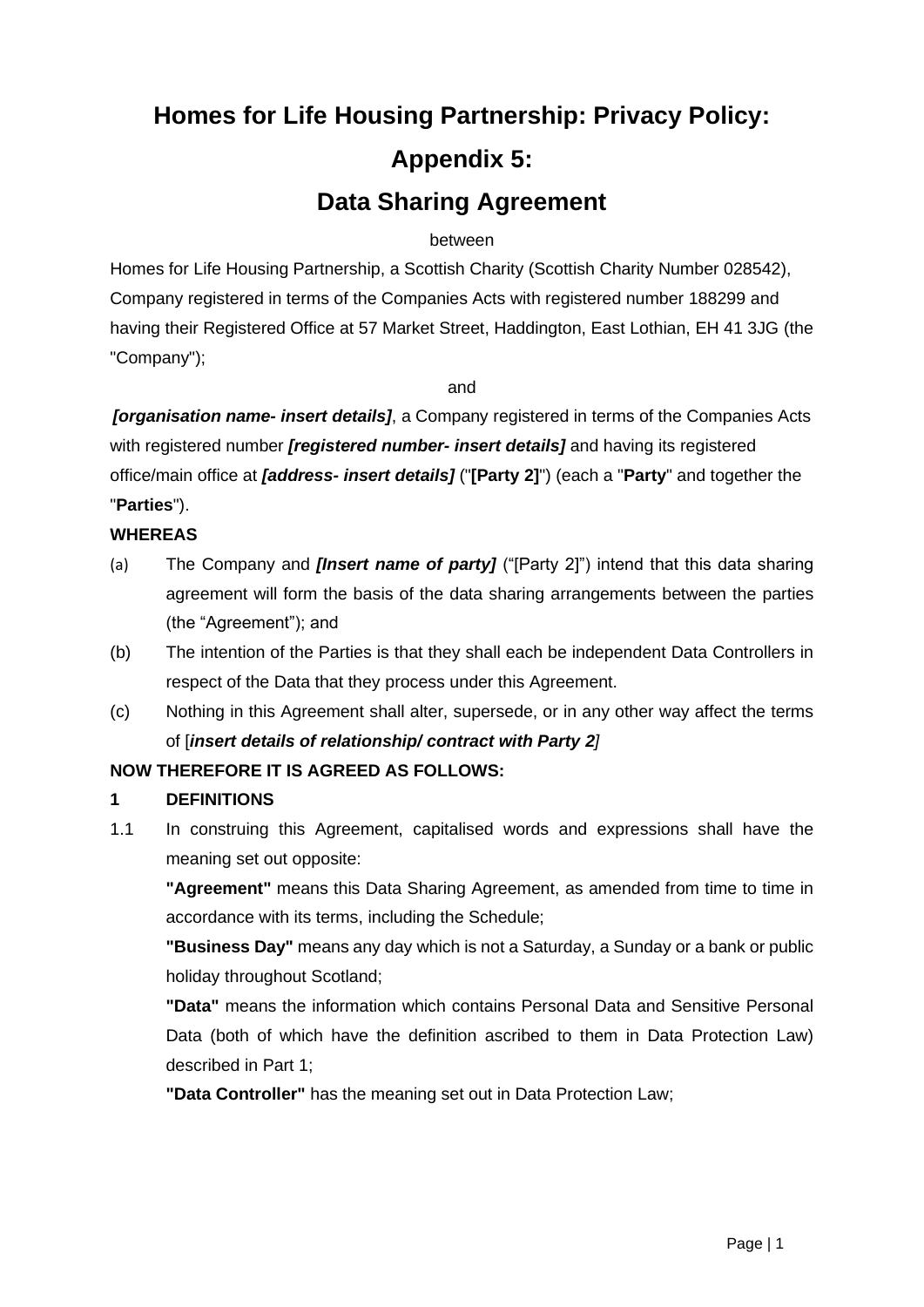**"Disclosing Party"** means the Party (being either the Company or [Party 2], as appropriate) disclosing Data (or on behalf of whom Data is disclosed to the Data Recipient);

**"Data Protection Law"** means Law relating to data protection, the processing of personal data and privacy from time to time, including:

- (d) the Data Protection Act 1998;
- (e) (with effect from 25 May 2018) the General Data Protection Regulation (EU) 2016/679;
- (f) the Privacy and Electronic Communications (EC Directive) Regulations 2003 (as may be amended by the proposed Regulation on Privacy and Electronic Communications); and
- (g) any legislation that, in respect of the United Kingdom, replaces, or enacts into United Kingdom domestic law, the General Data Protection Regulation (EU) 2016/679, the proposed Regulation on Privacy and Electronic Communications or any other law relating to data protection, the processing of personal data and privacy as a consequence of the United Kingdom leaving the European Union;

**"Data Recipient"** means the party (being either the Company or [Party 2], as appropriate) to whom Data is disclosed;

**"Data Subject"** means any identifiable individual to whom any Data relates: and the categories of data subjects within the scope of this Agreement are listed in Part 1;

**"Data Subject Request"** means a written request of either party as Data Controller by or on behalf of a Data Subject to exercise any rights conferred by Data Protection Law in relation to the data or the activities of the parties contemplated by this Agreement;

**"Disclosing Party"** means the party (being either the Company or [Party 2], as appropriate) disclosing Data to the Data Recipient;

**"Information Commissioner"** means the UK Information Commissioner and any successor;

**"Law"** means any statute, directive, other legislation, law or regulation in whatever form, delegated act (under any of the foregoing), rule, order of any court having valid jurisdiction or other binding restriction, decision or guidance in force from time to time; **"Legal Basis"** means in relation to either Party, the legal basis for sharing the Data as set out in Part 2;

**"Purpose"** means the purpose referred to in Part 2;

**"Representatives"** means, as the context requires, the representative of the Company and/or the representative of [Party 2] as detailed in Part 4 of the Schedule.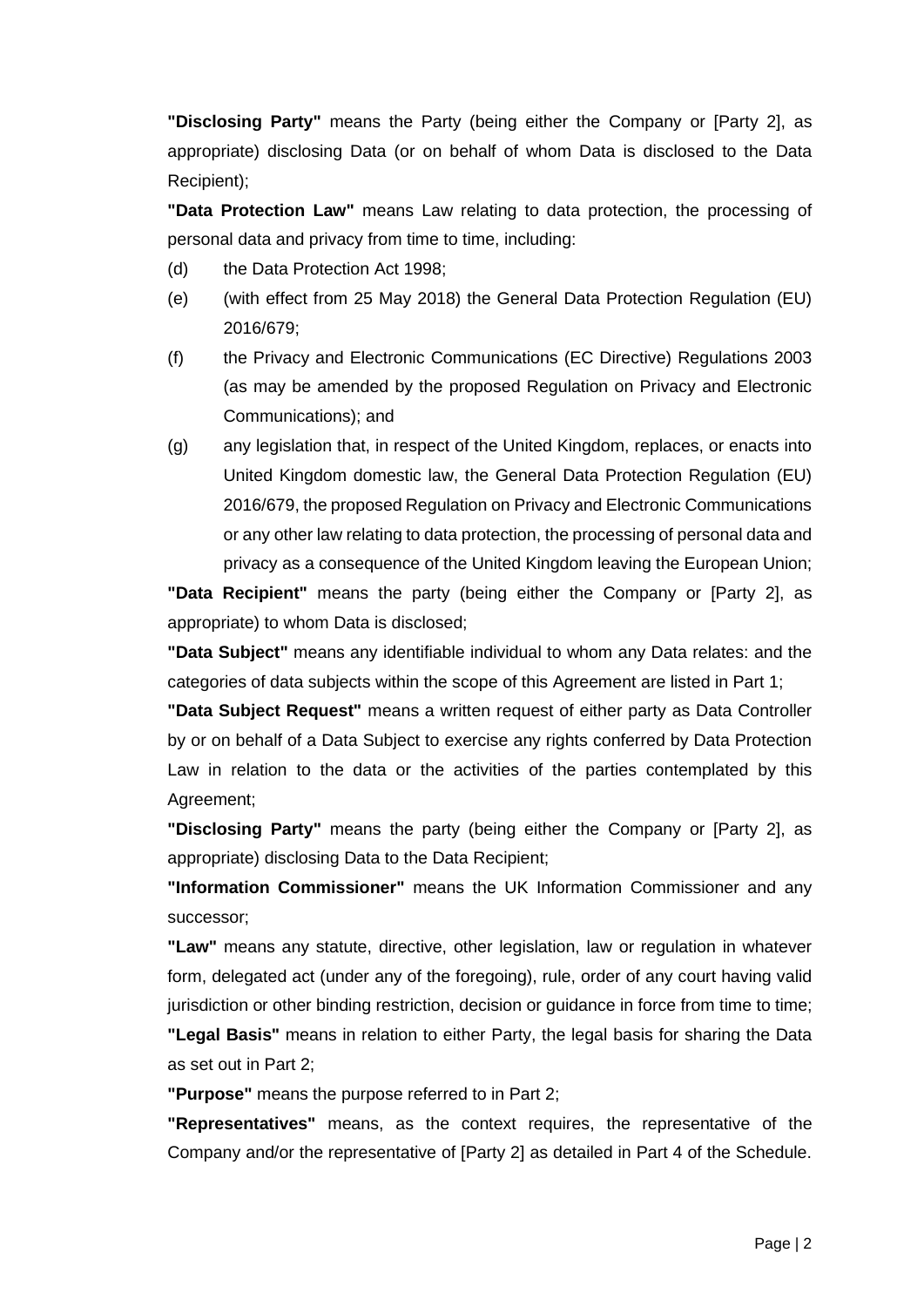The same may be changed from time to time on notice in writing by the relevant Party to the other Party;

**"Schedule"** means the Schedule in 6 Parts annexed to this Agreement and a reference to a "Part" is to a Part of the Schedule; and

**"Security Measures"** has the meaning given to that term in Part 5 of the Schedule.

- 1.2 In this Agreement unless the context otherwise requires:
	- 1.2.1 words and expressions defined in Data Protection Law shall have the same meanings in this Agreement so that, in the case of Data Protection Law, words and expressions shall be interpreted in accordance with:
		- (a) the Data Protection Act 1998, in respect of processing undertaken on or before 24 May 2018;
		- (b) the General Data Protection Regulation (EU) 2016/679, in respect of processing undertaken on or after 25 May 2018; and
		- (c) in respect of processing undertaken on or after the date on which legislation comes into force that replaces, or enacts into United Kingdom domestic law, the General Data Protection Regulation (EU) 2016/679, that legislation;
	- 1.2.2 more generally, references to statutory provisions include those statutory provisions as amended, replaced, re-enacted for the time being in force and shall include any bye-laws, statutory instruments, rules, regulations, orders, notices, codes of practice, directions, consents or permissions and guidelines (together with any conditions attached to the foregoing) made thereunder;

#### **2 DATA SHARING**

#### **Purpose and Legal Basis**

- 2.1 The Parties agree to share the Data for the Purpose in accordance with the provisions of Part 2 of the Schedule.
- 2.2 Save as provided for in this Agreement, the Parties agree not to use any Data disclosed in terms of this Agreement in a way that is incompatible with the Purpose.
- 2.3 Each Party shall ensure that it processes the Data fairly and lawfully in accordance with Data Protection Law and each Party as Disclosing Party warrants to the other Party in relation to any Data disclosed, that such disclosure is justified by a Legal Basis.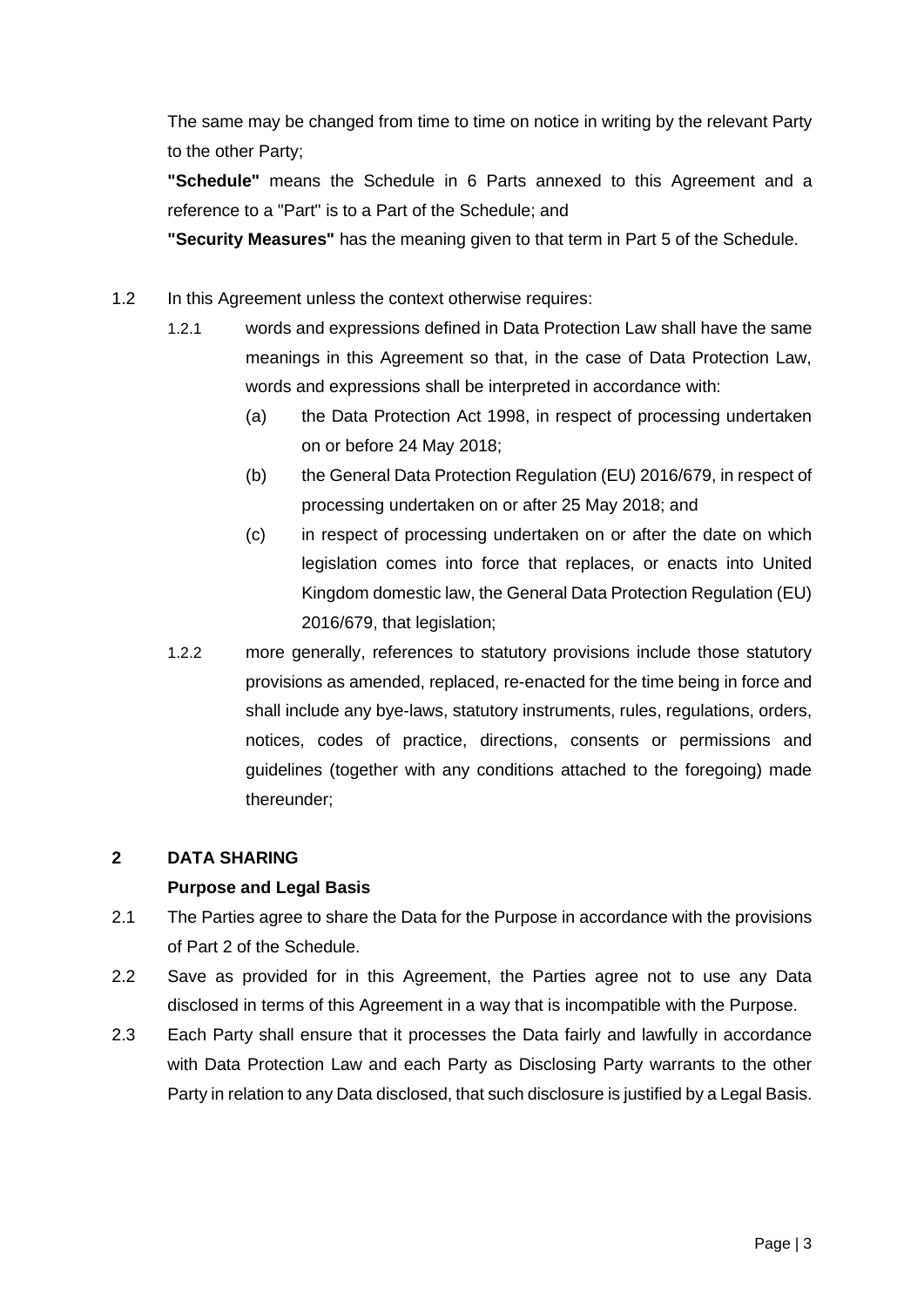#### **Parties Relationship**

- 2.4 The Parties agree that the relationship between them is such that any processing of the Data shall be on a Data Controller to Data Controller basis. The Data Recipient agrees that:
	- 2.4.1 it is a separate and independent Data Controller in respect of the Data that it processes under this Agreement, and that the Parties are not joint Data Controllers or Data Controllers in common;
	- 2.4.2 it is responsible for complying with the obligations incumbent on it as a Data Controller under Data Protection Law (including responding to any Data Subject Request);
	- 2.4.3 it shall comply with its obligations under Part 6 of the Schedule;
	- 2.4.4 it shall not transfer any of the Data outside the United Kingdom except to the extent agreed by the Disclosing Party;
	- 2.4.5 Provided that where the Data has been transferred outside the United Kingdom, the Disclosing Party may require that the Data is transferred back to within the United Kingdom:
		- (a) on giving not less than 3 months' notice in writing to that effect; or
		- (b) at any time in the event of a change in Law which makes it unlawful for the Data to be processed in the jurisdiction outside the United Kingdom where it is being processed; and
	- 2.4.6 it shall implement appropriate technical and organisational measures including the security measures set out in Part 5 of the Schedule (the "**Security Measures**"), so as to ensure an appropriate level of security is adopted to mitigate the risks associated with its processing of the Data, including against unauthorised or unlawful processing, accidental or unlawful destruction, loss, alteration, unauthorised disclosure of or damage or access to such Data.
- 2.5 The Disclosing Party undertakes to notify in writing the other as soon as practicable if an error is discovered in Data which has been provided to the Data Recipient, to ensure that the Data Recipient is then able to correct its records. This will happen whether the error is discovered through existing Data quality initiatives or through some other route (such as the existence of errors being directly notified to the Disclosing Party by the Data Subjects themselves).

#### **Transferring Data**

2.6 Subject to the Data Recipient's compliance with the terms of this Agreement, the Disclosing Party undertakes to endeavour to provide the Data to the Data Recipient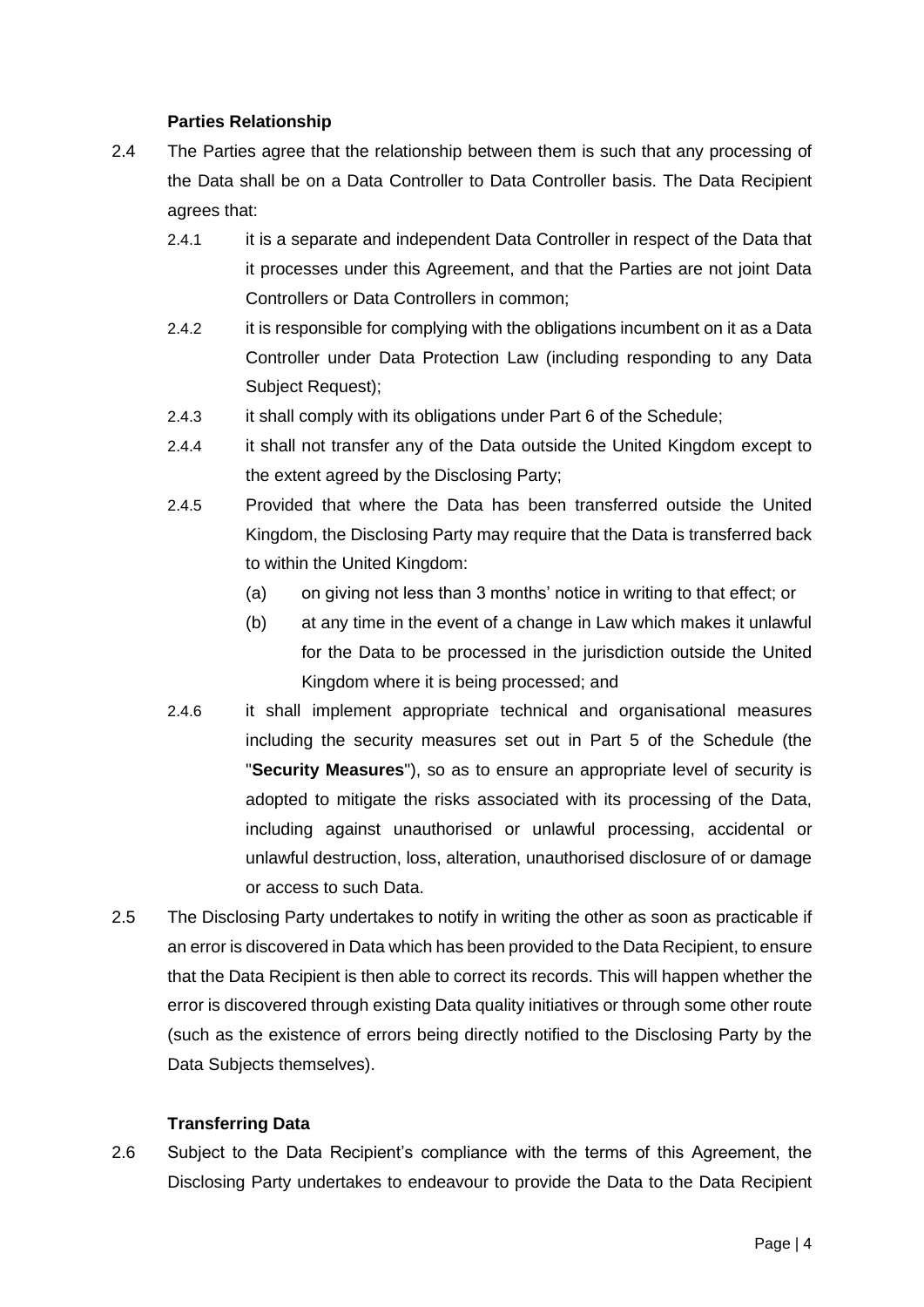on a non-exclusive basis in accordance with the transfer arrangements detailed in Part 3 of the Schedule.

#### **3 BREACH NOTIFICATION**

- 3.1 Each Party shall, promptly (and, in any event, no later than 12 hours after becoming aware of the breach or suspected breach) notify the other party in writing of any breach or suspected breach of any of that Party's obligations in terms of Clauses 1 and/or 2 and of any other unauthorised or unlawful processing of any of the Data and any other loss or destruction of or damage to any of the Data. Such notification shall specify (at a minimum):
	- 3.1.1 the nature of the personal data breach or suspected breach;
	- 3.1.2 the date and time of occurrence;
	- 3.1.3 the extent of the Data and Data Subjects affected or potentially affected, the likely consequences of any breach (in the case of a suspected breach, should it have occurred) for Data Subjects affected by it and any measures taken or proposed to be taken by the that party to contain the breach or suspected breach; and
	- 3.1.4 any other information that the other Party shall require in order to discharge its responsibilities under Data Protection Law in relation to such breach or suspected breach.
- 3.2 The Party who has suffered the breach or suspected breach shall thereafter promptly, at the other Party's expense (i) provide the other Party with all such information as the other Party reasonably requests in connection with such breach or suspected breach; (ii) take such steps as the other Party reasonably requires it to take to mitigate the detrimental effects of any such breach or suspected breach on any of the Data Subjects and/or on the other Party; and (iii) otherwise cooperate with the other Party in investigating and dealing with such breach or suspected breach and its consequences.
- 3.3 The rights conferred under this Clause 3 are without prejudice to any other rights and remedies for breach of this Agreement whether in contract or otherwise in law.

#### **4 DURATION, REVIEW AND AMENDMENT**

4.1 This Agreement shall come into force immediately on being executed by all the Parties and continue for [*insert proposed termination*], unless terminated earlier by the Disclosing Party in accordance with Clause 4.5.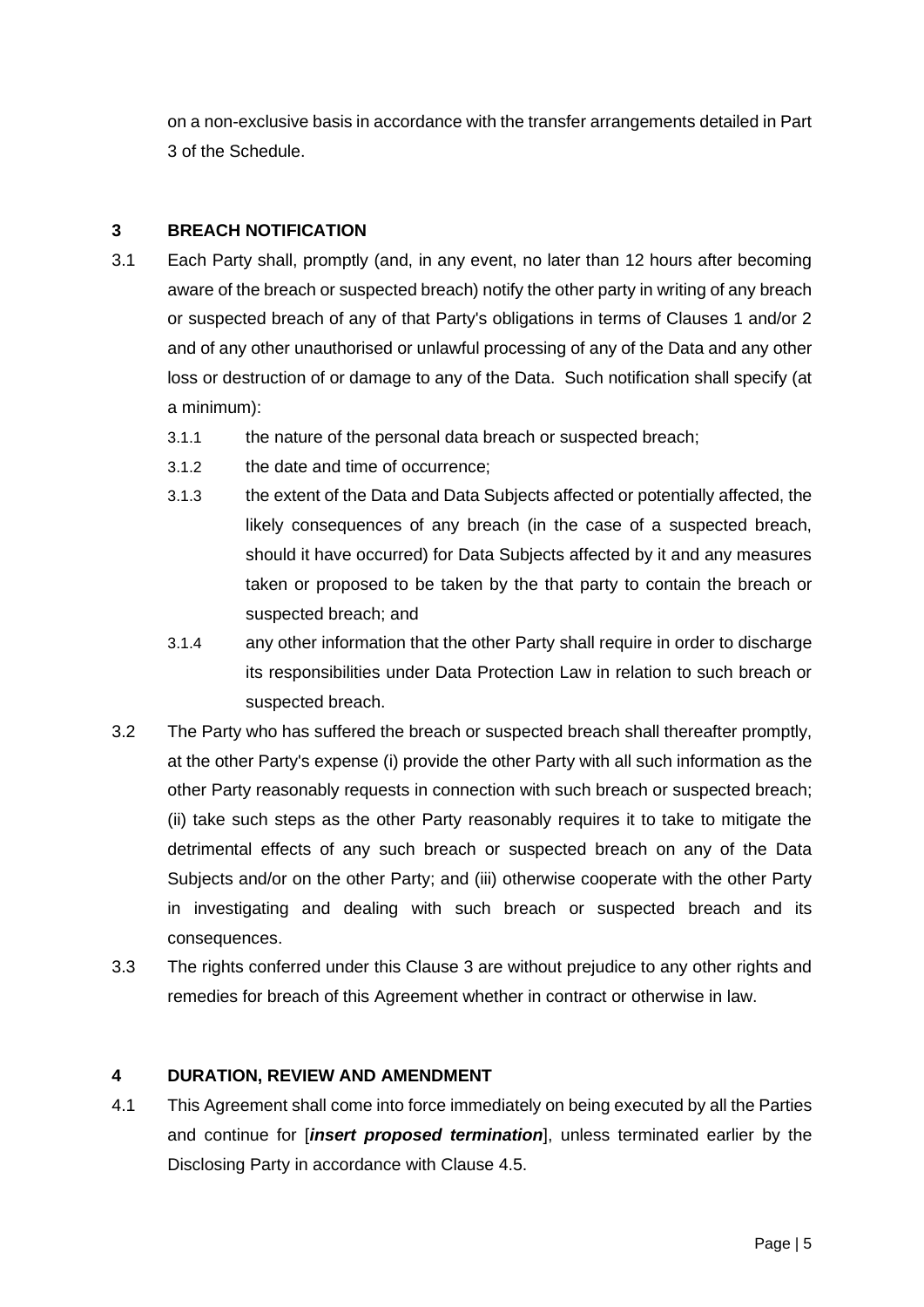- 4.2 This Agreement will be reviewed one year after it comes into force and thereafter at agreed regular intervals until termination or expiry in accordance with its terms.
- 4.3 In addition to scheduled reviews and without prejudice to Clause 4.5, the Parties will also review this Agreement and the operational arrangements which give effect to it, if any of the following events takes place:
	- 4.3.1 the terms of this Agreement have been breached in any material aspect, including any security breach or data loss in respect of Data which is subject to this Agreement; or
	- 4.3.2 the Information Commissioner or any of his or her authorised staff recommends that the Agreement be reviewed.
- 4.4 Any amendments to this Agreement will only be effective when contained within a formal amendment document which is formally executed in writing by both Parties.
- 4.5 In the event that the Disclosing Party has any reason to believe that the Data Recipient is in breach of any of its obligations under this Agreement, the Disclosing Party may at its sole discretion:
	- 4.5.1 suspend the sharing of Data until such time as the Disclosing Party is reasonably satisfied that the breach will not re-occur; and/or
	- 4.5.2 terminate this Agreement immediately by written notice to the Data Recipient if the Data Recipient commits a material breach of this Agreement which (in the case of a breach capable of a remedy) it does not remedy within five (5) Business Days of receiving written notice of the breach.
- 4.6 Where the Disclosing Party exercises its rights under Clause 4.5, it may request the return of the Data (in which case the Data Recipient shall, no later than fourteen (14) days after receipt of such a written request from the Disclosing Party, at the Disclosing Party's option, return or permanently erase/destroy all materials held by or under the control of the Data Recipient which contain or reflect the Data and shall not retain any copies, extracts or other reproductions of the Data either in whole or in part and shall confirm having done so to the other Party in writing), save that the Data Recipient will be permitted to retain one copy for the purpose of complying with, and for so long as required by, any law or judicial or administrative process or for its legitimate internal compliance and/or record keeping requirements.

#### **5 LIABILITY**

- 5.1 Nothing in this Agreement limits or excludes the liability of either Party for:
	- 5.1.1 death or personal injury resulting from its negligence; or
	- 5.1.2 any damage or liability incurred as a result of fraud by its personnel; or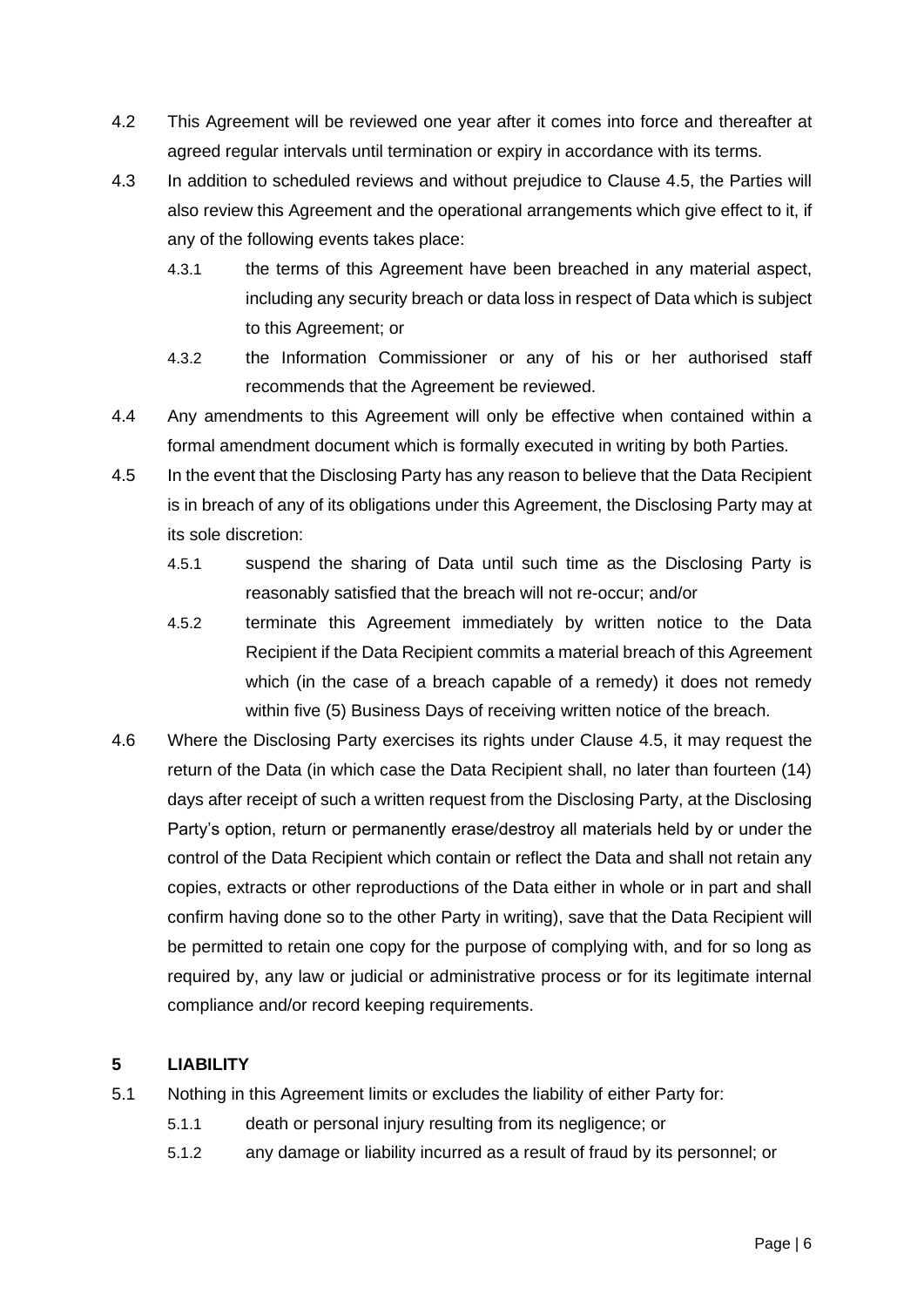- 5.1.3 any other matter to the extent that the exclusion or limitation of liability for that matter is not permitted by law.
- 5.2 The Data Recipient indemnifies the Disclosing Party against any losses, costs, damages, awards of compensation, any monetary penalty notices or administrative fines for breach of Data Protection Law and/or expenses (including legal fees and expenses) suffered, incurred by the Disclosing Party, or awarded, levied or imposed against the other party, as a result of any breach by the Data Recipient of its obligations under this Agreement. Any such liability arising from the terms of this Clause 5.2 is limited to £ *(insert amount)* in the aggregate for the duration of this Agreement.
- 5.3 Subject to Clauses 5.1 and 5.2 above:
	- 5.3.1 each Party excludes all liability for breach of any conditions implied by law (including any conditions of accuracy, security, completeness, satisfactory quality, fitness for purpose, freedom from viruses, worms, trojans or other hostile computer programs, non-infringement of proprietary rights and the use of reasonable care and skill) which but for this Agreement might have effect in relation to the Data;
	- 5.3.2 neither Party shall in any circumstances be liable to the other party for any actions, claims, demands, liabilities, damages, losses, costs, charges and expenses that the other party may suffer or incur in connection with, or arising (directly or indirectly) from, any use of or reliance on the Data provided to them by the other Party; and
	- 5.3.3 use of the Data by both Parties is entirely at their own risk and each party shall make its own decisions based on the Data, notwithstanding that this Clause shall not prevent one party from offering clarification and guidance to the other party as to appropriate interpretation of the Data.

#### **6 DISPUTE RESOLUTION**

- 6.1 The Parties hereby agree to act in good faith at all times to attempt to resolve any dispute or difference relating to the subject matter of, and arising under, this Agreement.
- 6.2 If the Representatives dealing with a dispute or difference are unable to resolve this themselves within twenty (20) Business Days of the issue arising, the matter shall be escalated to the following individuals in Part 4 of the Schedule identified as escalation points who will endeavour in good faith to resolve the issue.
- 6.3 In the event that the Parties are unable to resolve the dispute amicably within a period of twenty (20) Business Days from date on which the dispute or difference was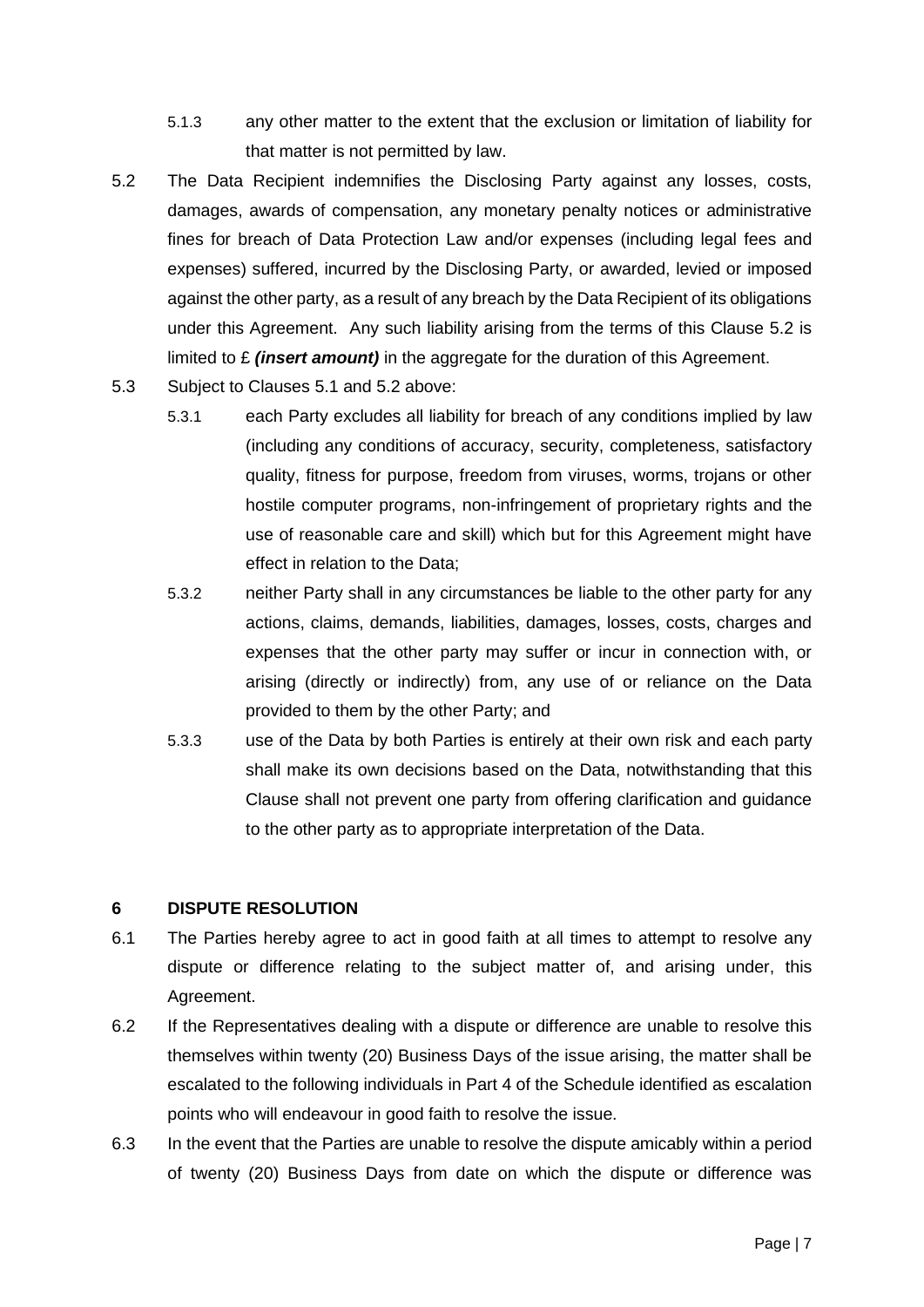escalated in terms of Clause 6.2 the matter may be referred to a mutually agreed mediator. If the identity of the mediator cannot be agreed, the Dean of the Royal Faculty of Procurators in Glasgow shall choose a mediator.

- 6.4 If mediation fails to resolve the dispute or if the chosen mediator indicates that the dispute is not suitable for mediation, and the Parties remain unable to resolve any dispute or difference in accordance with Clauses 6.1 to 6.3, then either Party may, by notice in writing to the other Party, refer the dispute for determination by the courts in accordance with Clause 8.1.
- 6.5 The provisions of Clauses 6.1 to 6.4 do not prevent either Party from applying for an interim court order whilst the Parties attempt to resolve a dispute.

#### **7 NOTICES**

7.1 Any Notices to be provided in terms of this Agreement must be provided in writing and addressed to the relevant Party in accordance with the contact details noted in Part 4 of the Schedule, and will be deemed to have been received (i) if delivered personally, on the day of delivery; (ii) if sent by first class post or other next working day delivery, the second day after posting; (iii) if by courier, the date and time the courier's delivery receipt if signed; or (iv) if by fax, the date and time of the fax receipt.

#### **8 GOVERNING LAW**

8.1 This Agreement and any dispute or claim arising out of or in connection with it or its subject matter or formation (including non-contractual disputes or claims) (a **"Dispute"**) shall, in all respects, be governed by and construed in accordance with the law of Scotland. Subject to Clause 6, the Parties agree that the Scottish Courts shall have exclusive jurisdiction in relation to any Dispute.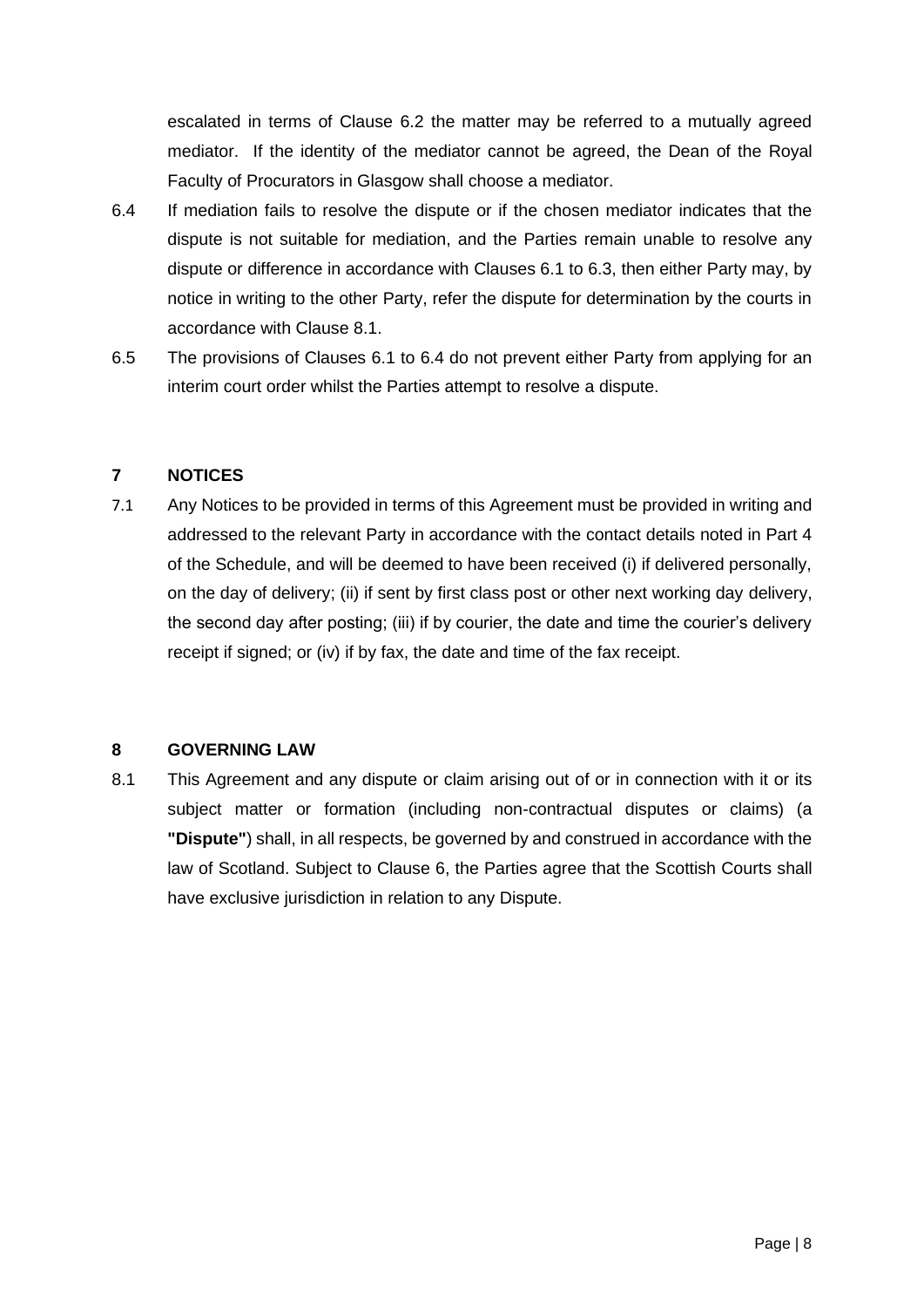**IN WITNESS WHEREOF** these presents consisting of this and the preceding 6 pages together with the Schedule in 6 parts hereto are executed by the Parties hereto as follows:

| On behalf of the Company                     |                                            |
|----------------------------------------------|--------------------------------------------|
| at                                           |                                            |
| on                                           |                                            |
| by                                           |                                            |
| <b>Print Full Name</b>                       | Director/Secretary/Authorised<br>Signatory |
| and                                          |                                            |
| <b>Print Full Name</b>                       | Director/Secretary/Authorised              |
|                                              | Signatory                                  |
| On behalf of [Party 2- insert details]<br>at |                                            |
| on                                           |                                            |
| by                                           |                                            |
| <b>Print Full Name</b>                       | Director/Secretary/Authorised<br>Signatory |
| before this witness                          |                                            |
| <b>Print Full Name</b>                       | Witness                                    |
| <b>Address</b>                               |                                            |
|                                              |                                            |
|                                              |                                            |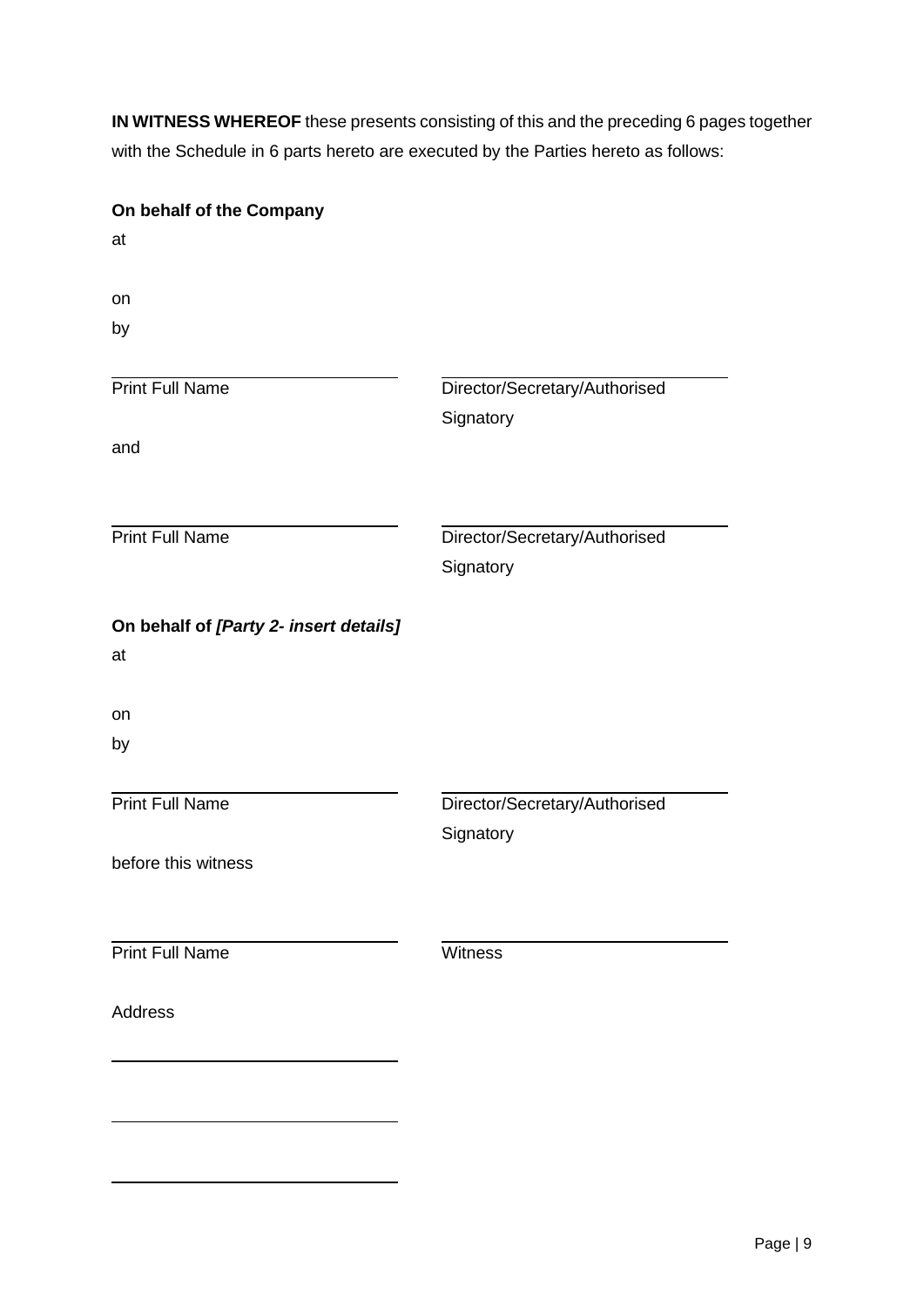# **THIS IS THE SCHEDULE REFERRED TO IN THE FOREGOING DATA SHARING AGREEMENT BETWEEN THE COMPANY AND [PARTY 2]**

## **SCHEDULE PART 1 – DATA**

#### **DATA SUBJECTS**

For the purposes of this Agreement, Data Subjects are all living persons about whom information is transferred between the Parties.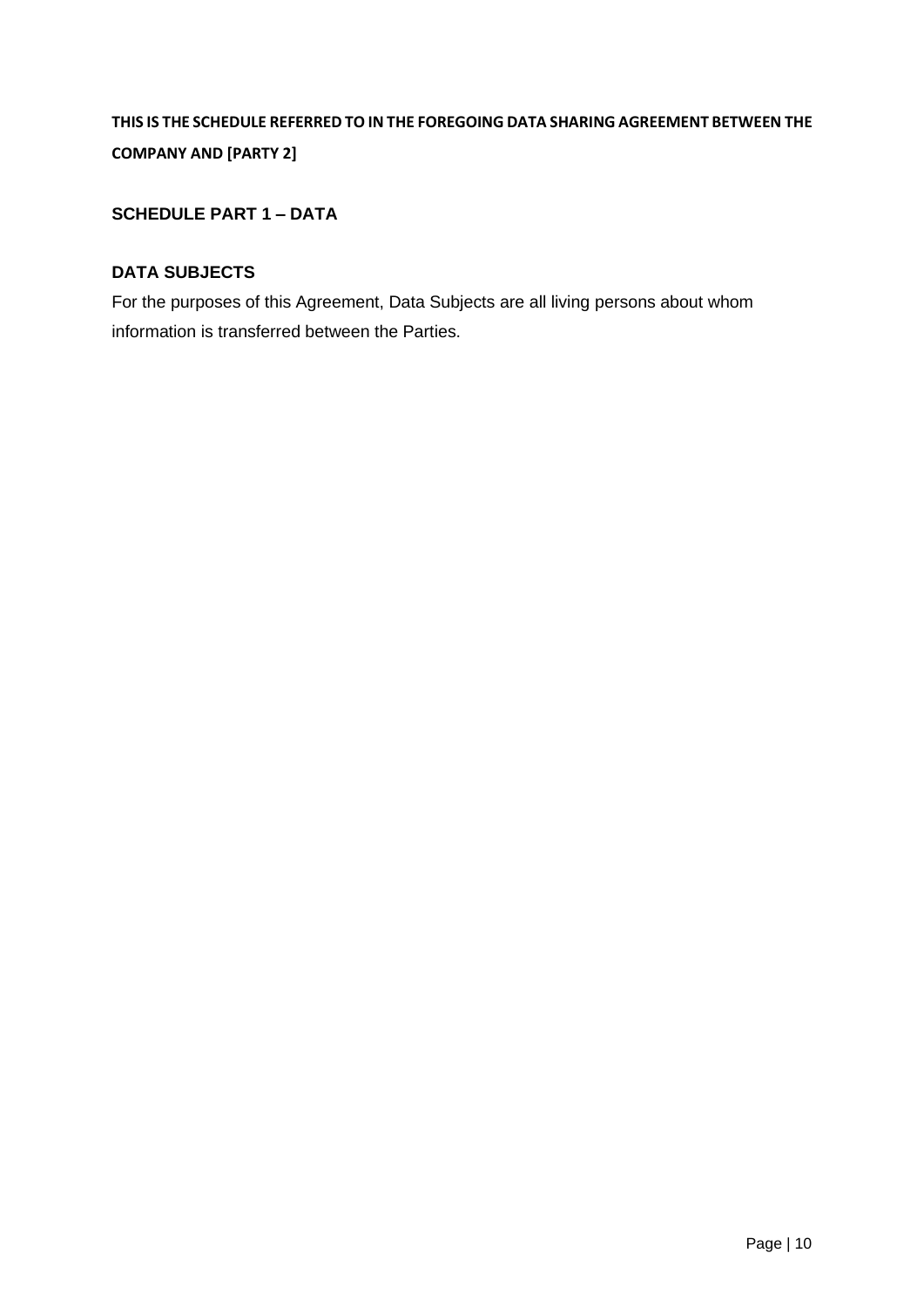# **SCHEDULE PART 2: PURPOSE AND LEGAL BASIS FOR PROCESSING**

## **Purpose**

The Parties are exchanging Data to allow *[insert details].*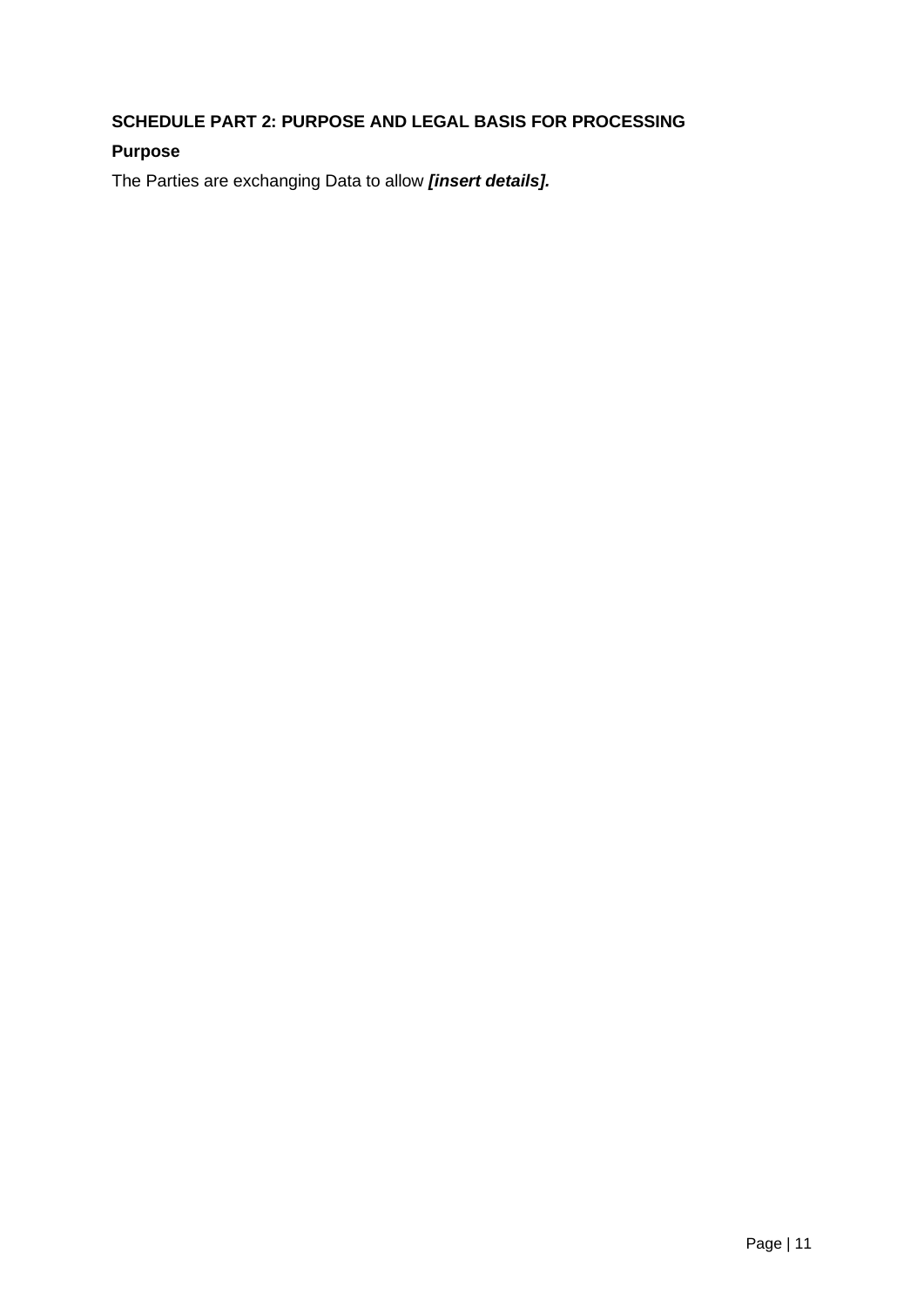#### **SCHEDULE PART 3 - DATA TRANSFER RULES**

Information exchange can only work properly in practice if it is provided in a format which the Data Recipient it can utilise. It is also important that the Data is disclosed in a manner which ensures that no unauthorised reading, copying, altering or deleting of personal data occurs during electronic transmission or transportation of the Data. The Parties therefore agree that to the extent that data is physically transported, the following media are used:

- Face to face
- Secure email
- Courier
- Encrypted removable media
- *[insert any further methods of transport of Data and /or delete above as appropriate]*

The data is encrypted, with the following procedure(s):

• *[insert details]*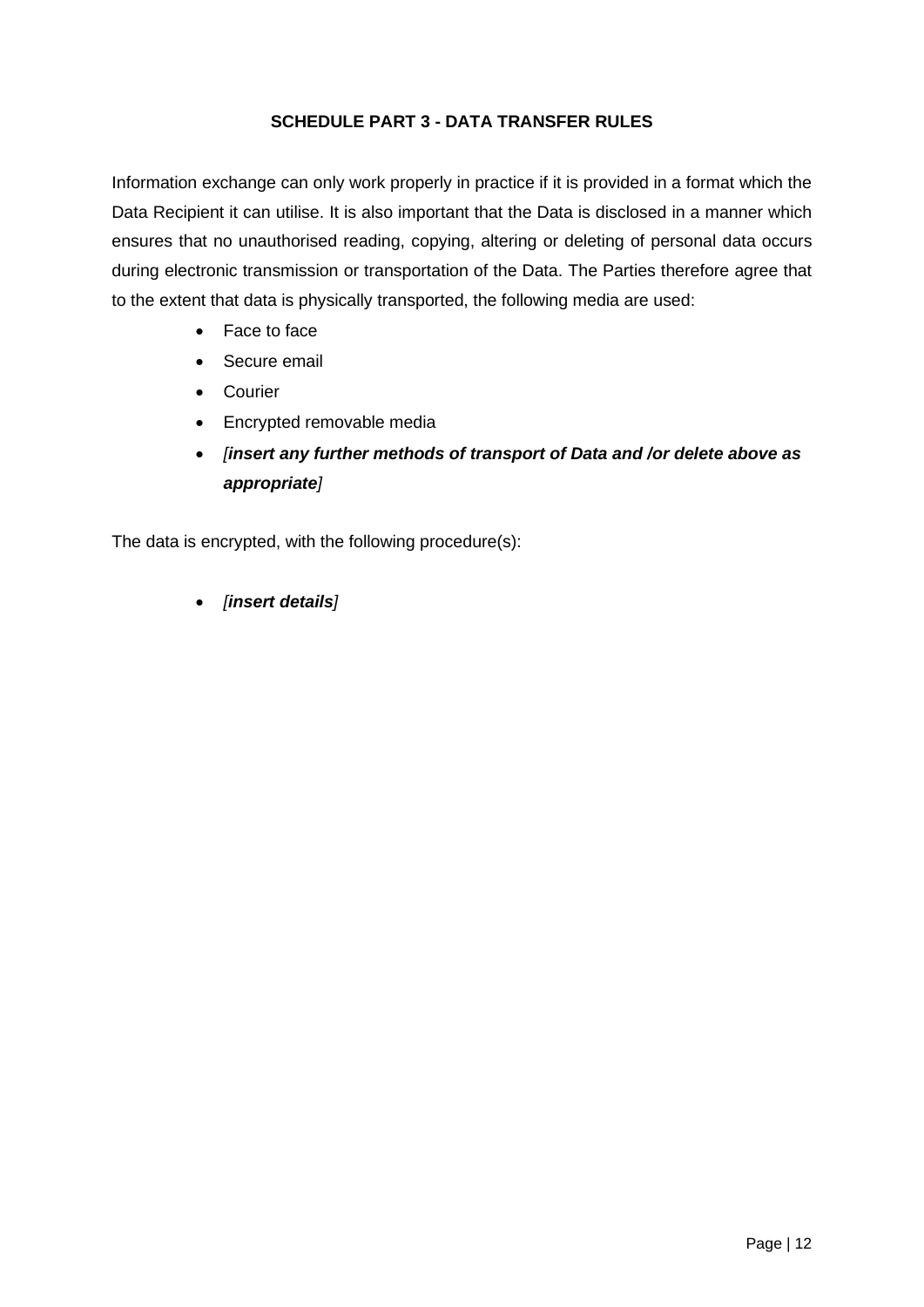# **SCHEDULE PART 4 - REPRESENTATIVES**

#### **Contact Details**

| <b>Association</b> |  |
|--------------------|--|
| Name:              |  |
| Job Title:         |  |
| Address:           |  |
| E-mail:            |  |
| Telephone Number:  |  |
|                    |  |
| Party 2            |  |

| Name:             |  |
|-------------------|--|
| Job Title:        |  |
| Address:          |  |
| E-mail:           |  |
| Telephone Number: |  |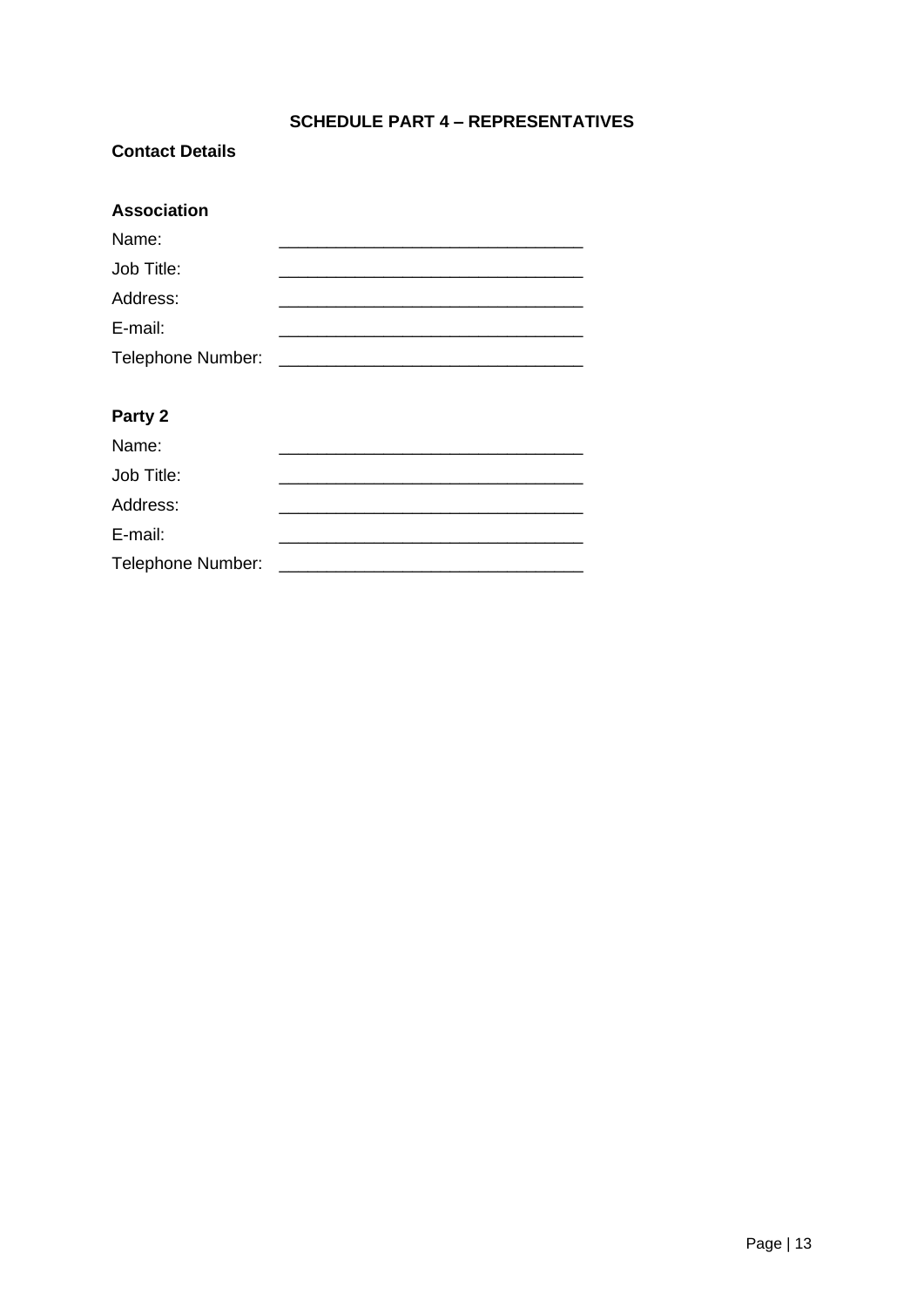#### **SCHEDULE PART 5 – SECURITY MEASURES**

1 The Parties shall each implement an organisational information security policy.

#### **2 Physical Security**

- 2.1 Any use of data processing systems by unauthorised persons must be prevented by means of appropriate technical (keyword / password protection) and organisational (user master record) access controls regarding user identification and authentication. Any hacking into the systems by unauthorised persons must be prevented. Specifically, the following technical and organisational measures are in place: The unauthorised use of IT systems is prevented by:
	- User ID
	- Password assignment
	- Lock screen with password activation
	- Each authorised user has a private password known only to themselves
	- Regular prompts for password amendments *[Delete/ amend as appropriate]*

The following additional measures are taken to ensure the security of any Data:

- Network Username
- Network Password
- Application Username
- Application Password
- Application Permissions and access restricted to those requiring it *[Delete/ amend as appropriate]*

#### **3 Disposal of Assets**

3.1 Where information supplied by a Party no longer requires to be retained, any devices containing Personal Data should be physically destroyed or the information should be destroyed, deleted or overwritten using techniques to make the original information non-retrievable rather than using the standard delete or format function.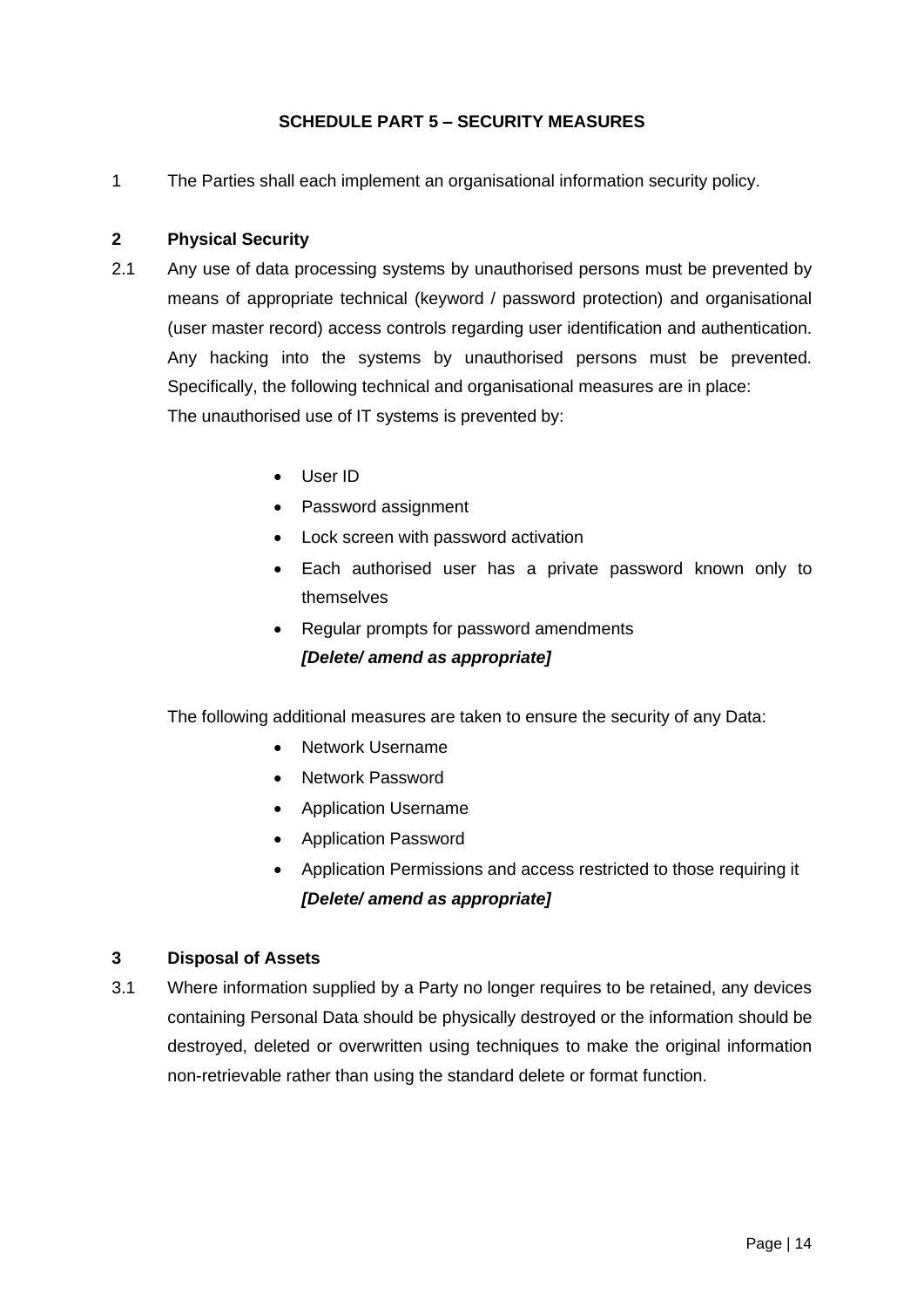## **4 Malicious software and viruses**

Each Party must ensure that:

- 4.1.1 PCs used in supporting the service are supplied with anti-virus software and anti-virus and security updates are promptly applied.
- 4.1.2 All files received by one Party from the other are scanned to ensure that no viruses are passed.
- 4.1.3 The Parties must notify each other of any virus infections that could affect their systems on Data transfer.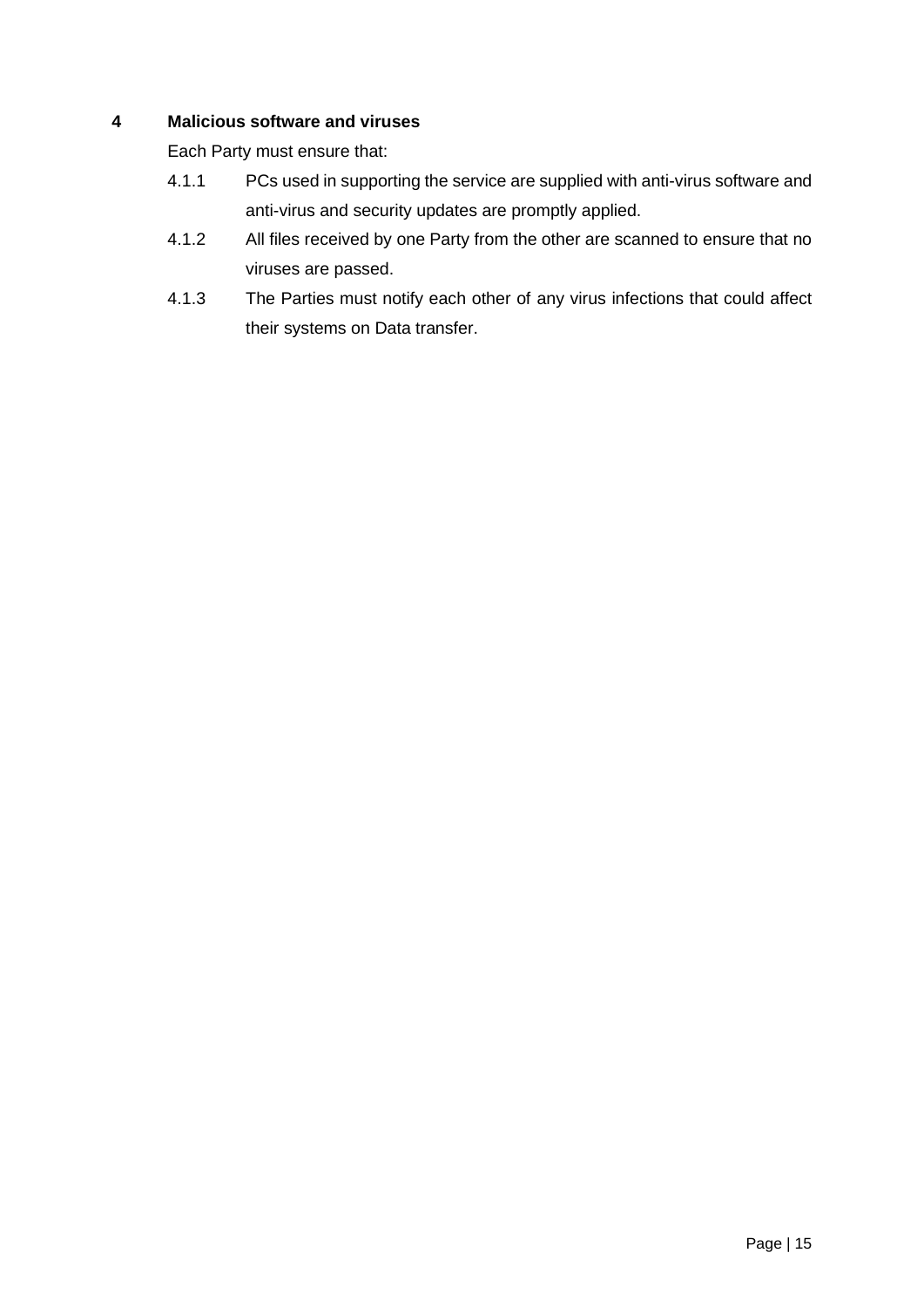# <span id="page-38-0"></span>**Homes for Life Housing Partnership: Privacy Policy: Appendix 6: Date Protection Addendum**

#### between

**Homes for Life Housing Partnership**, a Scottish Charity (Scottish Charity Number 028542), a Company registered in terms of the Companies Acts with registered number 188299 and having their Registered Office at 57 Market Street, Haddington, East Lothian, EH 41 3JG (the "Company");

#### and

*[Insert organisation name],* a Company registered in terms of the Companies Acts with registered number *[insert registered number]* and having its registered office/main office at *[insert address]* (the "Processor")

## (each a "**Party**" and together the "**Parties**")

#### **WHEREAS**

- (a) The Company and the Processor have entered in to an agreement/ contract to *[insert detail]* (hereinafter the "Principal Agreement"/"Principal Contract");
- (b) This Data Protection Addendum forms part of the Principal Agreement/Principal Contract *(\*delete as appropriate)*; and
- (c) In consideration of the mutual obligations set out herein, the Parties hereby agree that the terms and conditions set out below shall be added as an Addendum to the Principal Agreement. Except where the context requires otherwise, references in this Addendum to the Principal Agreement are to the Principal Agreement as amended by, and including, this Addendum.

#### **1. Definitions**

1.1 The terms used in this Addendum shall have the meanings set forth in this Addendum. Capitalised terms not otherwise defined herein shall have the meaning given to them in the Principal Agreement. Except as modified below, the terms of the Principal Agreement/Contract shall remain in full force and effect. In this Addendum, the following terms shall have the meanings set out below and cognate terms shall be construed accordingly:

**"Applicable Laws"** means (a) European Union or Member State laws with respect to any Company Personal Data in respect of which any Company Group Member is subject to EU Data Protection Laws; and (b) any other applicable law with respect to any Company Personal Data in respect of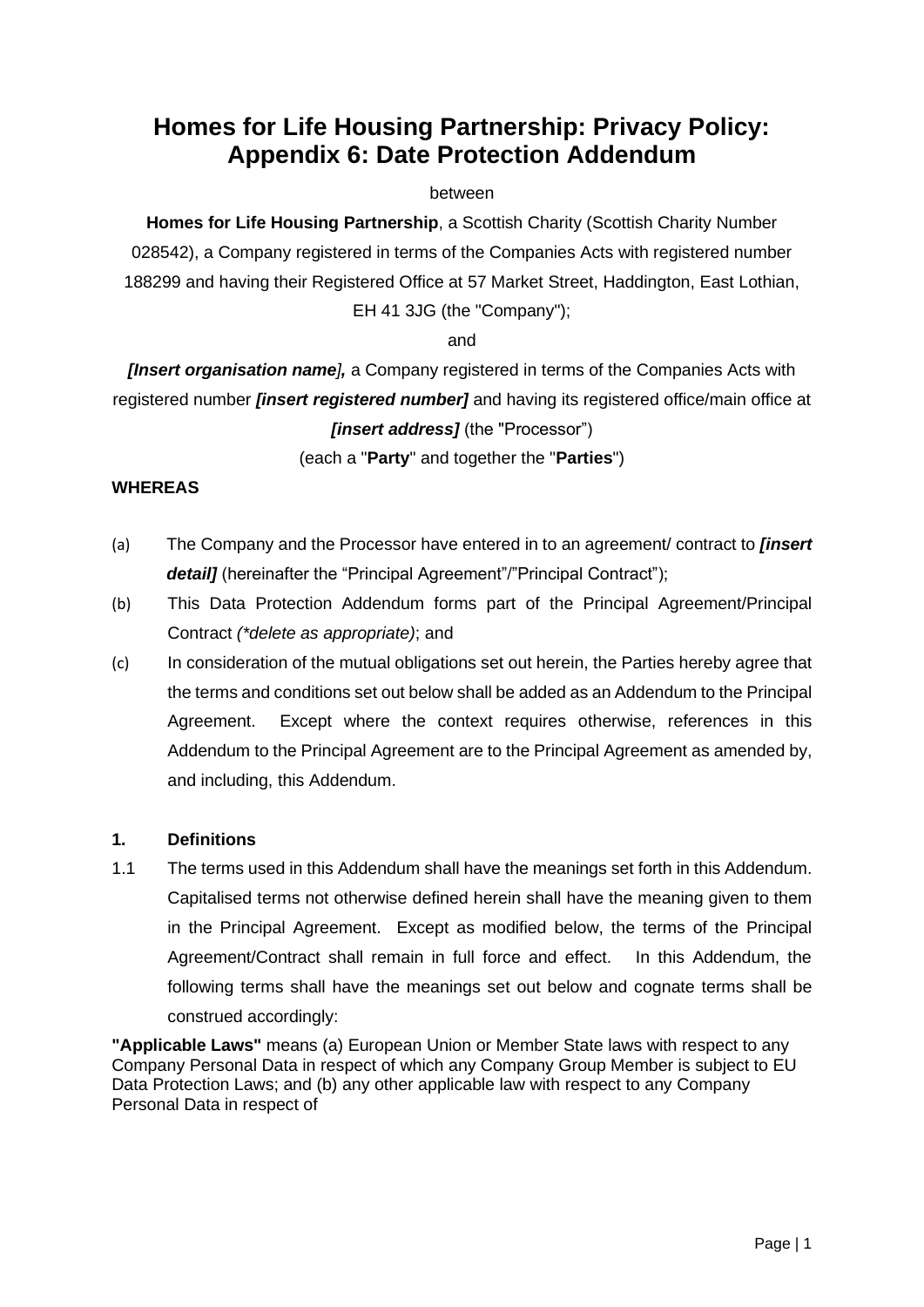- 1.1.1 which any Company Group Member is subject to any other Data Protection Laws;
- 1.1.2 "**Company Personal Data**" means any Personal Data Processed by a Contracted Processor on behalf of the Company pursuant to or in connection with the Principal Agreement/Contract;
- 1.1.3 "**Contracted Processor**" means Processor or a Subprocessor;
- 1.1.4 "**Data Protection Laws**" means EU Data Protection Laws and, to the extent applicable, the data protection or privacy laws of any other country;
- 1.1.5 "**EEA**" means the European Economic Area;
- 1.1.6 "**EU Data Protection Laws**" means EU Directive 95/46/EC, as transposed into domestic legislation of each Member State and as amended, replaced or superseded from time to time, including by the GDPR and laws implementing or supplementing the GDPR;
- 1.1.7 "**GDPR**" means EU General Data Protection Regulation 2016/679;
- 1.1.8 "**Restricted Transfer**" means:
	- *1.1.8.1 a transfer of Company Personal Data from the Company to a Contracted Processor; or*
	- *1.1.8.2 an onward transfer of Company Personal Data from a Contracted Processor to a Contracted Processor, or between two establishments of a Contracted Processor,*

in each case, where such transfer would be prohibited by Data Protection Laws (or by the terms of data transfer agreements put in place to address the data transfer restrictions of Data Protection Laws);

- 1.1.9 "**Services**" means the services and other activities to be supplied to or carried out by or on behalf of the Processor for the Company pursuant to the Principal Agreement/ Contract;
- 1.1.10 "**Subprocessor**" means any person (including any third party and any , but excluding an employee of Processor or any of its sub-contractors) appointed by or on behalf of Processor which is engaged in the Processing of Personal Data on behalf of the Company in connection with the Principal Agreement/Contract; and
- 1.2 The terms, "**Commission", "Controller", "Data Subject", "Member State", "Personal Data", "Personal Data Breach", "Processing**" and "**Supervisory Authority**" shall have the same meaning as in the GDPR, and their related terms shall be construed accordingly.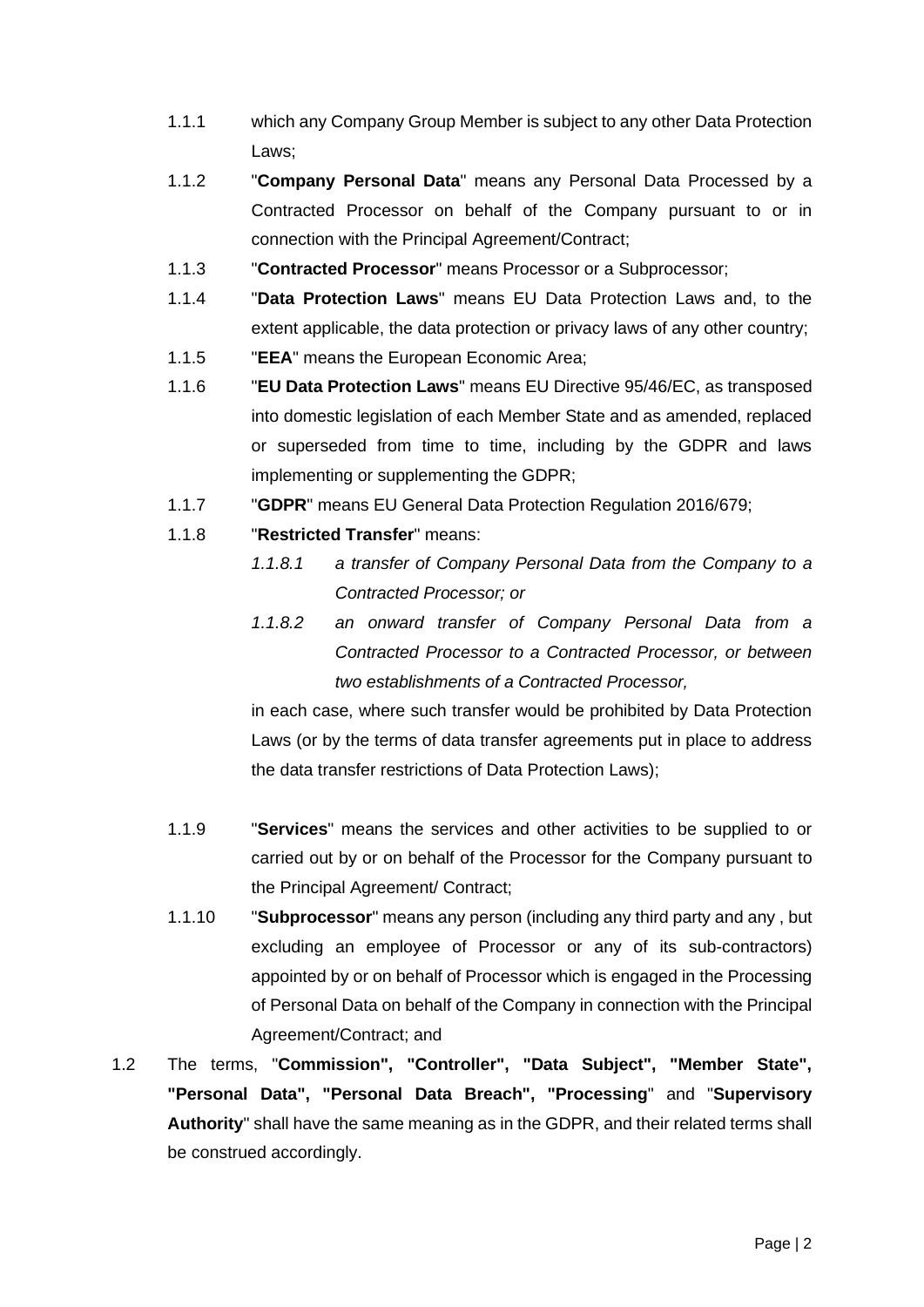1.3 The word "include" shall be construed to mean include without limitation, and cognate terms shall be construed accordingly**.**

#### **2. Processing of Company Personal Data**

- 2.1 The Processor shall:
	- 2.1.1 comply with all applicable Data Protection Laws in the Processing of Company Personal Data; and
	- 2.1.2 not Process Company Personal Data other than on the Company's documented instructions unless Processing is required by Applicable Laws to which the relevant Contracted Processor is subject, in which case the Processor shall to the extent permitted by Applicable Laws inform the Company of that legal requirement before the relevant Processing of that Personal Data.

#### 2.2 The Company

- 2.2.1 Instructs the Processor (and authorises Processor to instruct each Subprocessor) to:
	- *2.2.1.1 Process Company Personal Data; and*
	- *2.2.1.2 in particular, transfer Company Personal Data to any country or territory,*

as reasonably necessary for the provision of the Services and consistent with the Principal Agreement/Contract; and

- 2.2.2 warrants and represents that it is and will at all relevant times remain duly and effectively authorised to give the instruction set out in section [2.2.1.](file:///C:/Users/awm/AppData/Local/Microsoft/Windows/Temporary%20Internet%20Files/Content.IE5/FGDKD7N7/example_data_protection_addendum.doc%23_Ref482951323)
- 2.3 The Schedule to this Addendum sets out certain information regarding the Contracted Processors' Processing of the Company Personal Data as required by article 28(3) of the GDPR (and, possibly, equivalent requirements of other Data Protection Laws). The Company may make reasonable amendments to the Schedule by written notice to Processor from time to time as the Company reasonably considers necessary to meet those requirements. Nothing in the Schedule (including as amended pursuant to this section [2.3\)](file:///C:/Users/awm/AppData/Local/Microsoft/Windows/Temporary%20Internet%20Files/Content.IE5/FGDKD7N7/example_data_protection_addendum.doc%23_Ref482964294) confers any right or imposes any obligation on any party to this Addendum.

#### **3. Processor and Personnel**

The Processor shall take reasonable steps to ensure the reliability of any employee, agent or contractor of any Contracted Processor who may have access to the Company Personal Data, ensuring in each case that access is strictly limited to those individuals who need to know / access the relevant Company Personal Data, as strictly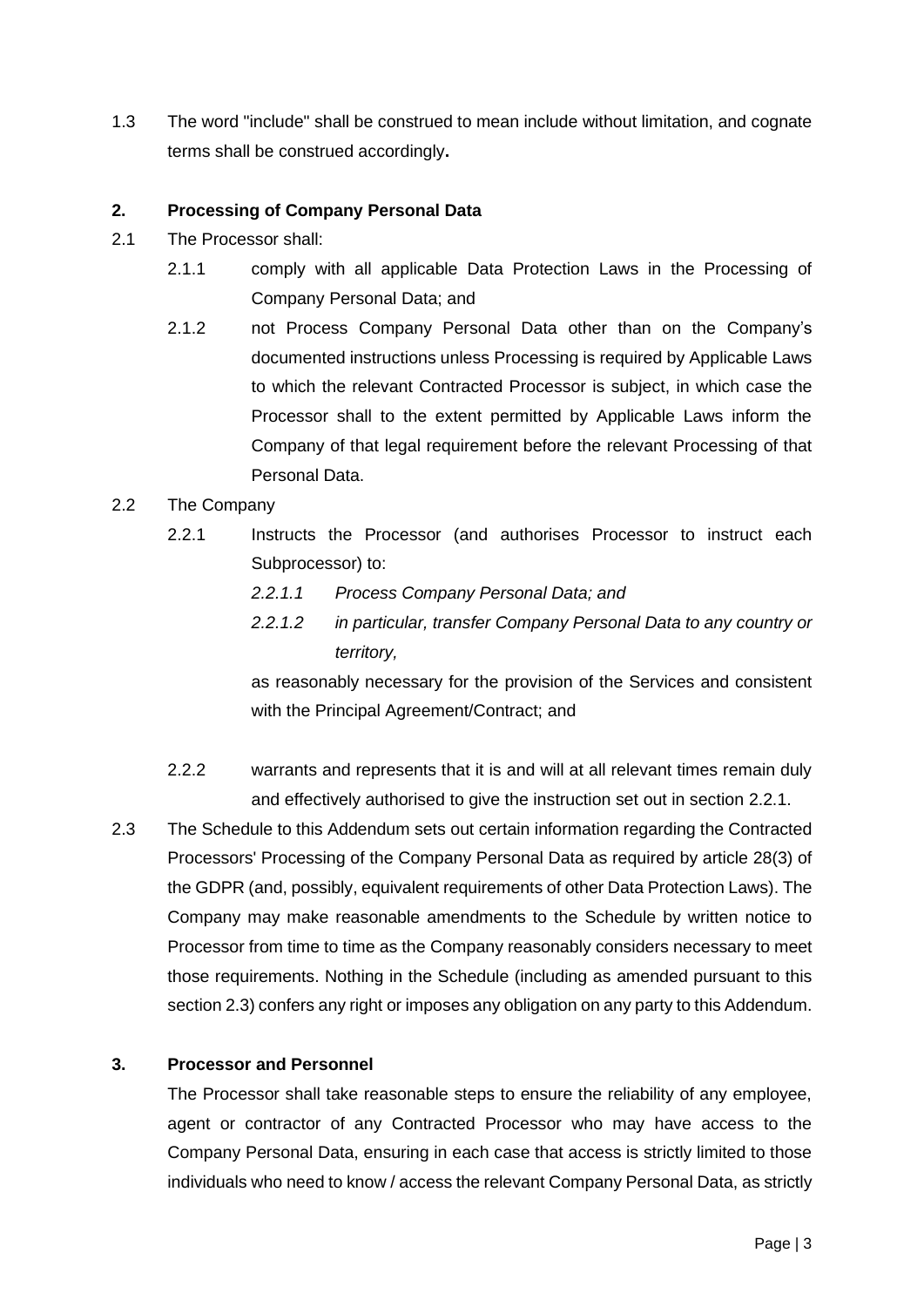necessary for the purposes of the Principal Agreement, and to comply with Applicable Laws in the context of that individual's duties to the Contracted Processor, ensuring that all such individuals are subject to confidentiality undertakings or professional or statutory obligations of confidentiality.

#### **4. Security**

- 4.1 Taking into account the state of the art, the costs of implementation and the nature, scope, context and purposes of Processing as well as the risk of varying likelihood and severity for the rights and freedoms of natural persons, the Processor shall in relation to the Company Personal Data implement appropriate technical and organizational measures to ensure a level of security appropriate to that risk, including, as appropriate, the measures referred to in Article 32(1) of the GDPR.
- 4.2 In assessing the appropriate level of security, the Processor shall take account in particular of the risks that are presented by Processing, in particular from a Personal Data Breach.

#### **5. Subprocessing**

- 5.1 The Company authorises the Processor to appoint (and permit each Subprocessor appointed in accordance with this section [5](file:///C:/Users/awm/AppData/Local/Microsoft/Windows/Temporary%20Internet%20Files/Content.IE5/FGDKD7N7/example_data_protection_addendum.doc%23_Ref472956474) to appoint) Subprocessors in accordance with this section [5](file:///C:/Users/awm/AppData/Local/Microsoft/Windows/Temporary%20Internet%20Files/Content.IE5/FGDKD7N7/example_data_protection_addendum.doc%23_Ref472956474) and any restrictions in the Principal Agreement.
- 5.2 The Processor may continue to use those Subprocessors already engaged by the Processor as at the date of this Addendum, subject to the Processor in each case as soon as practicable meeting the obligations set out in section [5.4.](file:///C:/Users/awm/AppData/Local/Microsoft/Windows/Temporary%20Internet%20Files/Content.IE5/FGDKD7N7/example_data_protection_addendum.doc%23_Ref478107174)
- 5.3 The Processor shall give the Company prior written notice of its intention to appoint a Subprocessor, including full details of the Processing to be undertaken by the Subprocessor. The Processor shall not appoint (nor disclose any Company Personal Data to) the proposed Subprocessor except with the prior written consent of the Company.
- 5.4 With respect to each Subprocessor, the Processor or the relevant Subprocessor shall:
	- 5.4.1 before the Subprocessor first Processes Company Personal Data (or, where relevant, in accordance with section [5.2\)](file:///C:/Users/awm/AppData/Local/Microsoft/Windows/Temporary%20Internet%20Files/Content.IE5/FGDKD7N7/example_data_protection_addendum.doc%23_Ref472933585), carry out adequate due diligence to ensure that the Subprocessor is capable of providing the level of protection for Company Personal Data required by the Principal Agreement;
	- 5.4.2 ensure that the arrangement between on the one hand (a) the Processor, or (b) the relevant intermediate Subprocessor; and on the other hand the Subprocessor, is governed by a written contract including terms which offer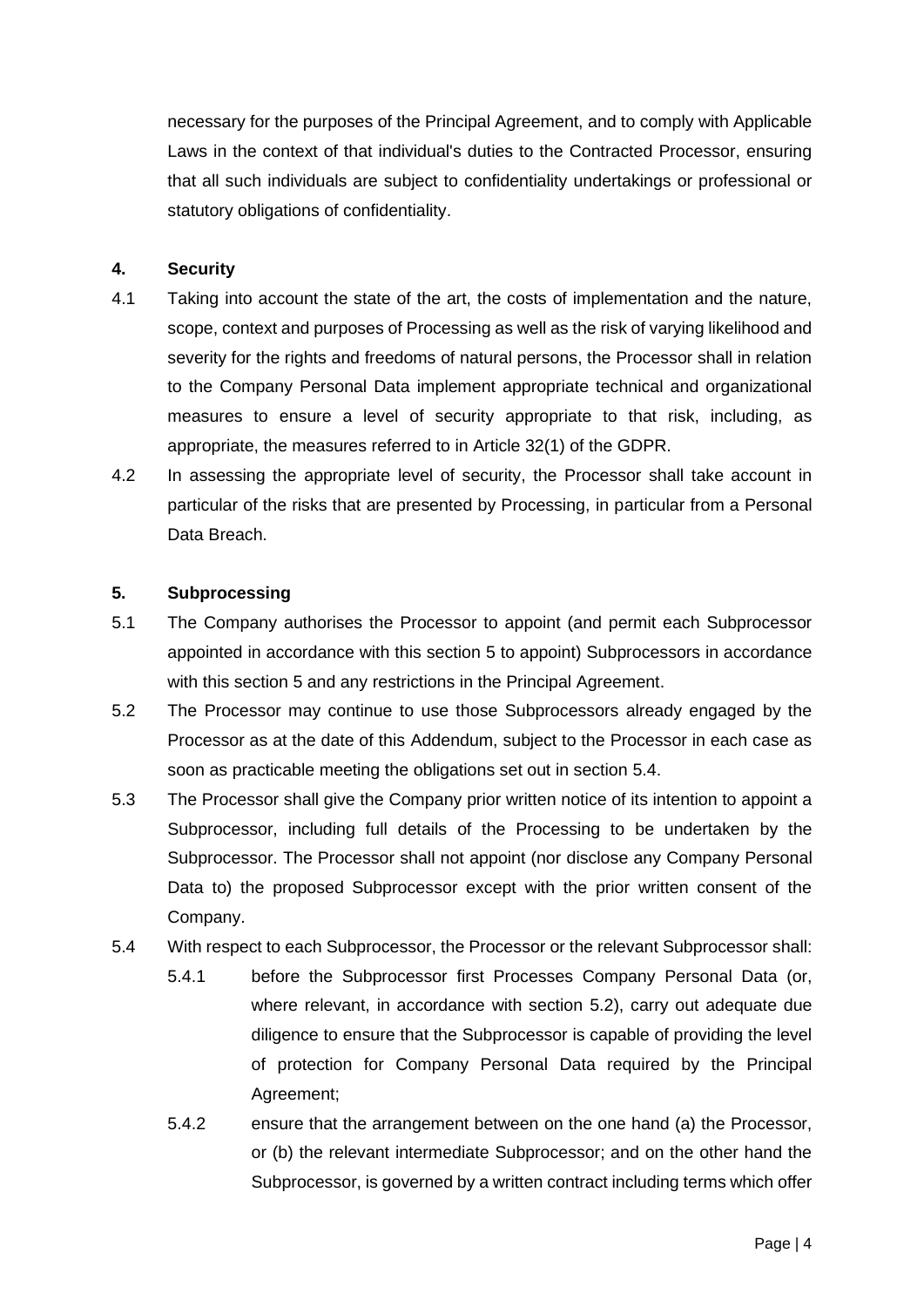at least the same level of protection for Company Personal Data as those set out in this Addendum and meet the requirements of article 28(3) of the GDPR;

- 5.4.3 if that arrangement involves a Restricted Transfer, ensure that the Standard Contractual Clauses are at all relevant times incorporated into the agreement between on the one hand (a) the Processor or (b) the relevant intermediate Subprocessor; and on the other hand, the Subprocessor, or before the Subprocessor first processes Company Personal Data; and
- 5.4.4 provide to the Company for review such copies of the Contracted Processors' agreements with Subprocessors (which may be redacted to remove confidential commercial information not relevant to the requirements of this Addendum) as the Company may request from time to time.
- 5.5 The Processor shall ensure that each Subprocessor performs the obligations under sections [2.1,](file:///C:/Users/awm/AppData/Local/Microsoft/Windows/Temporary%20Internet%20Files/Content.IE5/FGDKD7N7/example_data_protection_addendum.doc%23_Ref471379220) 3, 4, [6.1,](file:///C:/Users/awm/AppData/Local/Microsoft/Windows/Temporary%20Internet%20Files/Content.IE5/FGDKD7N7/example_data_protection_addendum.doc%23_Ref479246263) [7.2,](file:///C:/Users/awm/AppData/Local/Microsoft/Windows/Temporary%20Internet%20Files/Content.IE5/FGDKD7N7/example_data_protection_addendum.doc%23_Ref482964994) 8 and [10.1,](file:///C:/Users/awm/AppData/Local/Microsoft/Windows/Temporary%20Internet%20Files/Content.IE5/FGDKD7N7/example_data_protection_addendum.doc%23_Ref482970378) as they apply to Processing of Company Personal Data carried out by that Subprocessor, as if it were party to this Addendum in place of the Processor.

#### **6. Data Subject Rights**

- 6.1 Taking into account the nature of the Processing, the Processor shall assist the Company by implementing appropriate technical and organisational measures, insofar as this is possible, for the fulfilment of the Company's obligations to respond to requests to exercise Data Subject rights under the Data Protection Laws.
- 6.2 The Processor shall:
	- 6.2.1 promptly notify the Company if any Contracted Processor receives a request from a Data Subject under any Data Protection Law in respect of Company Personal Data; and
	- 6.2.2 ensure that the Contracted Processor does not respond to that request except on the documented instructions of the Company or as required by Applicable Laws to which the Contracted Processor is subject, in which case the Processor shall to the extent permitted by Applicable Laws inform the Company of that legal requirement before the Contracted Processor responds to the request.

## **7. Personal Data Breach**

7.1 The Processor shall notify the Company without undue delay upon the Processor or any Subprocessor becoming aware of a Personal Data Breach affecting the Company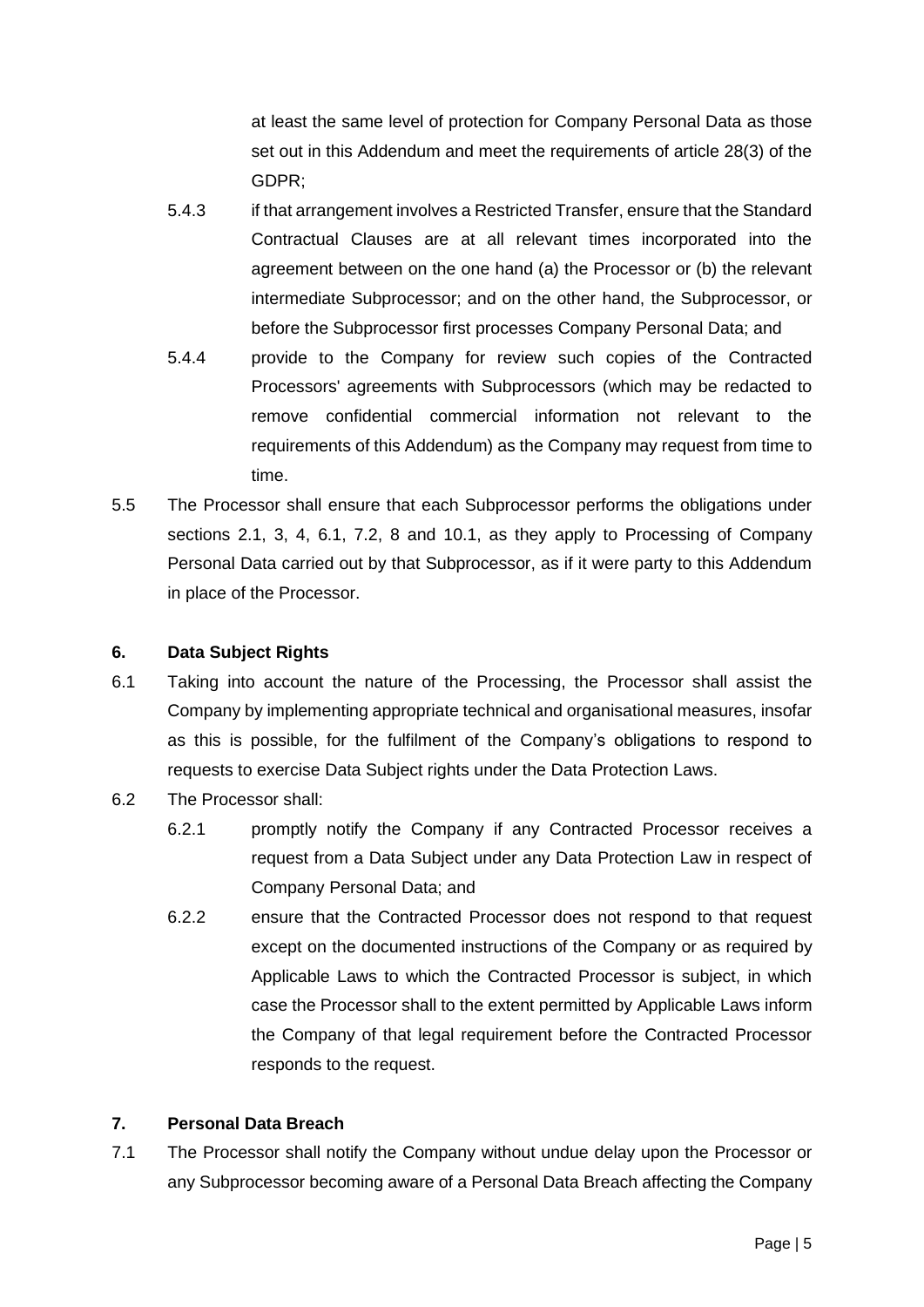Personal Data, providing the Company with sufficient information to allow it to meet any obligations to report or inform Data Subjects of the Personal Data Breach under the Data Protection Laws.

7.2 The Processor shall co-operate with the Company and at its own expense take such reasonable commercial steps as are directed by the Company to assist in the investigation, mitigation and remediation of each such Personal Data Breach.

#### **8. Data Protection Impact Assessment and Prior Consultation**

The Processor shall provide reasonable assistance to the Company with any data protection impact assessments, and prior consultations with Supervising Authorities or other competent data privacy authorities, which the Company reasonably considers to be required by article 35 or 36 of the GDPR or equivalent provisions of any other Data Protection Law, in each case solely in relation to Processing of Company Personal Data by, and taking into account the nature of the Processing and information available to, the Contracted Processors.

#### **9. Deletion or return of Company Personal Data**

- 9.1 Subject to sections [9.2](file:///C:/Users/awm/AppData/Local/Microsoft/Windows/Temporary%20Internet%20Files/Content.IE5/FGDKD7N7/example_data_protection_addendum.doc%23_Ref479850356) and [9.3,](file:///C:/Users/awm/AppData/Local/Microsoft/Windows/Temporary%20Internet%20Files/Content.IE5/FGDKD7N7/example_data_protection_addendum.doc%23_Ref475523583) the Processor shall promptly and in any event within seven (7) days of the date of cessation of any Services involving the Processing of Company Personal Data (the "Cessation Date"), delete and procure the deletion of all copies of those Company Personal Data.
- 9.2 Subject to section [9.3,](file:///C:/Users/awm/AppData/Local/Microsoft/Windows/Temporary%20Internet%20Files/Content.IE5/FGDKD7N7/example_data_protection_addendum.doc%23_Ref475523583) the Company may in its absolute discretion by written notice to the Processor within seven (7) days of the Cessation Date require the Processor to (a) return a complete copy of all Company Personal Data to the Company by secure file transfer in such format as is reasonably notified by the Company to the Processor; and (b) delete and procure the deletion of all other copies of Company Personal Data Processed by any Contracted Processor. The Processor shall comply with any such written request within seven (7) days of the Cessation Date.
- 9.3 Each Contracted Processor may retain Company Personal Data to the extent required by Applicable Laws and only to the extent and for such period as required by Applicable Laws and always provided that the Processor shall ensure the confidentiality of all such Company Personal Data and shall ensure that such Company Personal Data is only Processed as necessary for the purpose(s) specified in the Applicable Laws requiring its storage and for no other purpose.
- 9.4 Processor shall provide written certification to the Company that it has fully complied with this section 9 within fourteen (14) days of the Cessation Date.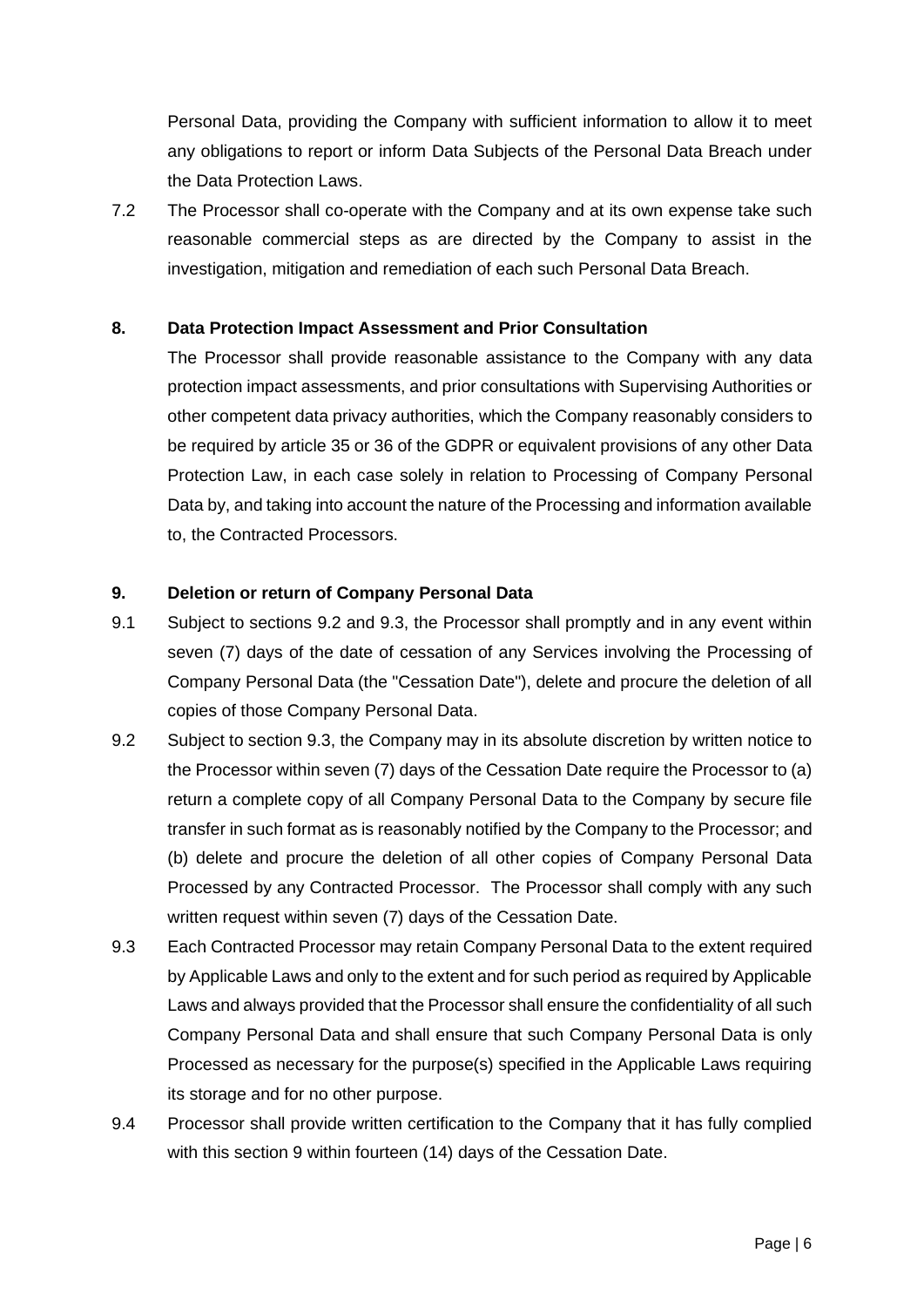#### **10. Audit rights**

- 10.1 Subject to sections [10.2](file:///C:/Users/awm/AppData/Local/Microsoft/Windows/Temporary%20Internet%20Files/Content.IE5/FGDKD7N7/example_data_protection_addendum.doc%23_Ref483162686) and 10.3, the Processor shall make available the Company on request all information necessary to demonstrate compliance with this Addendum, and shall allow for and contribute to audits, including inspections, by the Company or an auditor mandated by the Company in relation to the Processing of the Company Personal Data by the Contracted Processors.
- 10.2 Information and audit rights of the Company only arise under sectio[n 10.1](file:///C:/Users/awm/AppData/Local/Microsoft/Windows/Temporary%20Internet%20Files/Content.IE5/FGDKD7N7/example_data_protection_addendum.doc%23_Ref482970378) to the extent that the Principal Agreement/Contract does not otherwise give them information and audit rights meeting the relevant requirements of Data Protection Law (including, where applicable, article 28(3)(h) of the GDPR).
- 10.3 Where carrying out an audit of Personal Data, the Company shall give the Processor reasonable notice of any audit or inspection to be conducted under section [10.1](file:///C:/Users/awm/AppData/Local/Microsoft/Windows/Temporary%20Internet%20Files/Content.IE5/FGDKD7N7/example_data_protection_addendum.doc%23_Ref482970378) and shall make (and ensure that each of its mandated auditors makes) reasonable endeavours to avoid causing (or, if it cannot avoid, to minimise) any damage, injury or disruption to the Contracted Processors' premises, equipment, personnel and business while its personnel are on those premises in the course of such an audit or inspection. A Contracted Processor need not give access to its premises for the purposes of such an audit or inspection:
	- 10.3.1 to any individual unless they produce reasonable evidence of identity and authority; or
	- 10.3.2 outside normal business hours at those premises, unless the audit or inspection needs to be conducted on an emergency basis and the Company undertaking an audit has given notice to the Processor that this is the case before attendance outside those hours begins

#### **11. General Terms**

#### *Governing law and jurisdiction*

- 11.1 The Parties hereby submit to the choice of jurisdiction stipulated in the Principal Agreement/Contract with respect to any disputes or claims howsoever arising under this Addendum, including disputes regarding its existence, validity or termination or the consequences of its nullity; and
- 11.2 this Addendum and all non-contractual or other obligations arising out of or in connection with it are governed by the laws of the country or territory stipulated for this purpose in the Principal Agreement/Contract.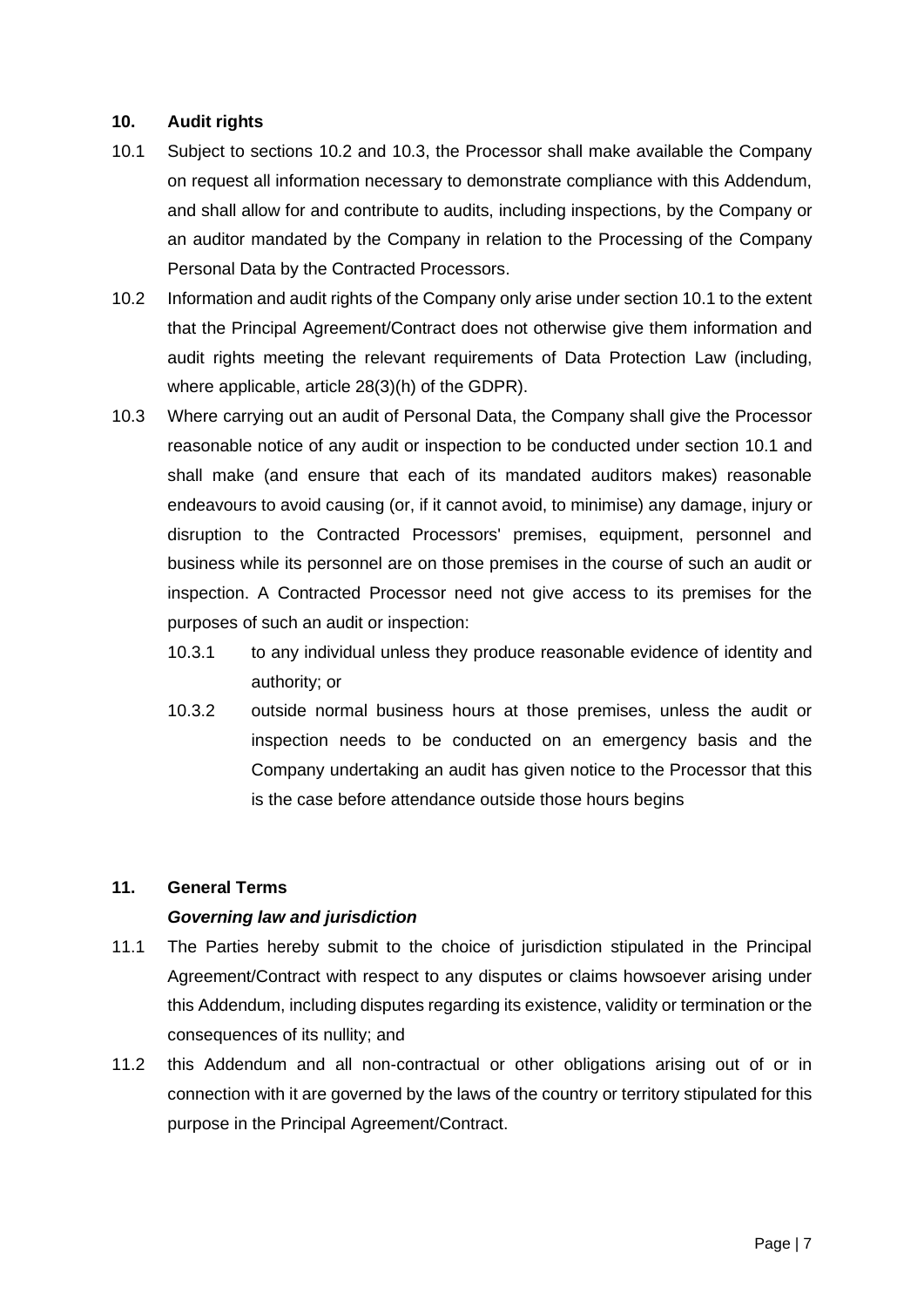#### *Order of precedence*

- 11.3 Nothing in this Addendum reduces the Processor's obligations under the Principal Agreement/Contract in relation to the protection of Personal Data or permits the Processor to Process (or permit the Processing of) Personal Data in a manner which is prohibited by the Principal Agreement/Contract.
- 11.4 Subject to section [11.2,](file:///C:/Users/awm/AppData/Local/Microsoft/Windows/Temporary%20Internet%20Files/Content.IE5/FGDKD7N7/example_data_protection_addendum.doc%23_Ref483165090) with regard to the subject matter of this Addendum, in the event of inconsistencies between the provisions of this Addendum and any other agreements between the parties, including the Principal Agreement/Contract and including (except where explicitly agreed otherwise in writing, signed on behalf of the parties) agreements entered into or purported to be entered into after the date of this Addendum, the provisions of this Addendum shall prevail.

#### *Changes in Data Protection Laws, etc.*

- 11.5 The Company may:
	- 11.5.1 by giving at least twenty eight (28) days' written notice to the Processor, from time to time make any variations to the terms of the Addendum which are required, as a result of any change in, or decision of a competent authority under, that Data Protection Law, to allow those Restricted Transfers to be made (or continue to be made) without breach of that Data Protection Law; and
	- 11.5.2 propose any other variations to this Addendum which the Company reasonably considers to be necessary to address the requirements of any Data Protection Law.

#### *Severance*

11.6 Should any provision of this Addendum be invalid or unenforceable, then the remainder of this Addendum shall remain valid and in force. The invalid or unenforceable provision shall be either (i) amended as necessary to ensure its validity and enforceability, while preserving the parties' intentions as closely as possible or, if this is not possible, (ii) construed in a manner as if the invalid or unenforceable part had never been contained therein.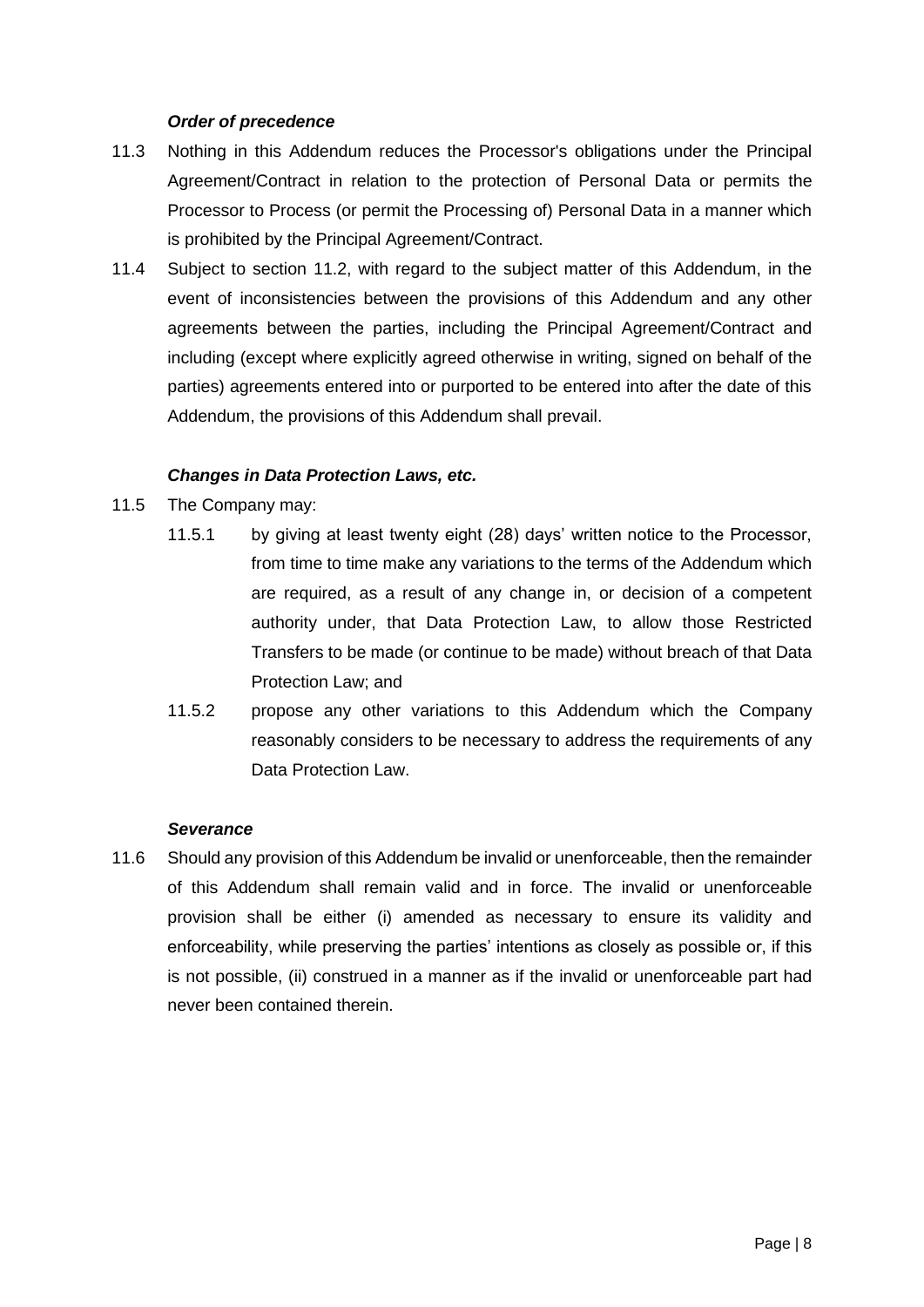**IN WITNESS WHEREOF**, this Addendum is entered into and becomes a binding part of the Principal Agreement with effect from the date first set out above.

| On behalf of the Company   |                               |
|----------------------------|-------------------------------|
| at                         |                               |
| on                         |                               |
| by                         |                               |
|                            |                               |
| <b>Print Full Name</b>     | Director/Secretary/Authorised |
|                            | Signatory                     |
| and                        |                               |
|                            |                               |
| <b>Print Full Name</b>     | Director/Secretary/Authorised |
|                            | Signatory                     |
|                            |                               |
| On behalf of the Processor |                               |
| at                         |                               |
| on                         |                               |
| by                         |                               |
|                            |                               |
| <b>Print Full Name</b>     | Director/Secretary/Authorised |
|                            | Signatory                     |
| before this witness        |                               |
|                            |                               |
| <b>Print Full Name</b>     | Witness                       |
|                            |                               |
| <b>Address</b>             |                               |
|                            |                               |
|                            |                               |
|                            |                               |
|                            |                               |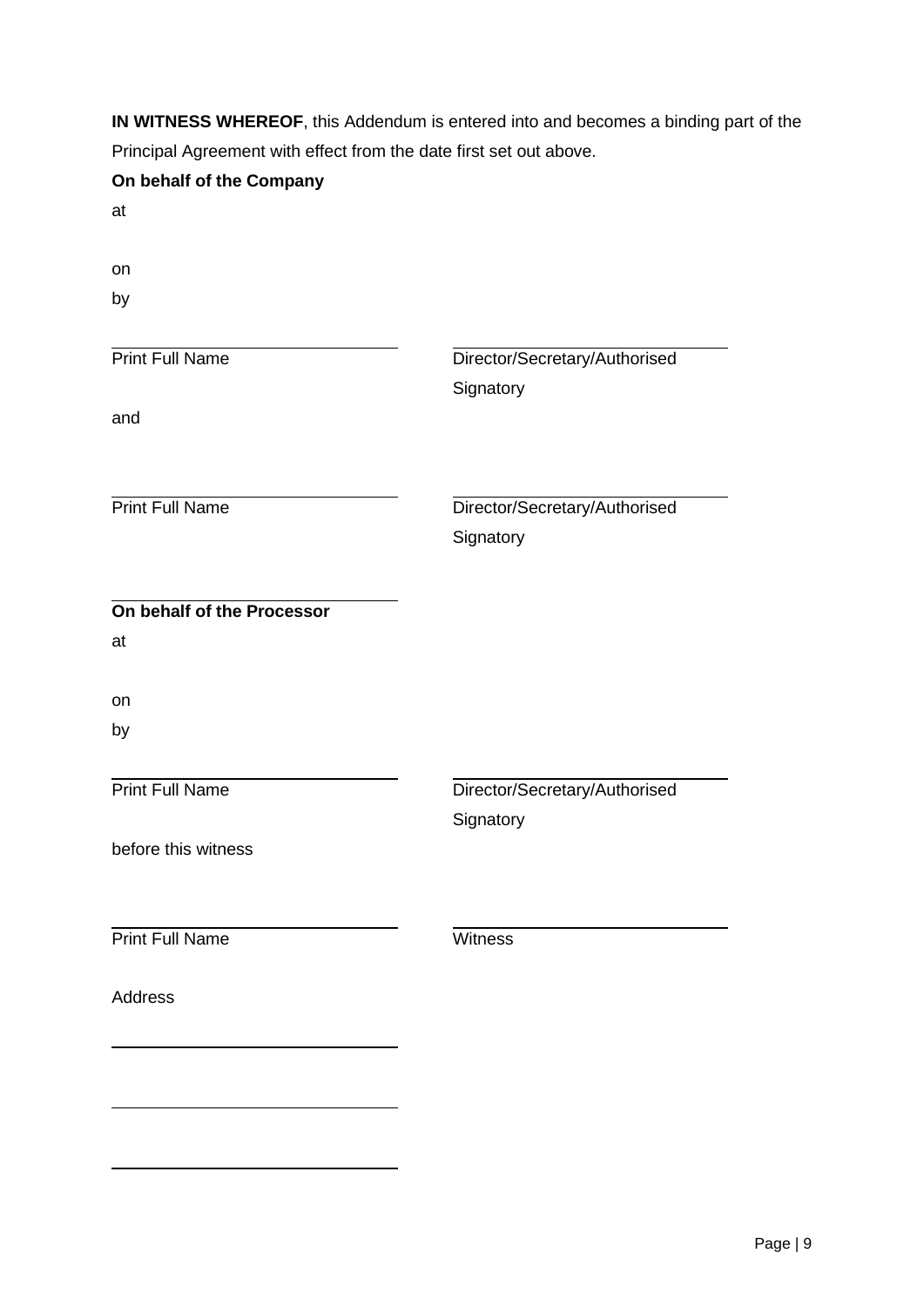## **SCHEDULE**

# **This is the Schedule referred to in the foregoing Data Protection Addendum between the Company and the Processor**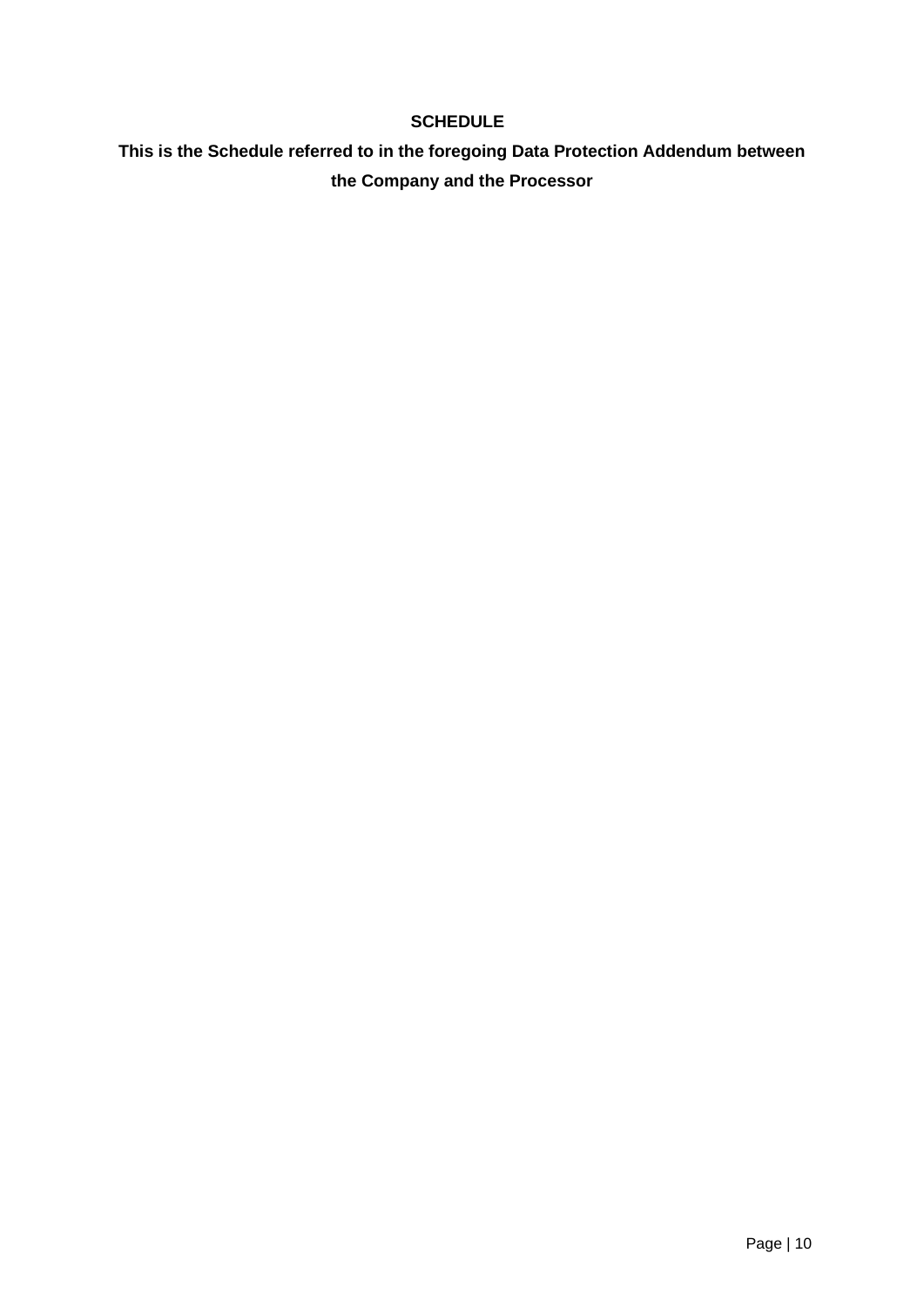# <span id="page-48-0"></span>**Homes for Life Housing Partnership: Privacy Policy: [Appendix 7:](#page-13-0) Data Retention Periods**

The table below sets out minimum retention periods for Personal Data held and processed by the Company. It is intended to be used as a guide only. The Company recognises that not all Personal Data can be processed and retained for the same duration, and retention will depend on the individual circumstances relative to the Data Subject whose Personal Data is stored.

| Type of record                               | Suggested retention time                 |
|----------------------------------------------|------------------------------------------|
| Membership records                           | 5 years after last contact               |
| Personal files including training records    | 5 years to cover the time limit for      |
| and notes of disciplinary and grievance      | bringing any civil legal action,         |
| hearings                                     | including national minimum wage          |
|                                              | claims and contractual claims            |
| Redundancy details, calculations of          | 6 years from the date of the             |
| payments, refunds, notification to the       | redundancy                               |
| Secretary of State                           |                                          |
| Application forms, interview notes           | Minimum 6 months to 1 year from          |
|                                              | date of interviews. Successful           |
|                                              | applicants' documents will be            |
|                                              | transferred to personal file (see        |
|                                              | above).                                  |
| Documents proving the right to work in the   | 2 years after employment ceases.         |
| <b>UK</b>                                    |                                          |
| Facts relating to redundancies               | 6 years if less than 20 redundancies.    |
|                                              | 12 years if 20 or more redundancies.     |
|                                              |                                          |
| Payroll                                      | 3 years after the end of the tax year    |
|                                              | they relate to                           |
| Income tax, NI returns, correspondence       | At least 3 years after the end of the    |
| with tax office                              | tax year they relate to                  |
| Retirement benefits schemes - notifiable     | 6 years from end of the scheme year      |
| events, e.g. relating to incapacity          | in which the event took place            |
| Pensioners records                           | 12 years after the benefit ceases        |
| Statutory maternity/paternity and adoption   | 3 years after the end of the tax year    |
| pay records, calculations, certificates (MAT | to which they relate                     |
| 1Bs) or other medical evidence               |                                          |
| <b>Parental Leave</b>                        | 18 years                                 |
| Statutory Sick Pay records, calculations,    |                                          |
| certificates, self-certificates              | 3 years                                  |
| Wages/salary records, expenses, bonuses      | 6 years                                  |
| Records relating to working time             | 2 years from the date they were<br>made  |
| Accident books and records and reports of    | 3 years after the date of the last entry |